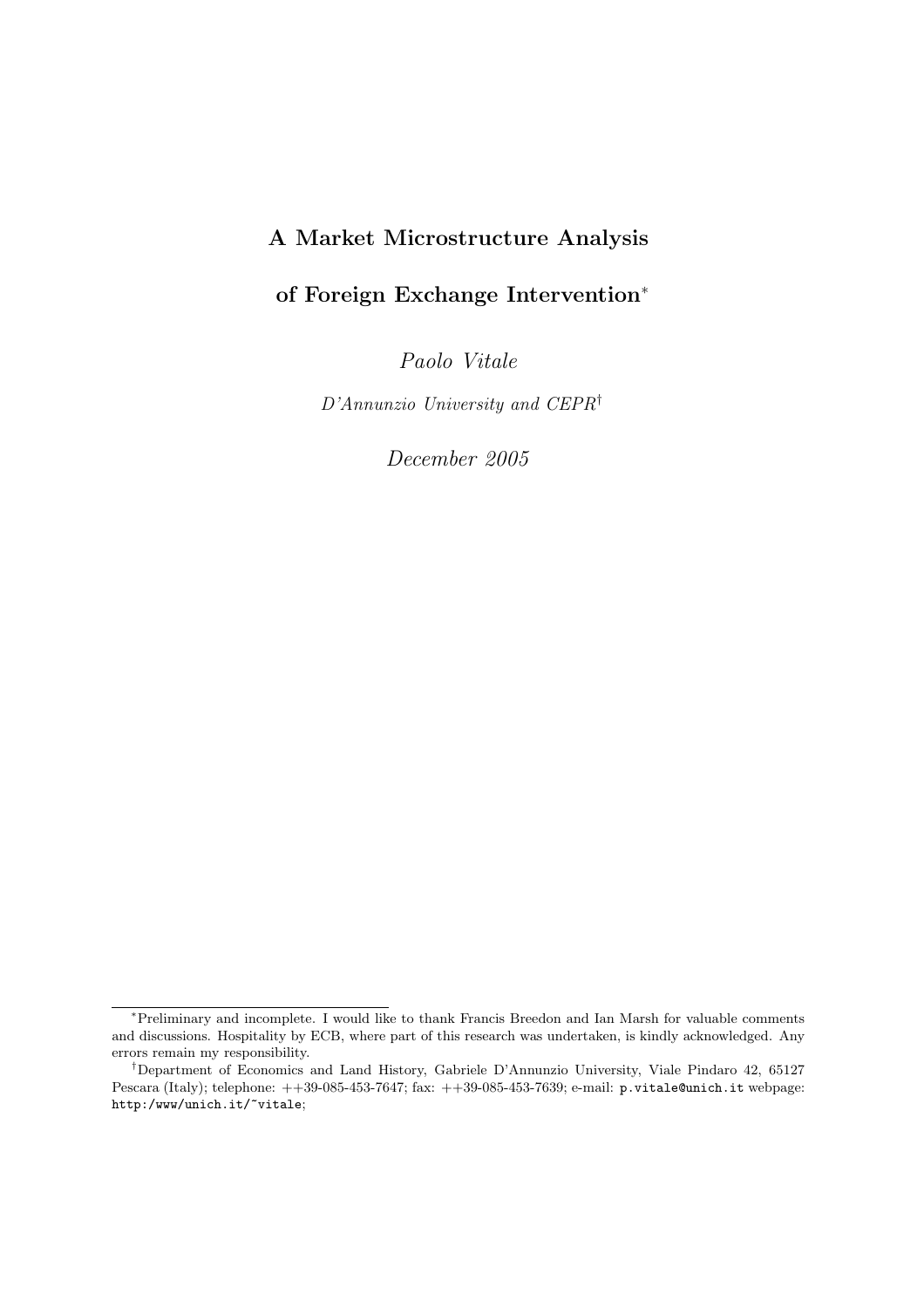# A Market Microstructure Analysis of Foreign Exchange Intervention

### ABSTRACT

We formulate a market microstructure model of exchange determination we employ to investigate the impact of foreign exchange intervention on exchange rates and on foreign exchange (FX) market conditions. With our formulation we show i) how foreign exchange intervention influences exchange rates via both a portfolio-balance and a signalling channel and ii) derive a series of testable implications which are coherent with a large body of empirical research. Our investigation also proposes some normative recommendations, as we show i) that in extreme circumstances large scale foreign exchange intervention can have destabilizing effects for the functioning of FX markets and ii) that the route chosen for the implementation of official intervention has important implications for its impact on exchange rates and on market conditions.

JEL Nos.: D82, G14 and G15.

Keywords: Official Intervention, Order Flow, Foreign Exchange Micro Structure, Exchange Rate Dynamics.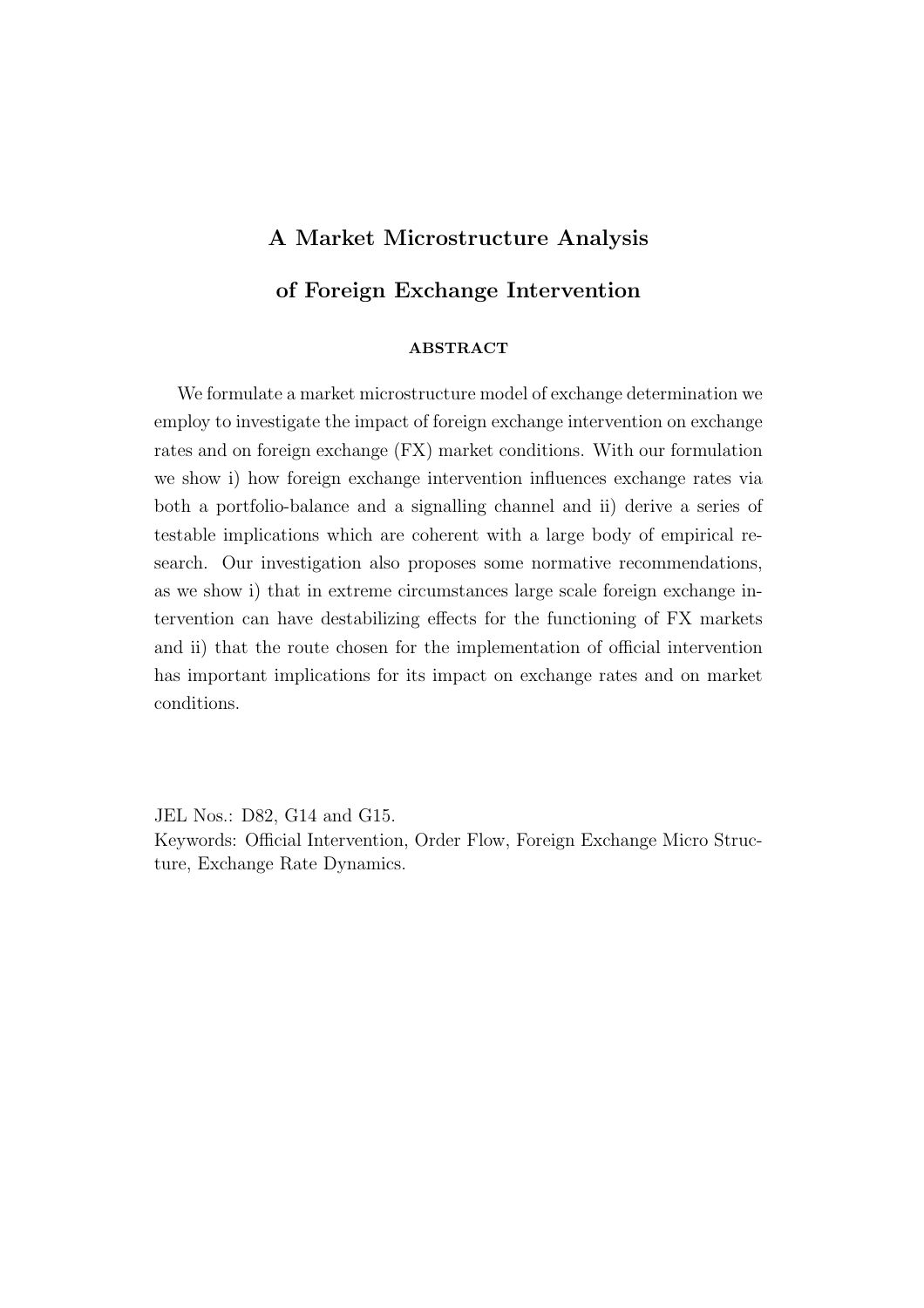Two important topics of research which have captured the attention of students of exchange rate economics have been the investigation of the effects of foreign exchange intervention and the analysis of the microstructure of foreign exchange (FX) markets.

In the 1980s a number of contributions have sighted to understand whether central bank intervention operations in the markets for foreign exchange have important effects on currency values, on exchange rate volatility and on market conditions. Indeed, theoretically it can be established that sterilized intervention affects the value of currencies and the level of activity in FX markets, either through a *portfolio-balance channel* or via a *signalling channel*.<sup>1</sup> Thus, several empirical investigations, e.g. Dominguez and Frankel (1993a,1993b), have analyzed the actual effectiveness of sterilized intervention.<sup>2</sup> These investigations have generally concluded that foreign exchange intervention alters exchange rates, even if it is still unclear what monetary authorities can actually achieve and how sterilized operations condition FX markets.

The inconclusive nature of this strand of research has been associated with the lack of adequate high frequency data and of a microstructural perspective.<sup>3</sup> Indeed, until the late 1990s no detailed data on FX transactions was available to researchers and it was not possible to conduct any empirical study of microstructural aspects of FX markets with detailed information on the trading activity of their participants. However, recently the increased competition between trading platforms and data vendors has given researchers and practitioners access to detailed information on individual transactions between FX traders. This has allowed researchers to investigate the microstructure of FX markets and the impact of trading activity on exchange rate dynamics.

The principal result of this new market microstructure approach to exchange rate determination is that order flow is an important determinant of exchange rate dynamics in the short term and possibly even in the medium term.<sup>4</sup> Theoretical underpinnings of this empirical result link the explanatory power of order flow to two different channels of transmission, due respectively to liquidity and information effects. With respect to the former channel, it has simply been suggested that trade innovations perturb the inventories of FX investors which need to be compensated with a shift in expected returns.

With respect to the latter, it has been claimed that the empirical failure of the asset market approach lies with the particular forward looking nature of the exchange rate and with the

<sup>1</sup>See Mussa (1981), Bhattacharya and Weller (1997), Montgomery and Popper (2001) and Vitale (1999,2003).

<sup>2</sup>Edison (1993) and Sarno and Taylor (2000) contain extensive reviews of this literature.

<sup>&</sup>lt;sup>3</sup>See Payne and Vitale (2003).

<sup>&</sup>lt;sup>4</sup>See Lyons (2001) and Vitale (2004) for presentations of this literature.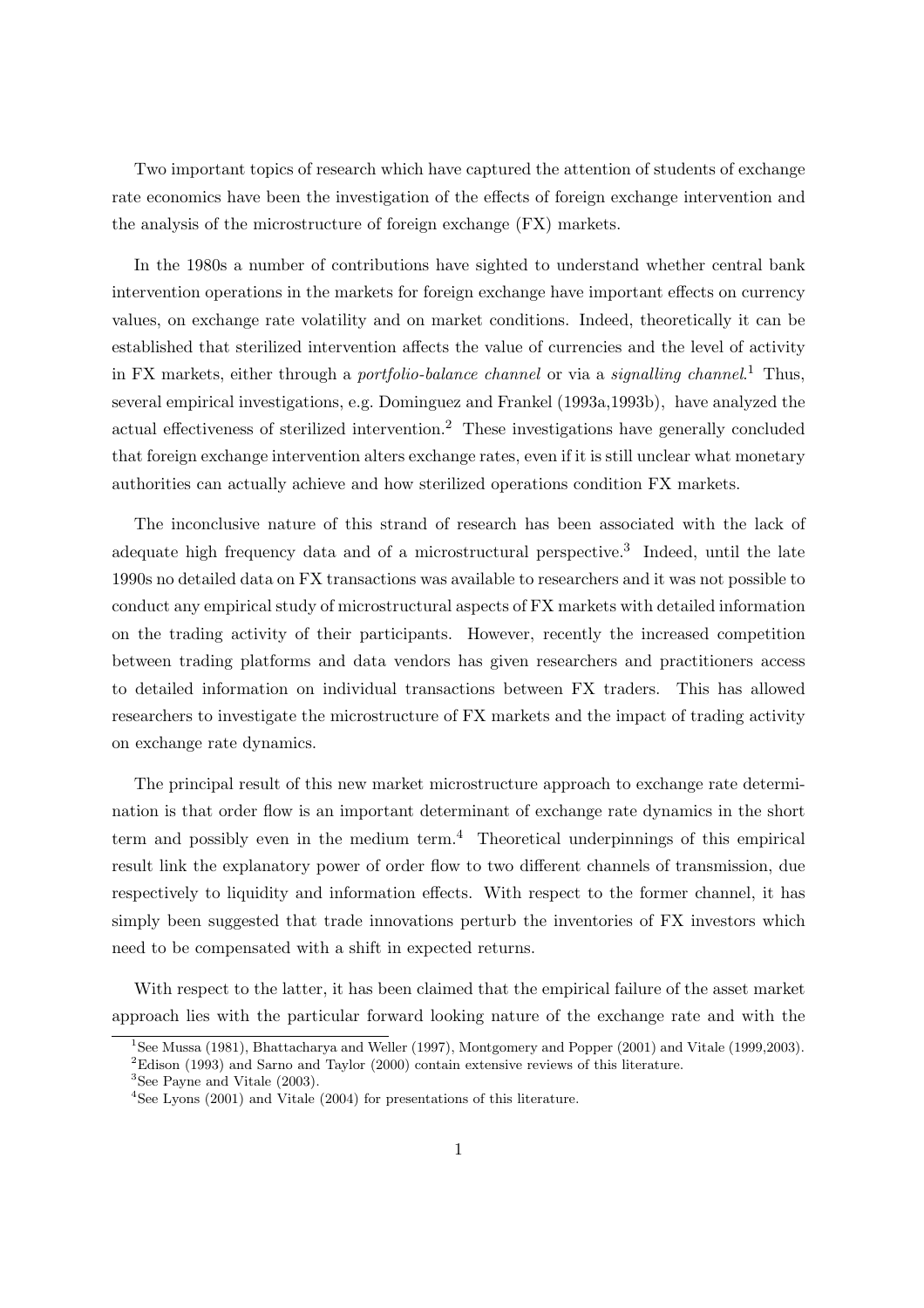impact that news on exchange rate fundamentals, such as interest rates, employment levels and so on, has on the value of currencies. When news arrivals condition market expectations of future values of these fundamental variables, exchange rates immediately react anticipating the effect of these fundamental shifts. Since news is hard to observe, it is difficult to control for news effects in the empirical investigation of exchange rate dynamics and hence it is difficult to conduct any meaningful analysis of the asset market approach.

However, the analysis of the relation between fundamental variables and exchange rates can be bypassed by analyzing buying/selling pressure in FX markets, as the imbalance between buyer-initiated and seller-initiated trades in FX markets, i.e. signed order flow, represents the transmission link between information and exchange rates, in that it conveys information on deeper determinants of exchange rates, which FX markets need to aggregate and impound in currency values. More specifically, as it is typical of rational expectations (RE) models of asset pricing, FX traders collect from various sources information on the fundamental value of foreign currencies and trade accordingly. A general consensus and equilibrium exchange rates are then reached via the trading process, in that information contained in order flow is progressively shared among market participants and incorporated into exchange rates.

Empirical studies of the impact of order flow on exchange rates, notably Lyons (1995), Payne (2003), Biønnes and Rime (2005), and Evans and Lyons (2005), suggest that in FX markets order flow possesses an information content. Indeed, the impact of trade innovation on exchange rate is large, significant and persistent. There is also evidence that order flow anticipates shifts in foreign exchange fundamentals.

Following Mussa (1981), we can associate this empirical evidence with foreign exchange intervention, as the monetary authorities can employ this policy instrument to credibly signal their monetary policy. This implies that order flow presents an informative component, sterilized central bank operations, which anticipates shifts in short-term interest rates and monetary aggregates. Consequently, it becomes important to understand how the intervention operations of a central bank condition the functioning of FX markets, influencing their price formation process and their market characteristics.

We analyze this issue from a market microstructure perspective, formulating a detailed microstructure model of the spot FX markets. This framework allows to study the effects of sterilized intervention operations on market conditions and exchange rates via both the signalling and portfolio-balance channels.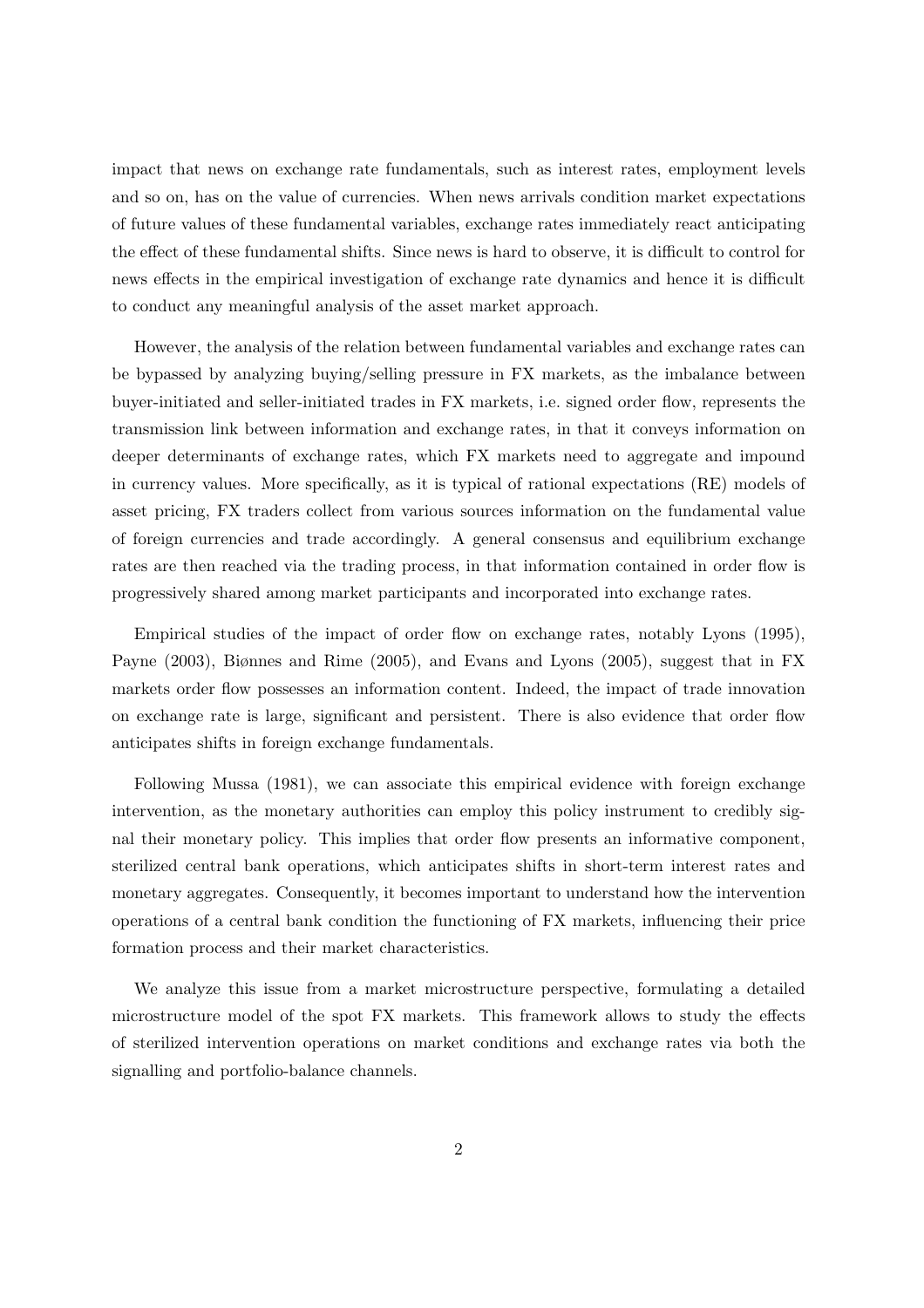Our framework presents two important features: i) it allows the identification of a clear link between the intervention operations of a central bank, traders' expectations and exchange rates; ii) it produces a series of testable implications which are consistent with a large body of empirical evidence concerning the statistical relations between intervention operations, exchange rates and monetary aggregates. This framework also sheds light on the impact of central bank activity on the liquidity and efficiency of FX markets. In addition, it permits studying the different effects of alternative intervention strategies, as central banks may decide to feed their intervention operations through different trading routes.

This paper is organized as follows. In Section I we briefly present the main features of the structure of the markets for foreign exchange. In Sections II to VI we develop our analytical framework. Thus, in Section II we describe how foreign exchange contracts are traded in FX markets and set out the corresponding equilibrium conditions; in Section III we discuss the dynamics of the fundamental process which governs the spot rate; in Section IV we introduce foreign exchange intervention; in the following Section we discuss the role of public information; and finally in Section VI we characterize the RE equilibria of the model.

In Section VII we analyze the characteristics of these equilibria in light of the recent market microstructure approach to exchange rate determination. In the following Section we employ our model to investigate the impact of foreign exchange intervention on currency values and on market conditions. We also debate the relevance of alternative routes of intervention. In the last Section we offer some final remarks.

# I. The Functioning of the Spot FX Markets

Before we can introduce a model of exchange rate determination which attempts to replicate the structure of the spot FX markets we first need to describe how these markets operate.

Spot FX markets are dealership markets, where dealers trade spot contracts for foreign currencies among themselves and with their customers. Clients usually contact FX dealers which operate as market makers, ie. are ready to trade foreign currencies with their customers. When called they quote *bid* and *ask* prices at which they are respectively willing to buy and sell a specific foreign currency. Customers can complete transactions at the quoted prices and can search the best quotes contacting several FX dealers before completing an order. When a client's order is executed, the FX dealer may decide to trade in the inter-dealer market, ie.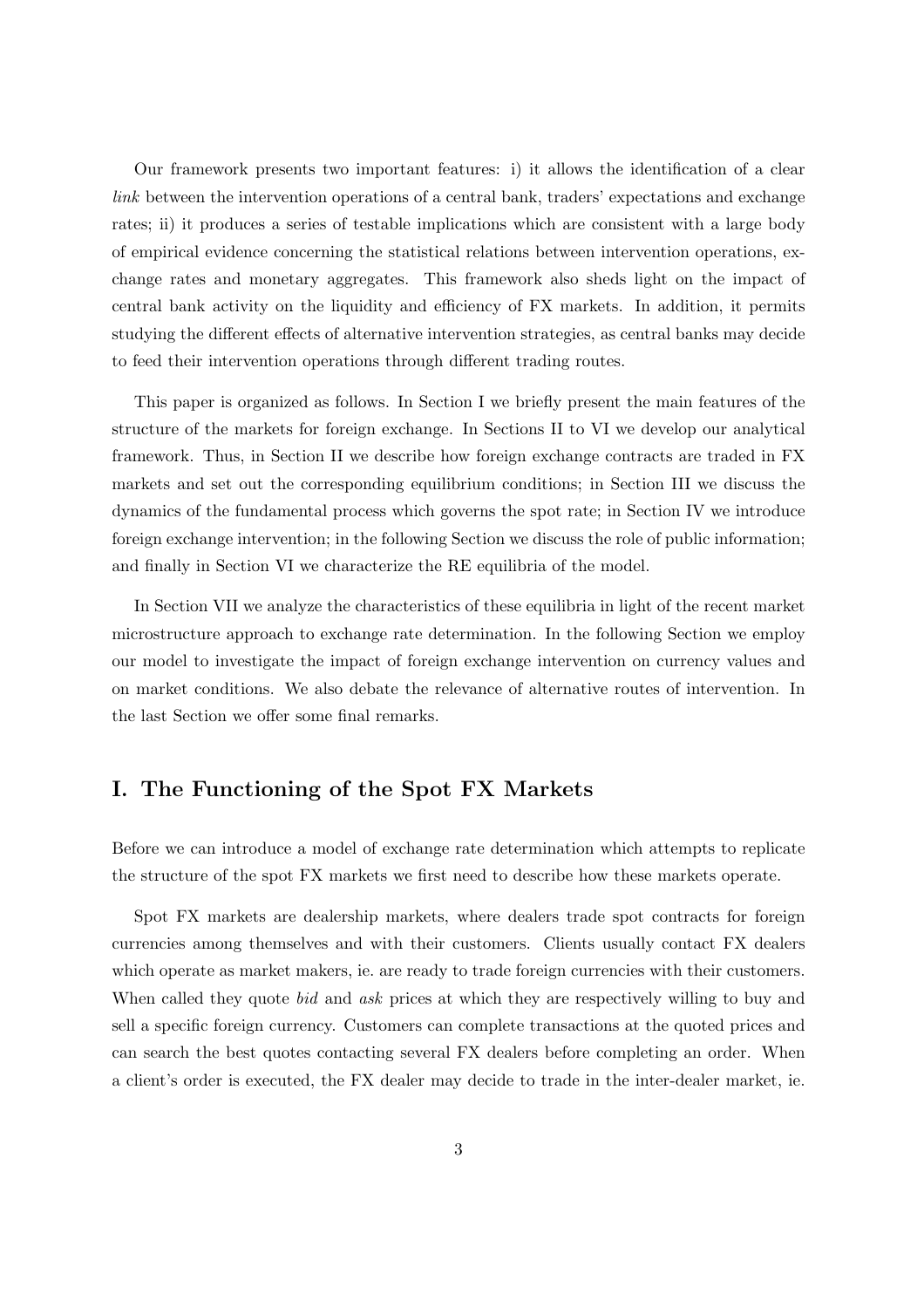in the market where transactions between FX dealers are completed, to unwind her customer trade.

Inter-dealer trading can be either mediated or be the result of private bilateral meetings. In the direct inter-dealer market trades are the results of bilateral negotiations, typically conducted via computerized communication systems, such as the Reuters Dealing 3000 Spot Matching System. In the brokered inter-dealer market transactions among FX dealers are mediated via a brokerage service. While in the past this was operated on the phone by a brokerage firm, nowadays the brokered market is dominated by electronic brokerage platforms, such as Electronic Broking Services (EBS) and Reuters Dealing System 2000-2 (Reuters D2). On these platforms transactions are completed via a centralized limit order book, where subscribers can at any time either add/delete *limit orders* or hit outstanding limit orders with market orders of opposed sign.

Recently the share of trading volume completed on centralized electronic brokerage platforms has increased, as they deliver a great deal of liquidity, immediacy and transparency.<sup>5</sup> However, whereas these electronic brokerage platforms allow a great deal of information on the trading process, revealing direction, size and price for all transactions, traders' identity remain anonymous. Indeed, when a transaction is completed on either Reuters D2 or EBS platforms only the counter-parties know each other identity.

Customers have very limited access to the inter-dealer market. Only recently a small proportion of financial customers, mainly hedge and currency funds, has been allowed to complete transactions on the EBS trading platform. Typically, clients can only trade with FX dealers, which themselves can feed customer orders onto the electronic brokerage platforms. In fact, some FX dealers automatically transfer customer orders onto Reuters D2 and EBS's limit order books. In this way these dealers act as intermediaries between customers and the inter-dealer market.

## II. Basic Set Up

We can now present a basic market microstructure model of exchange rate determination which replicates the specific features of the spot FX markets. This model is inspired by the analytical framework proposed by Bacchetta and van Wincoop (2006) and is based on the formulation

 ${}^{5}$ See the BIS survey of FX markets (BIS (2004)) and Rime (2003).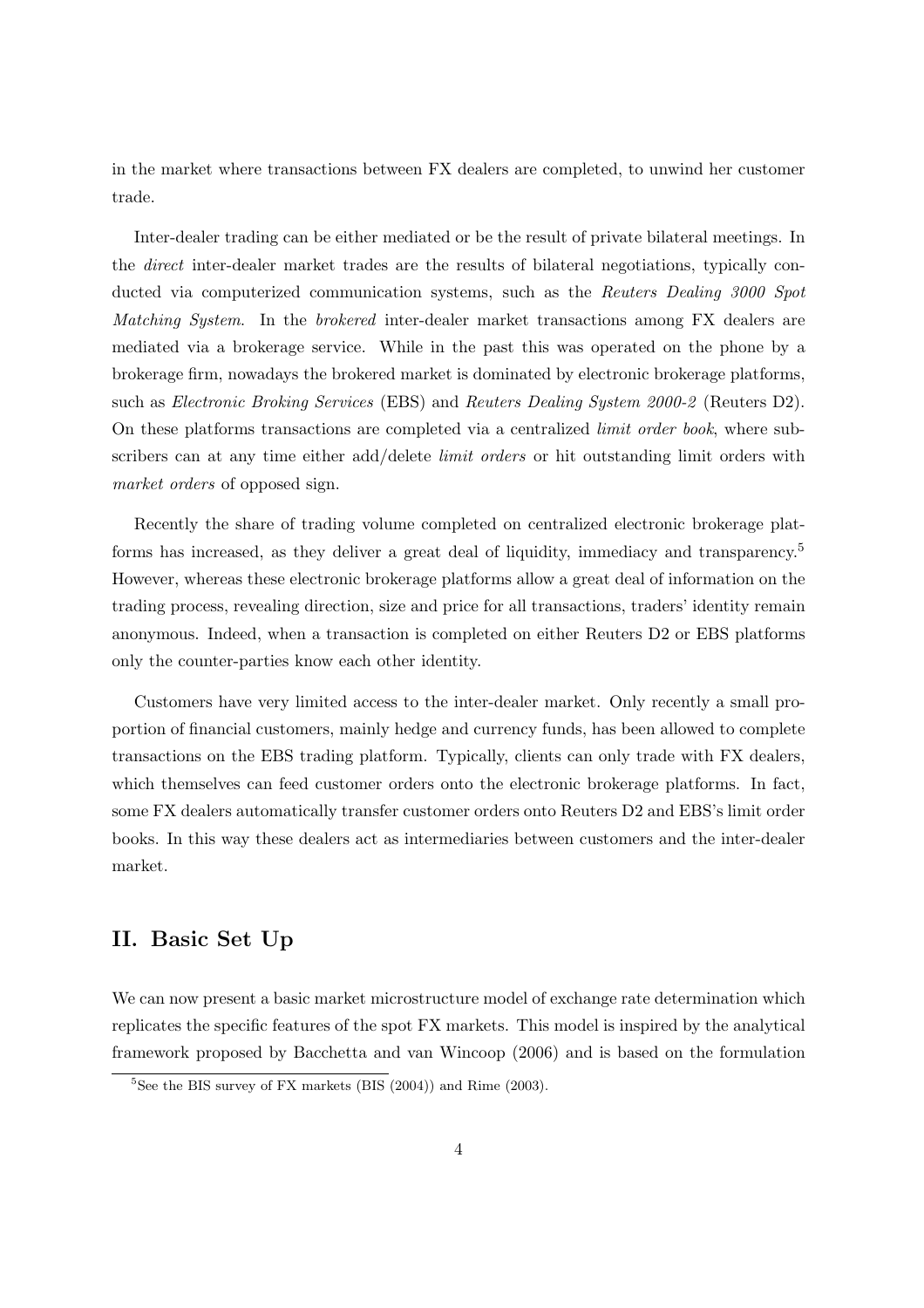put forward by Breedon and Vitale (2004). This formulation is a first attempt to formalize both the liquidity and information effects of order flow on exchange rates.

#### A. The FX Market

Given the complexity of the structure of the spot FX markets, in the formulation which we now set out we have to introduce some simplifying assumptions. Thus, we assume that a single foreign currency is traded for the currency of a large domestic economy in the spot FX market. Trading takes place in two different sections of this market: in the direct section of the market FX customers' trades are executed by a population of FX dealers; in the brokered section of the market inter-dealer trades are completed in a sequence of Walrasian auctions. Clearly, this sequence of auctions intends to represent the trading activity of FX dealers over the two centralized electronic trading platforms, Reuters D2 and EBS, which dominate the inter-dealer market.

We assume that in any day t trading takes place into two  $stages:$  firstly, customers' orders reach the FX dealers, which fill their clients' demand for (supply of) the foreign currency at the currently best prices; secondly, the FX dealers trade among themselves in the inter-dealer market, where a daily equilibrium value for spot rate is reached via a Walrasian auction. Thus, in day t, when an auction is called, all the FX dealers simultaneously enter either market or limit orders into the centralized platform and then a clearing price (exchange rate) for the foreign currency is established.

On Reuters D2 and EBS trading platforms some FX dealers de facto operate like brokers. These FX dealer-brokers (brokers henceforth) are simple passive traders, which receive customer orders that are then automatically unwound into the inter-dealer market. As brokers they do not use their inventories to satisfy their customer base, do not absorb any imbalance in the order flow and hence do not take any risk. They simply collect a fee from their clients for their brokerage service. On the contrary, the FX dealer-investors (*dealers* henceforth) are active traders which absorb all the imbalance in the customer order flow. These traders are rational risk averse investors, which select optimal portfolios of domestic and foreign assets.

As already mentioned, some sophisticated investors other than the traditional FX dealers can now access EBS electronic limit order book. These investors are mostly currency and hedge funds which trade foreign currencies for speculative motives. Therefore, we can assume that part of our population FX dealers is formed by this sort of traders.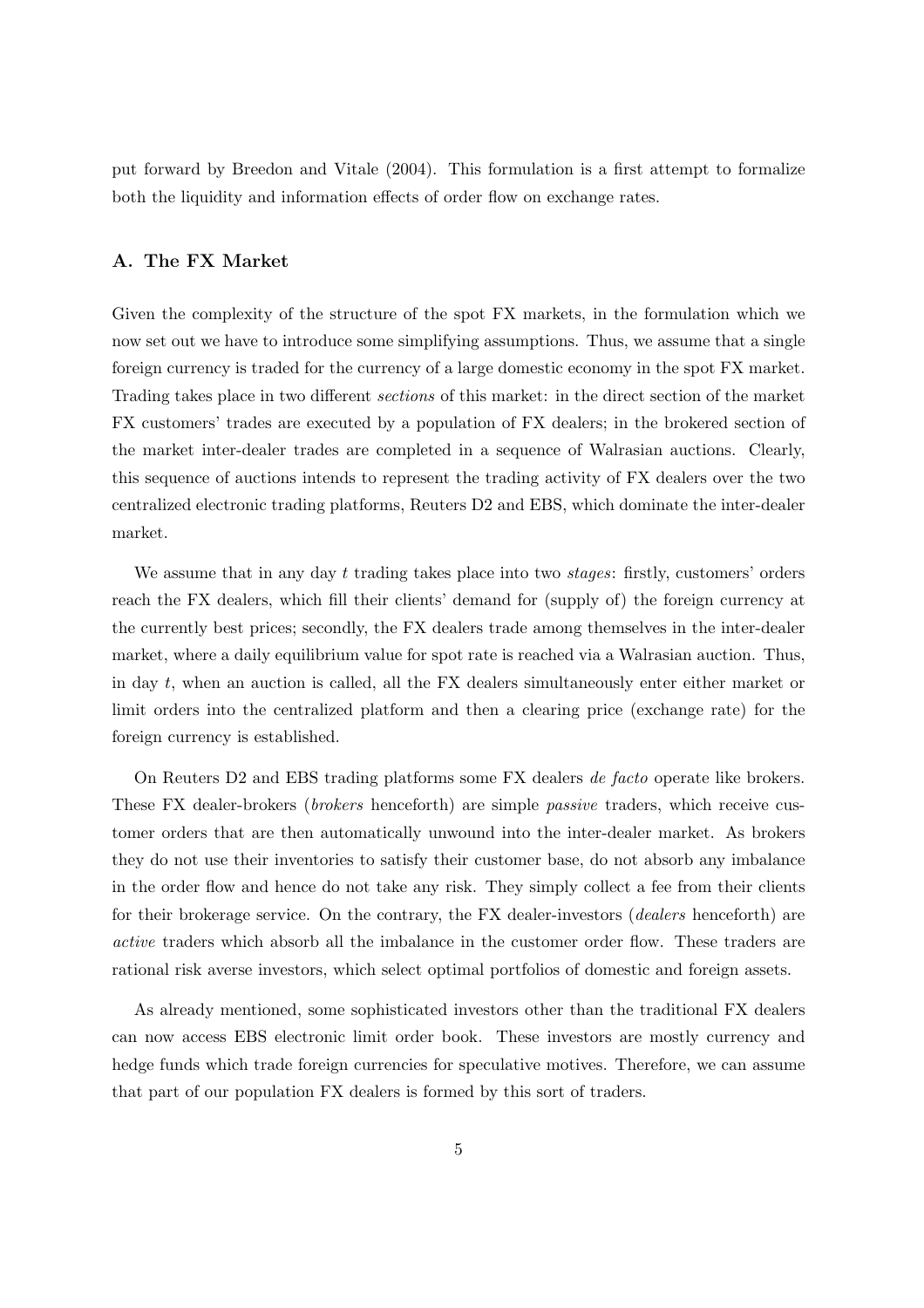

**Figure 1.** The time line representation of dealer  $d$ 's trading in day  $t$ 

Assume in particular that at the beginning of a trading day,  $t$ , a generic (active) FX dealer, dealer d, possesses  $\delta_t^d$  units of a domestic bond and  $y_{t-1}^d$  units of a foreign bond. First she trades with her customer base. Her clients collectively place a market order for the foreign currency equal to  $-c_t^d$ , so that if  $c_t^d$  is positive (negative) dealer d purchases (sells) the foreign currency from (to) her clients. Thus, before trading starts on the centralized inter-dealer platform, she owns  $w_t^d$  units of the foreign bond, where  $w_t^d = y_{t-1}^d + c_t^d$ .

Dealer  $d$  can then liquidate her endowment and invest into a portfolio of domestic bonds,  $g_t^d$ , foreign bonds,  $y_t^d$ , and real balances,  $\underline{M}_t^d \equiv (M_t^d/P_t)$ . Domestic bonds pay day-by-day interest rates  $i_t$ , foreign bonds pay day-by-day interest rates  $i_t^*$ , whereas real balances return total output  $f(\underline{M_t^d})$  at the end of the day, as they are employed into a given production technology. This last assumption is introduced for tractability, as it is the simplest way to obtain demand functions for domestic real balances.<sup>6</sup>

Therefore, her budget constraint is

$$
\delta_t^d \, + \, S_t \, w_t^d \ = \ g_t^d \ + \ S_t \, y_t^d \, + \, \underline{M}_t^d,
$$

 $6$ Alternatively, one could formulate a micro founded model of exchange rate determination, in which money, alongside consumption, enters into the utility functions of our FX dealers. In this way one would need to keep track of aggregate consumption to pin down the equilibrium value of the exchange rate. Since this would greatly complicate the model, without much gain in terms of testable implications, we have chosen not to follow this route.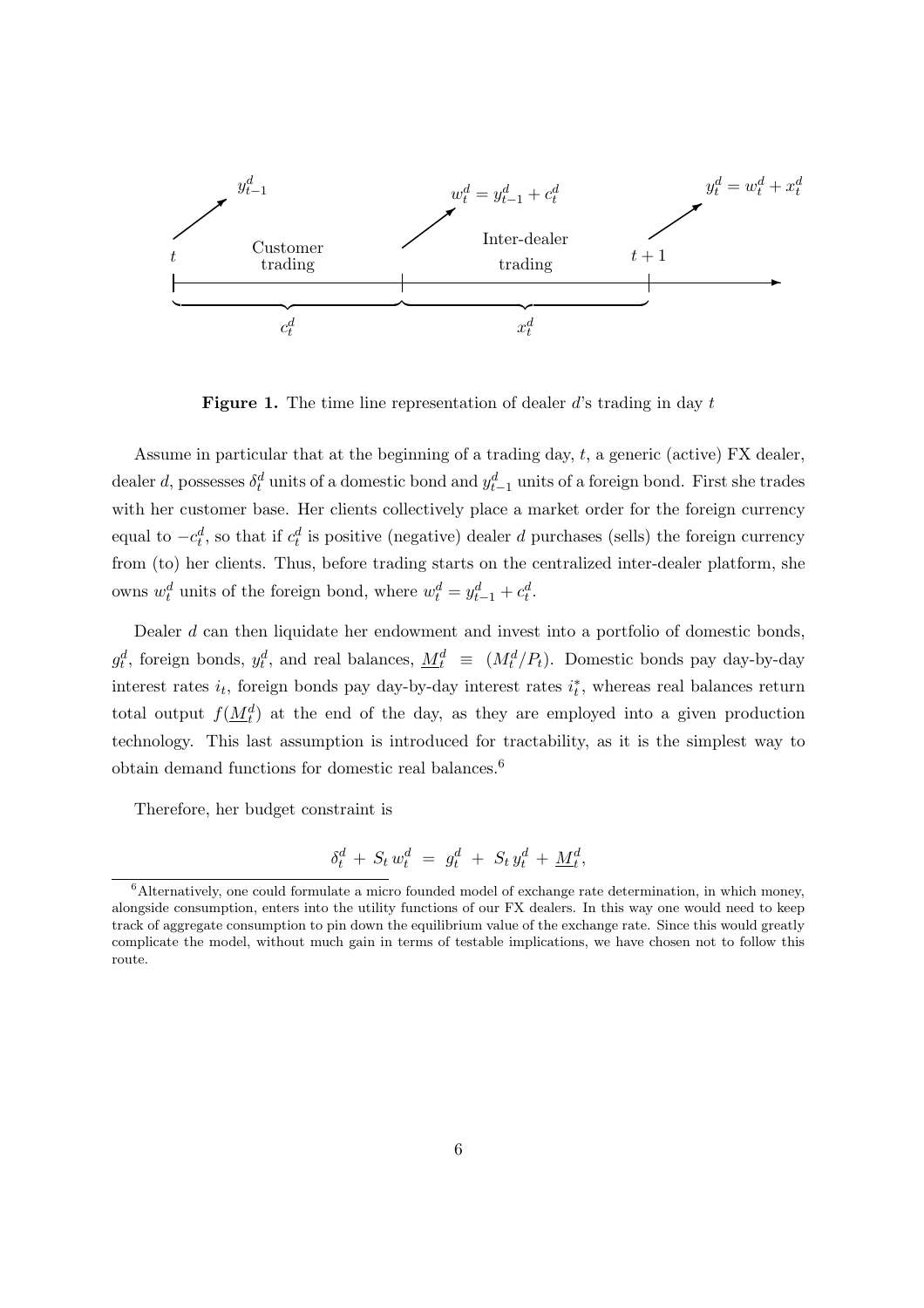where  $S_t$  is the spot rate, ie. the number of units of domestic currency required to purchase one unit of the foreign one. A log-linearization of the end-of-day wealth for dealer d allows us to write her end-of-day wealth as follows

$$
\tilde{W}_{t+1}^d = (1 + i_t) \delta_t^d - (1 + i_t) \underline{M}_t^d + f(\underline{M}_t^d) + (1 + i_t + s_t) w_t^d + (i_t + \tilde{s}_{t+1} - s_t) x_t^d,
$$

where  $s_t = \ln(S_t)$ , ie. the log of the spot rate, and  $x_t^d = y_t^d - w_t^d$ , ie. the actual quantity of the foreign currency dealer d will purchase in the spot FX market. If our dealer d acts strategically, she will face an inverted supply function when trading the foreign currency in the inter-dealer market,

$$
s_t = s_t^d + \varphi_t^d x_t^d.
$$

Our dealers are supposed to be short-sighted in that their investment horizon is just one day long. This assumption is introduced for tractability but also captures a quite well known feature of the behavior of FX dealers, which usually attempt to unwind their foreign exchange exposure by the end of any trading day.<sup>7</sup> Thus, dealer d selects her optimal portfolio of domestic and foreign assets in order to maximize the expected utility of her end-of-day wealth, where her utility is given by a CARA utility function with coefficient of absolute risk-aversion  $\gamma_d$  (and risk-tolerance  $\tau_d = 1/\gamma_d$ ). In particular, the optimal quantity of foreign currency she will trade in the FX market corresponds to a linear excess demand function, ie. a *limit order*, in the log spot rate,

$$
x_t^d(s_t) = \nu_t^d \left( E_t^d \left[ \tilde{s}_{t+1} \right] - s_t + (i_t^* - i_t) - \gamma_d \sigma_d^2 w_t^d \right),
$$

where  $x_t^d$  is positive (negative) when dealer d buys (sells) the foreign currency in the spot market,  $E_t^d[\tilde{s}_{t+1}]$  represents the conditional expectation of next day spot rate given the information dealer d possesses in day  $t$ ,  $\Omega_t^d$ ,

$$
E_t^d \left[ \tilde{s}_{t+1} \right] \equiv E \left[ \tilde{s}_{t+1} \mid \Omega_t^d \right],
$$

 $\sigma_{t+,d}^2$  represents the corresponding conditional variance,

$$
\sigma_{t+,d}^2 \ \equiv \ \text{Var}\left[\,\tilde{s}_{t+1} \mid \Omega_t^d\,\right],
$$

 $7$ See Lyons (1995) and Biønnes and Rime (2005).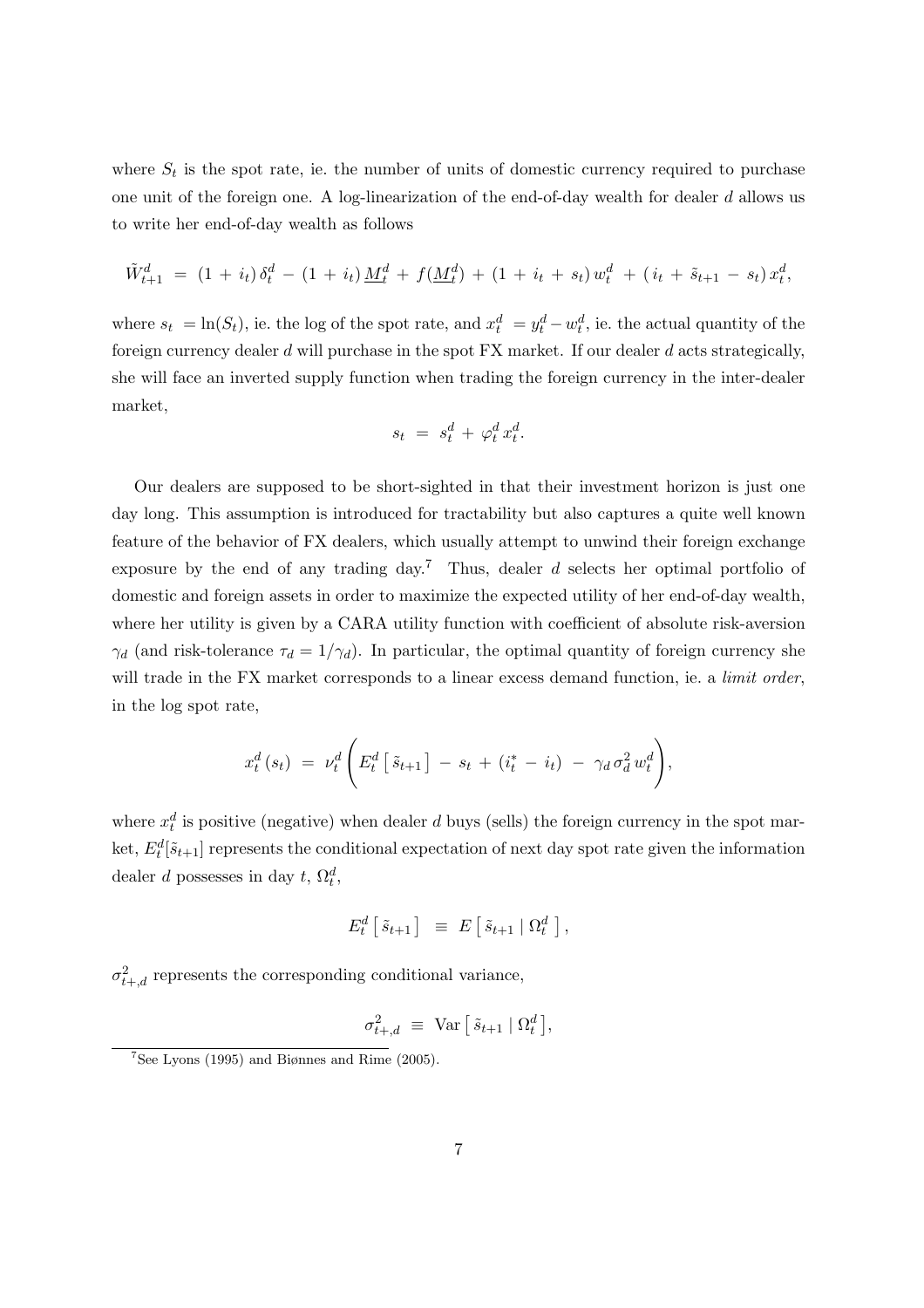and

$$
\nu_t^d = \frac{1}{\varphi_t^d + \gamma_d \sigma_{t+,d}^2}.
$$

Given the demands of the individual FX dealers, through aggregation we can obtain the total demand for the foreign currency on the part of the population of FX dealers. In particular, we assume that the FX dealers form a continuum of agents of mass 1, uniformly distributed in the interval  $[0, 1]$ . This assumption implies that all the FX dealers will actually be price takers, so that in any day t and for any dealer  $d \varphi_t^d = 0$  and hence that her trading intensity is equal to  $\nu_t^d = \tau_d \pi_{s+,t}^d$ , where  $\pi_{s+,t}^d$  is her conditional precision of  $\tilde{s}_{t+1}$  in day t, ie.  $\pi_{s+,t}^d \equiv$  $1/\text{Var}[\tilde{s}_{t+1} | \Omega_t^d]$ . This assumption is reasonable given that according to the BIS (BIS (2004)) there are more than 2000 dealers operating in FX markets. Thus, in day t

$$
x_t \equiv \int_0^1 x_t^{d'} \, d\!d' = \nu_t \left( \bar{E}_t^1 \left[ \tilde{s}_{t+1} \right] - s_t + (i_t^* - i_t) \right) - w_t, \tag{1}
$$

where  $\nu_t \equiv \int_0^1$  $v_0^{1}$   $\nu_t^{d'}$  dd' is the *aggregate* trading intensity of the population of FX dealers,  $w_t \equiv \int_0^1$  $\int_0^1 w_t^{d'} dt'$  is the corresponding *aggregate* initial endowment of the foreign bond they hold, and  $\bar{E}^1_t[\tilde{s}_{t+1}]$  is the weighted *average* of the expected value of next day spot rate across all FX dealers, where the individual dealers' weights are given by their trading intensities,

$$
\bar{E}_t^1 \left[ \tilde{s}_{t+1} \right] = \frac{1}{\nu_t} \int_0^1 \nu_t^{d'} E_t^{d'} \left[ \tilde{s}_{t+1} \right] d d'.
$$

In equilibrium the total demand for foreign currency on the part of the population of FX dealers,  $x_t$ , equals the total amount of foreign currency supplied in the inter-dealer market via the group of FX brokers,  $b_t$ ,

$$
x_t = b_t. \t\t(2)
$$

This *inter-dealer* order flow,  $b_t$ , corresponds to customer orders which reach the inter-dealer market via our group of FX brokers. Besides, clients trade directly with individual FX dealers. Thus, if  $c_t^d$  represents the value of dealer d's customer orders, the *customer* order flow,  $c_t$ , corresponds to  $\overline{r}$ 1

$$
c_t = \int_0^1 c_t^{d'} dd'.
$$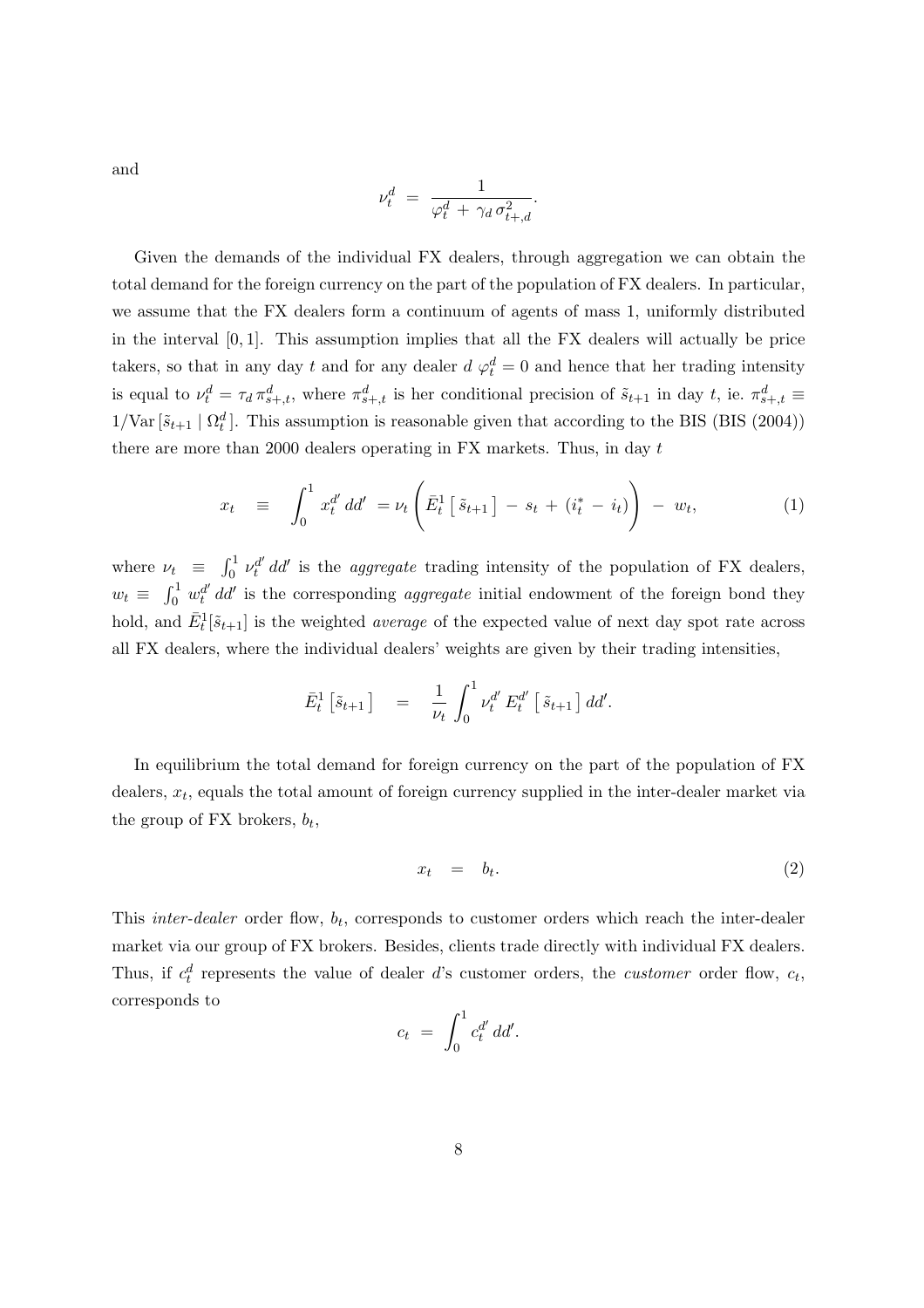Then, denote with  $o_t$  the *total* order flow. This is given by the sum of the inter-dealer order flow,  $b_t$ , and of the customer order flow,  $c_t$ ,

$$
o_t = b_t + c_t,
$$

and represents all orders submitted by the FX customers to the FX market.<sup>8</sup>

#### B. The Uncovered Interest Rate Parity

Considering equation (1) one finds that

$$
i_t - i_t^* = \left(\bar{E}_t^1 \left[\tilde{s}_{t+1}\right] - s_t\right) - \frac{1}{\nu_t} z_t,
$$
\n(3)

where  $z_t$  corresponds to the *cumulative* order flow,

$$
z_t = z_{t-1} + o_t.
$$

Equation (3) implies that, thanks to the FX-dealers' risk-aversion, the uncovered interest rate parity does not hold. Indeed, the interest rate differential,  $i_t - i_t^*$ , is equal to the difference between the average expected devaluation of the domestic currency in day t and a risk-premium on the foreign currency the FX dealers collectively require to hold foreign assets. This is a time-varying risk-premium, given by the product of the total supply of foreign assets the FX dealers have to share and the inverse of their aggregate trading intensity,  $\nu_t$ . This aggregate trading intensity is a measure of the FX dealers' capacity to hold risky assets in their portfolios. It is not difficult to show that this value is an increasing function of the weighted average of the FX dealers' risk-tolerances,  $\bar{\tau}$ , and of the weighted average of the FX dealers' conditional precisions,  $\bar{\pi}_{s+,t}$ . In fact,

$$
\nu_t = \int_0^1 \tau^{d'} \pi_{s+,t}^{d'} dd' = \bar{\tau} \int_0^1 \pi_{s+,t}^{d'} dd' = \bar{\pi}_{s+,t} \int_0^1 \tau^{d'} dd',
$$

where

$$
\bar{\tau} = \frac{\int_0^1 \tau^{d'} \pi_{s+,t}^{d'} dd'}{\int_0^1 \pi_{s+,t}^{d'} dd'}, \qquad \bar{\pi}_{s+,t} = \frac{\int_0^1 \tau^{d'} \pi_{s+,t}^{d'} dd'}{\int_0^1 \tau^{d'} dd'}.
$$

<sup>&</sup>lt;sup>8</sup>Differently from the usual convention a positive  $o_t$  indicates a net sale of foreign currency. If instead  $o_t$  is negative, FX customers collectively place an order to purchase the foreign currency.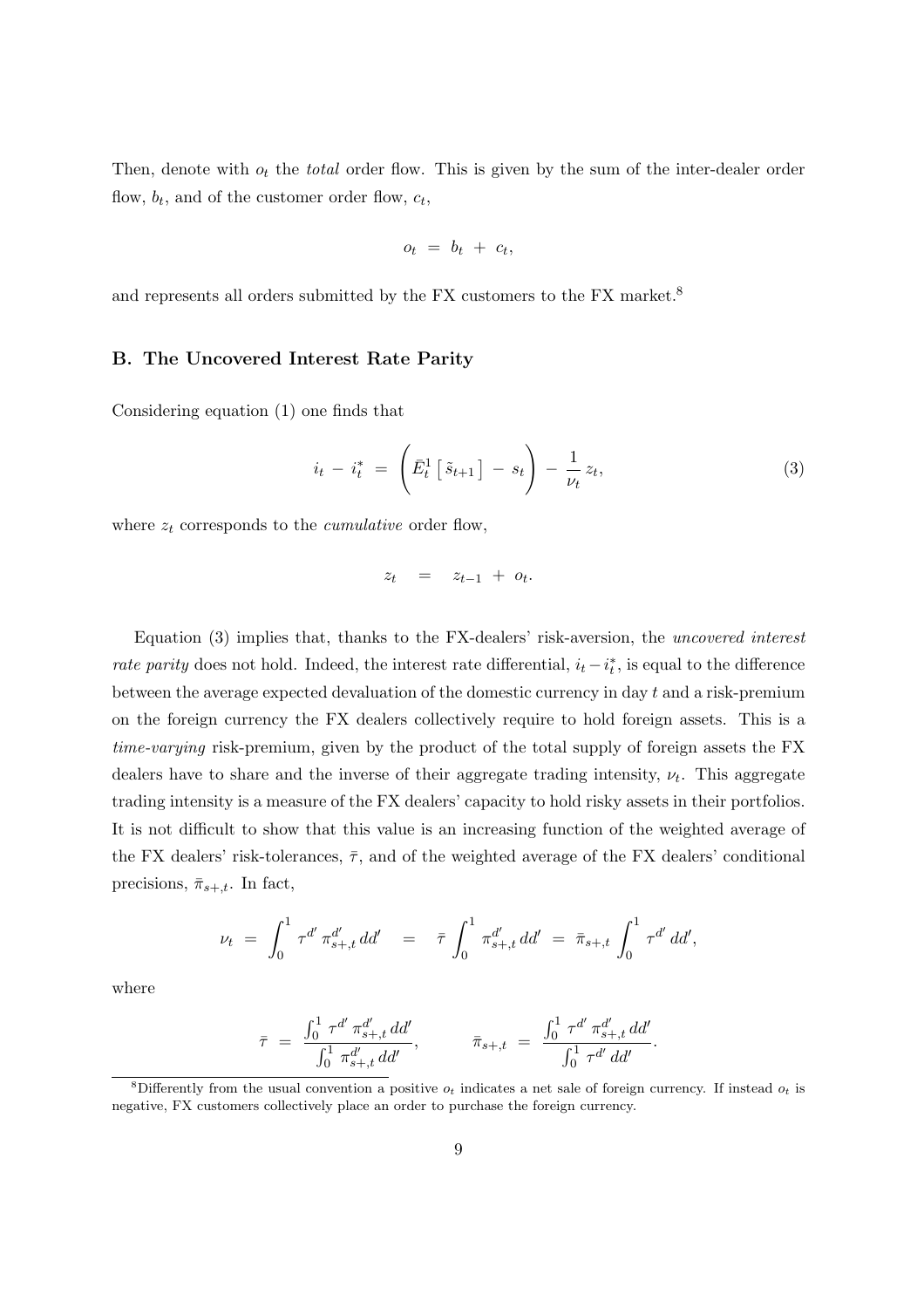In other words, the larger the average risk-tolerance of our population of FX dealers,  $\bar{\tau}$ , the smaller the risk premium imposed on the foreign currency. Likewise, the smaller the perceived uncertainty on the currency return, measured by the inverse of the average precision  $1/\bar{\pi}_{s+t}$ , the smaller the risk-ness of the foreign currency and the imposed risk premium.

Re-inserting the modified uncovered interest rate parity in the excess demand function of dealer d, we find that

$$
y_t^d = \nu_t^d \left( E_t^d \left[ \tilde{s}_{t+1} \right] - \bar{E}_t^1 \left[ \tilde{s}_{t+1} \right] \right) + \frac{\nu_t^d}{\nu_t} z_t.
$$

Thus, dealer d's holding of foreign currency in day t can be decomposed in two parts, one due to a speculative motive for investment, proportional to the difference between her individual expectation and the average expectation over the future spot rate,  $\bar{E}_t^d[\tilde{s}_{t+1}] - \bar{E}_t^1[\tilde{s}_{t+1}]$ , the other associated with risk-sharing. In particular, one should notice that if dealer d expects a larger value for next period spot rate than the rest of the population of FX dealers, she will be willing to bet on her belief and ceteris paribus purchase the foreign currency. Furthermore, if all FX dealers possess information of identical quality, so that  $\forall d \pi_{s+,t}^d = \pi_{s+,t}$ , then the amount of foreign currency absorbed by dealer d for risk-sharing is proportional to her risk-tolerance, as

$$
\frac{\nu_t^d}{\nu_t} = \frac{\tau_d}{\int_0^1 \tau_{d'} d d'}.
$$

This suggests that ceteris paribus investors with a larger degree of risk-tolerance will endup holding a large proportion of the foreign currency. This is consistent with the normal presumption that moderately risk-averse end-users, such as currency and hedge funds, absorb most of the imbalance in the order flow in spot FX markets.

#### C. The Monetary Market

Assuming that the production function  $h(\underline{M}_t^d)$  respects the following formulation,

$$
h(\underline{M}_t^d) = \underline{M}_t^d - \frac{1}{\alpha} \underline{M}_t^d \left( \ln \underline{M}_t^d - 1 \right),
$$

the optimal holding of domestic real balances on the part of dealer d turns out to be

$$
\underline{M}_t^d = \exp(-\alpha i_t) \iff m_t^d = p_t - \alpha i_t,
$$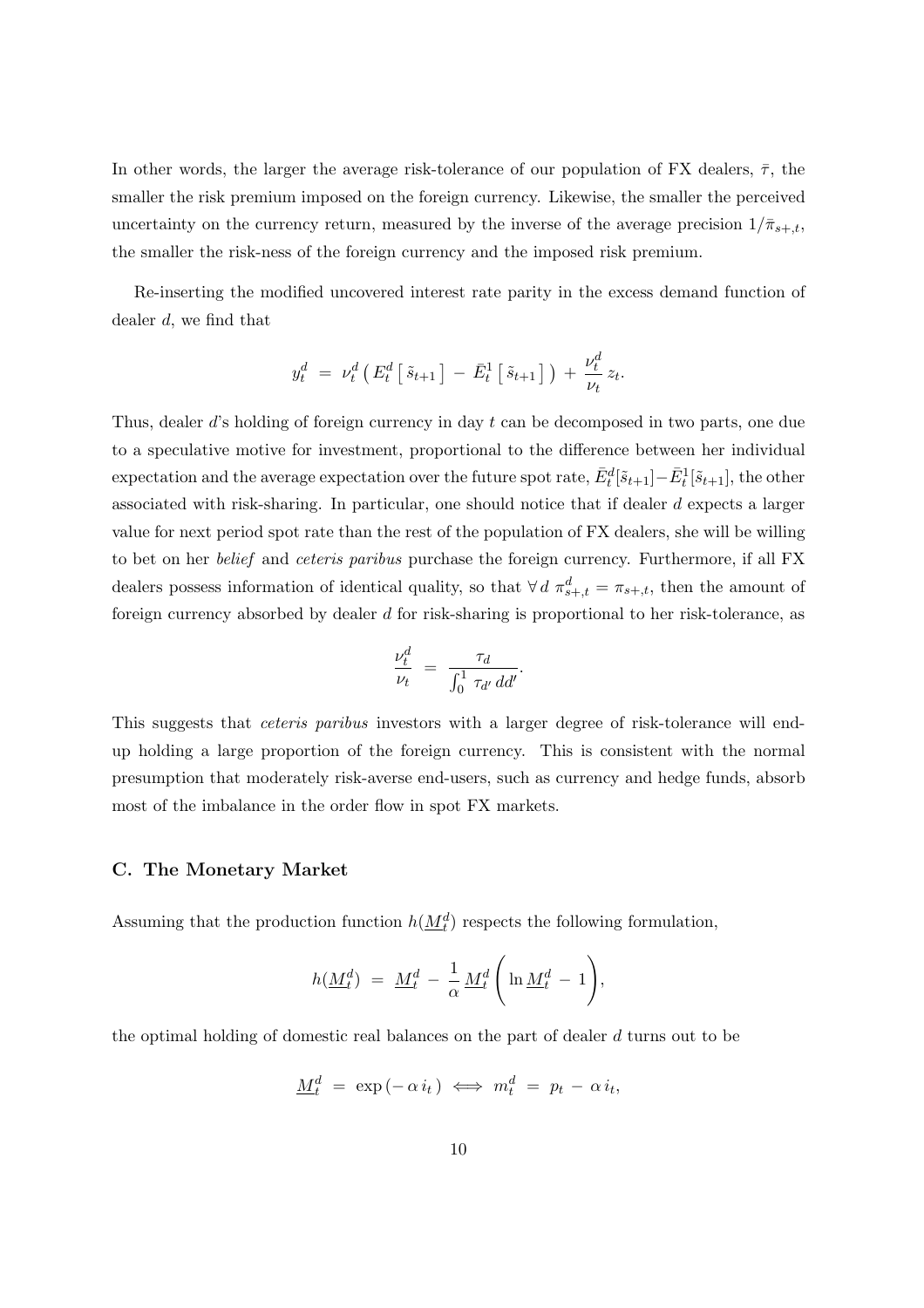where  $p_t = \ln(P_t)$ , ie. the log of the price level, and  $m_t^d = \ln(M_t^d)$ , ie. the log of the demand for money of dealer d. As usual  $\alpha$ , a positive coefficient, corresponds to the semi-elasticity of money demand to the interest rate.

Given the demands of the individual FX dealers, through aggregation we can obtain the total demand for domestic money on the part of the population of FX dealers. In particular, as we assume that the FX dealers form a continuum of agents of mass 1, uniformly distributed in the interval  $[0, 1]$ , we have that in day t

$$
m_t \equiv \int_0^1 m_t^{d'} \, dd' = p_t - \alpha \, i_t. \tag{4}
$$

Finally, we suppose that a demand function for foreign real balances,  $M_t^*/P_t^*$ , exists and presents an identical formulation to that for domestic real balances in equation (4), ie. we assume that

$$
m_t^* = p_t^* - \alpha i_t^*.
$$

#### D. The Spot Rate Fundamental Equation

By definition we can write the spot rate as follows

$$
s_t = p_t - p_t^* + q_t, \tag{6}
$$

where  $q_t$  is the natural log of the *real* exchange rate,  $q_t \equiv \ln(S_t P_t^* / P_t)$ . Combining (6) with (4) and (5) we conclude that

$$
s_t = p_t - p_t^* + q_t = \alpha (i_t - i_t^*) + m_t - m_t^* + q_t,
$$

an expression which we can also write as

$$
s_t = \alpha \left( i_t - i_t^* \right) + f_t, \tag{7}
$$

where  $f_t$  denotes the exchange rate "fundamental" variable,

$$
f_t \equiv m_t - m_t^* + q_t.
$$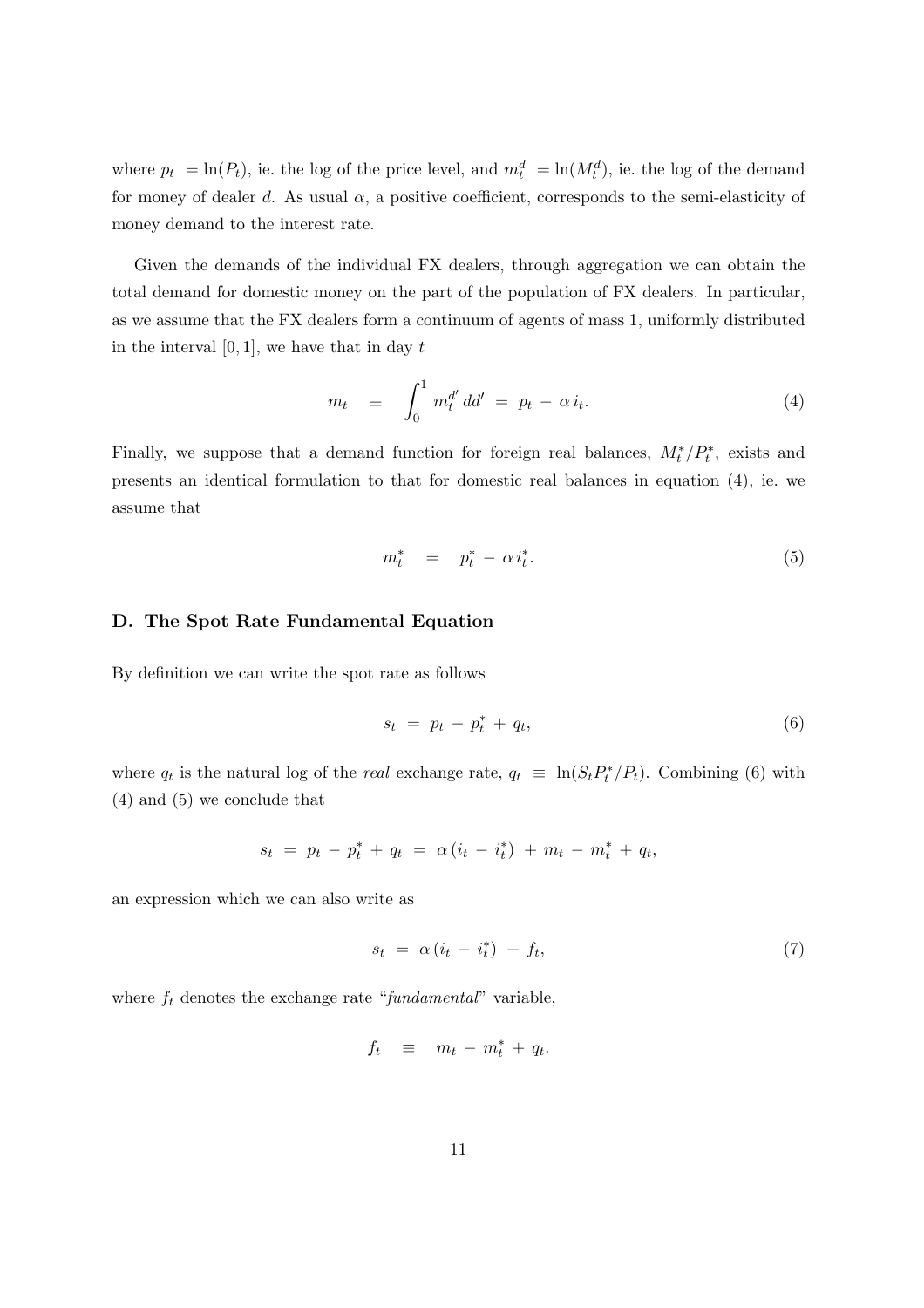Hence substituting the expression for the interest rate differential presented in equation (3) into equation (7), we obtain the following forward-looking equilibrium condition for the spot rate  $\overline{a}$ !<br>}

$$
s_t = f_t + \alpha \left( \bar{E}_t^1 \left[ \tilde{s}_{t+1} \right] - s_t \right) - \frac{\alpha}{\nu_t} z_t.
$$
 (8)

In a stationary equilibrium the conditional precision of  $\tilde{s}_{t+1}$  of our FX dealers is constant over time, ie.  $\forall t \pi_{s,t}^d = \pi_s^d$ , and so is the aggregate trading intensity of the FX dealers, ie.  $\forall t$  $\nu_t = \nu = \int_0^1$  $\int_0^1 \tau_{d'} \pi_s^d \, dd'$ . Then, proceeding via iterated substitutions, we find from (8) that

$$
s_t = \frac{1}{1+\alpha} \left( f_t - \frac{\alpha}{\nu} z_t + \sum_{k=1}^{\infty} \left( \frac{\alpha}{1+\alpha} \right)^k \left( \bar{E}_t^k \left[ \tilde{f}_{t+k} \right] - \frac{\alpha}{\nu} \bar{E}_t^k \left[ \tilde{z}_{t+k} \right] \right) \right), \quad (9)
$$

where  $\bar{E}_{t}^{k}[\tilde{f}_{t+k}]$  is the *order k* weighted average rational expectation across all the FX dealers of period  $t + k$  "fundamental" value,  $f_{t+k}$ , i.e.

$$
\bar{E}_t^k[\tilde{f}_{t+k}] = \bar{E}_t^1 \bar{E}_{t+1}^1 \dots \bar{E}_{t+k-2}^1 \bar{E}_{t+k-1}^1 [\tilde{f}_{t+k}].
$$

Similarly,  $\bar{E}_t^k[\tilde{z}_{t+k}]$  is the *order* k weighted average rational expectation across all the FX dealers of period  $t + k$  supply of foreign currency,  $\tilde{z}_{t+k}$ .

Equation (9) clarifies why we have put the term fundamental in quotes. Indeed, differently from traditional monetary models of exchange rate determination, this variable does not exhaust all the factors which underpin the equilibrium value for the spot rate. Thus, the term  $f_t$  denotes the "traditional" fundamental variable of the monetary approach, pertaining to nominal and real macroeconomic factors, such as  $m_t - m_t^*$  and  $q_t$ , while the total supply  $z_t$ indicates a "new" fundamental value which captures the impact of portfolio-balance effects related to risk-aversion and exchange rate risk.

To determine a closed form solution for the equilibrium spot rate we need to investigate the laws of motion for the "fundamental" variable  $\tilde{f}_t$  and the total supply  $\tilde{z}_t$  alongside the information the FX dealers possess on these values.

## III. The Fundamental Process

With respect to  $\tilde{f}_t$  we assume that it follows a simple AR(1) process of coefficient  $\rho$ ,

$$
\tilde{f}_{t+1} = \rho \tilde{f}_t + \tilde{\epsilon}_{t+1}^f,
$$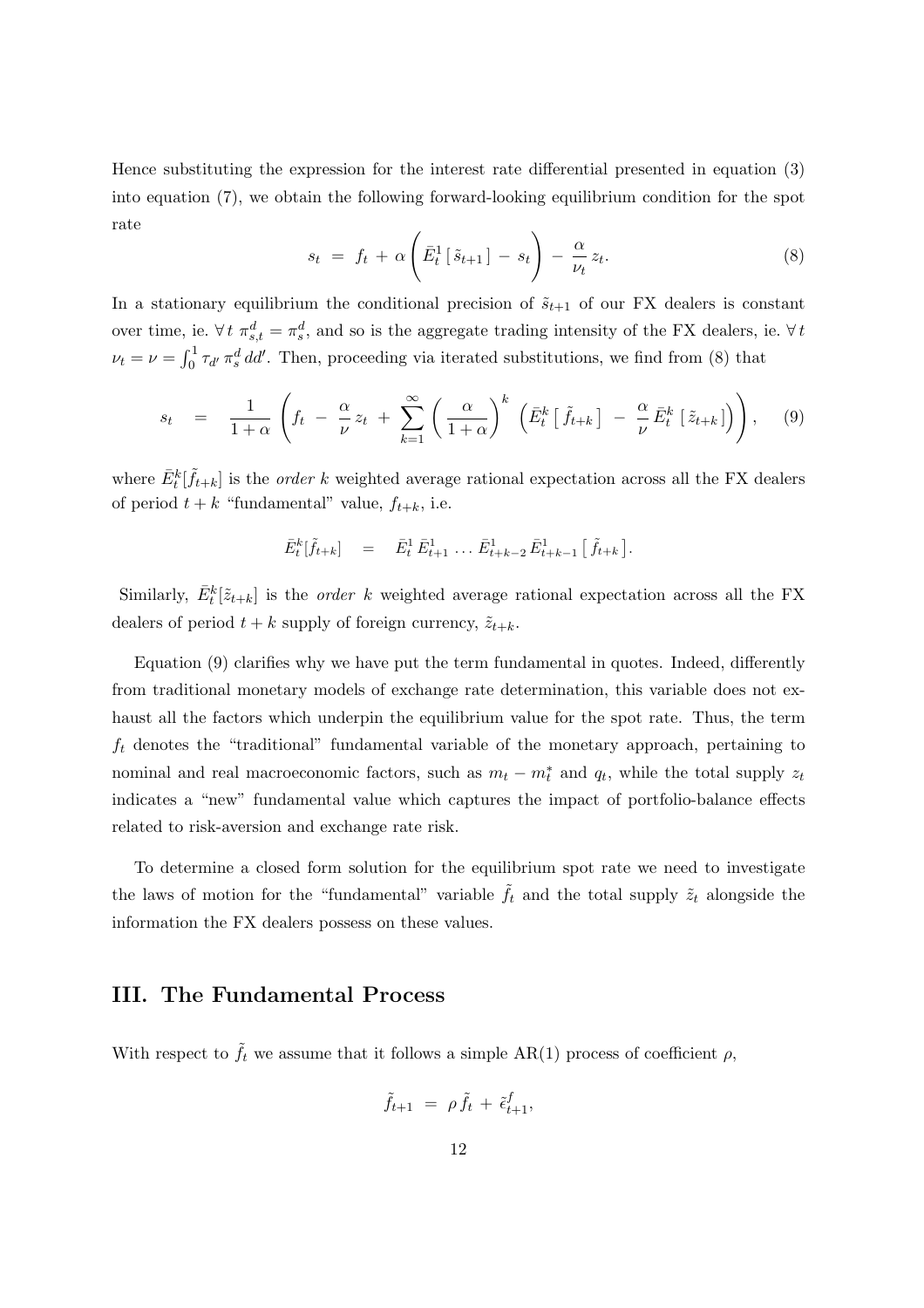where  $|\rho| \in [0,1]$  and  $\tilde{\epsilon}_t^f$ f follows a white noise process, so that  $\tilde{\epsilon}_t^f \sim \text{NID}(0, \sigma_f^2)$ . The assumption that  $|\rho| \in [0,1]$  encompasses both the scenario in which the stochastic process for the "fundamental" variable is non-stationary,  $|\rho| = 1$ , and that in which  $\tilde{f}_t$  is a stationary variable,  $|\rho|$  < 1. Given the definition of  $\tilde{f}_t$  the fundamental shock  $\tilde{\epsilon}_{t+1}^f$  can be divided into two components,  $\tilde{\epsilon}_{t+1}^m$  and  $\tilde{\epsilon}_{t+1}^q$ ,

$$
\tilde{\epsilon}_{t+1}^f \ = \ \tilde{\epsilon}_{t+1}^m \, + \, \tilde{\epsilon}_{t+1}^q,
$$

where  $\tilde{\epsilon}_{t+1}^m$  can be interpreted as a monetary innovation, directly influenced by the domestic and foreign monetary authorities, while  $\tilde{\epsilon}_{t+1}^q$  pertains to real perturbations, associated with demand and supply shocks, such as technological innovations, fiscal stimuli, taste changes and so on. Indeed, studies of the impact of macro announcements on exchange rates, notably Hardouvelis (1985), Ito and Roley (1987), Goodhart (1992), and Andersen, Bollerslev, Diebold, and Vega (2003), indicate that news releases on several macro aggregates, such as money supply, industrial production, trade balance, employment level, etc., condition exchange rates, confirming that among the determinants of currency values we need to list both real and monetary factors.

For consistency we need to assume that both the monetary and the real components of the fundamental shock follow independent white noise processes, so that  $\tilde{\epsilon}_t^m \sim \text{NID}(0, \sigma_m^2)$ ,  $\tilde{\epsilon}_t^q \sim \text{NID}(0, \sigma_q^2)$ , whereas  $\forall s$  and  $t \tilde{\epsilon}_t^m \perp \tilde{\epsilon}_s^q$ . This clearly implies that  $\tilde{\epsilon}_t^f \sim \text{NID}(0, \sigma_f^2)$  where  $\sigma_f^2 = \sigma_m^2 + \sigma_q^2.$ 

## IV. Order Flow and Central Bank Intervention

As we already mentioned, the FX customers provide all the supply of foreign currency. These customers are primarily formed by the financial arms of industrial corporations and by other unsophisticated commercial and financial traders, whose FX transactions are due to liquidity needs and are not motivated by movements in exchange rates. Customer and inter-dealer order flow may be associated with current account transactions, such as trade in goods and services, transfers of capital income, public and private unilateral transfers of funds, or with capital movements, such as foreign direct and portfolio investment. We suppose that these customers correspond to liquidity traders and that their orders are neither price-sensitive, nor linked to innovations in the fundamental variable. Therefore, their transactions will amount to pure noise trading.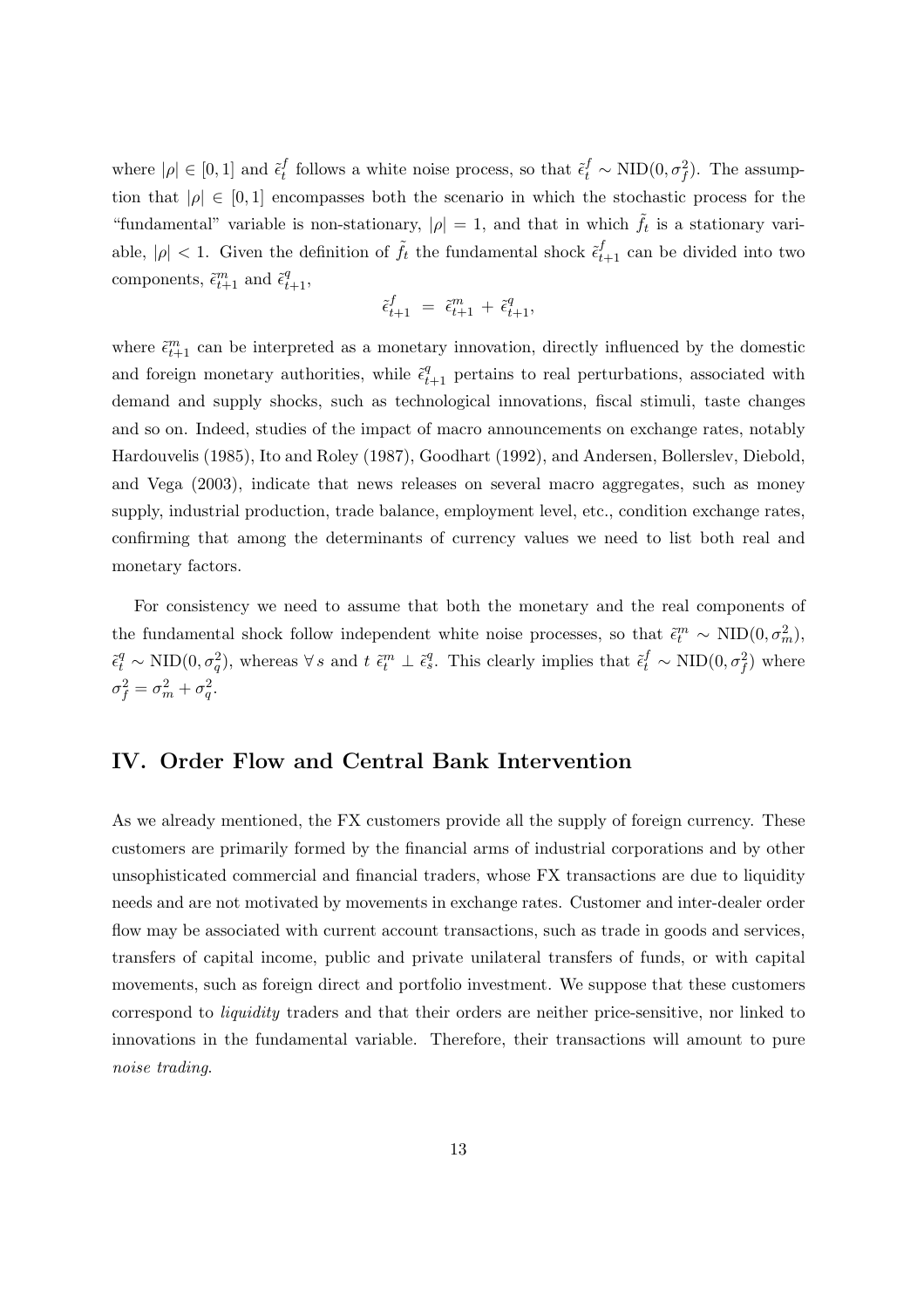Beside this population of unsophisticated customers, a central bank place orders with either FX brokers or FX dealers as part of its intervention activity.<sup>9</sup>

In the past foreign exchange intervention was typically operated in the direct section of the FX markets, in that a central bank would contact individual FX dealers and negotiate with them individual FX transactions. As a normal practice these transactions would be kept secret, in that the central bank would not announce its intervention activity. However, news of an intervention operation would quickly spread in the market through the inter-dealer section of the FX markets, as Chaboud and LeBaron (2001) find for the intervention activity of the Federal Reserve. Usually, the diffusion of news of foreign exchange intervention is so rapid that newswire services would report intervention activity in the space of few minutes.

Our model captures the fragmented structure of the FX markets. So that, despite their massive trading volume, we will see how a central bank can trade with individual dealers and influence their beliefs and quotes with transactions of small size. Operating through different dealers a central bank typically provokes a wave of inter-dealer transactions that quickly spreads news of intervention in the market. Then, according to our formulation this wave influences market expectations and hence affects exchange rates. In other words, we establish a causal link between foreign exchange intervention, order flow and exchange rates.

Such a link is due to both a *signalling* and a *portfolio-balance* channel of transmission. With respect to the former, we assume that the central bank's intervention activity might present an informative content. In particular, we suppose that its orders might somehow be linked to impending fundamental innovations. Typically, monetary authorities have a better understanding of the economic environment and possess superior information on monetary policy. Thus, the central bank may anticipate shifts in monetary aggregates and other macroeconomic variables which affect currency values. Indeed, results by Klein and Rosengren (1991), Dominguez (1992), Watanabe (1992), Lewis (1995) and Kaminsky and Lewis (1996) generally suggest that central bank intervention is informative of future changes in the monetary policy, even if a clear link has not been established.

Then, considering that the FX dealers can extract some information on the future values of the exchange rate fundamentals from the order flow they observe, as this variable reflects the intervention activity of the central bank, a casual link between foreign exchange intervention,

<sup>&</sup>lt;sup>9</sup>Notice, whereas intervention operations in FX markets are typically undertaken by national central banks, the jurisdiction over official intervention may lies with other institutions. Thus, in the United States and in Japan these institutions are respectively the Treasury and the Minister of Finance. With the term central bank we denote the governmental institution responsible for official intervention in FX markets.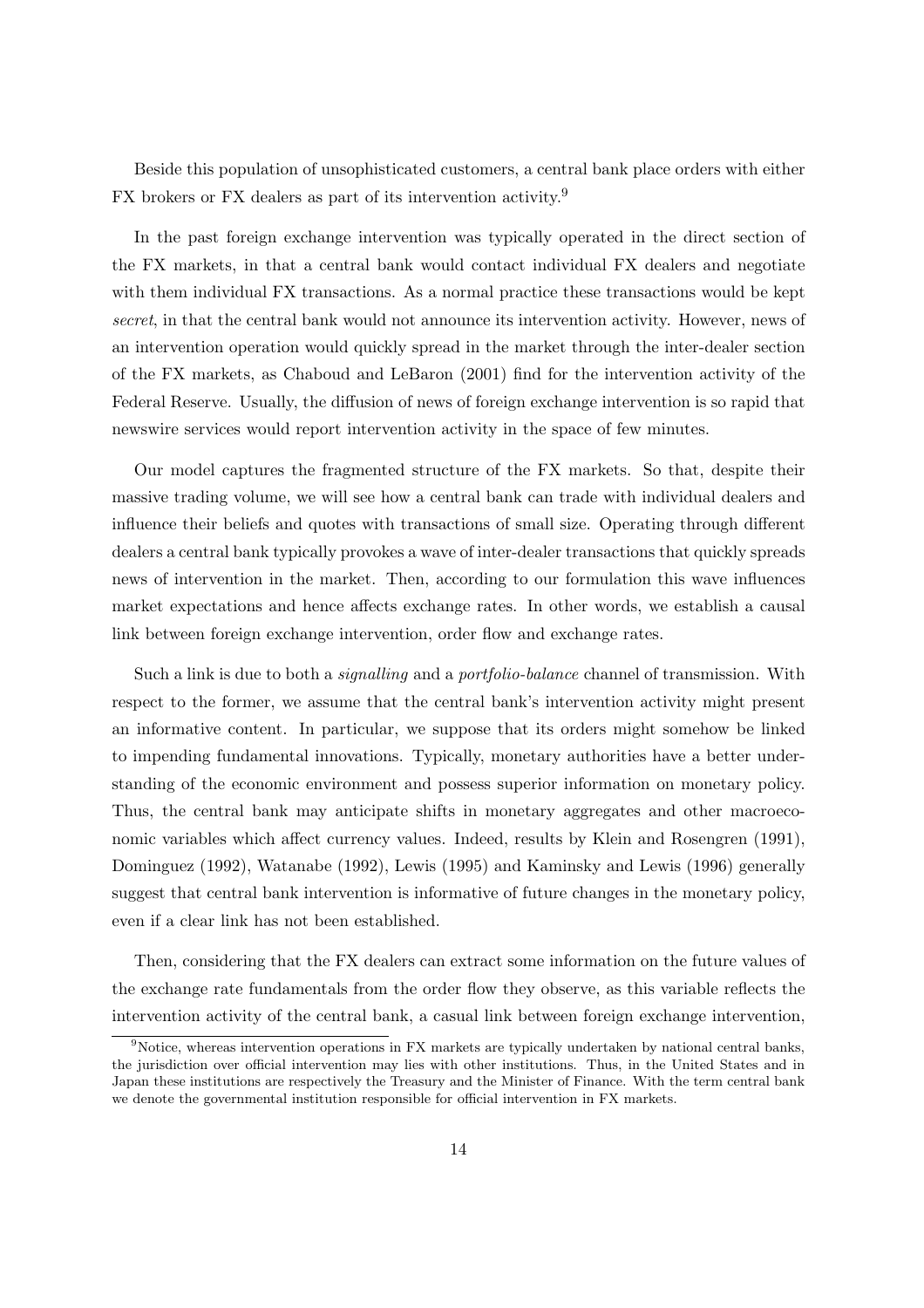order flow and exchange rates is easily established. Indeed, since the spot rate is a forwardlooking variable, the impact on the FX dealers' expectations of the signal they extract from the order flow is immediately transferred on the current spot rate.

With respect to the latter channel of transmission, notice that even when they do not carry any information content intervention operations by a central bank influence exchange rates. In fact, as the FX dealers are risk-averse, they will be willing to accommodate a portfolio shifts associated with an intervention operation only if their are compensated with an adjustment in the value of the foreign currency.

Our formulation also allows to study the consequences of the evolution of the practice of foreign exchange intervention, which has followed recent developments in the organization of the FX markets. In particular, the partial consolidation of these markets brought about by the increasing dominance of electronic brokerage services such as EBS and Reuters D2 has induced some central banks to revise their intervention strategy. Thus, in their last operation in late 2000 the Federal Reserve split its activity between EBS, the main electronic brokerage service in the United States, and direct trading with many different dealers. Other central banks have used or could use a similar practice.

Consequently we consider two alternative scenarios: i) in the former, the direct intervention scenario, we assume that the central bank only operates via the direct market, trading small quantities of the foreign currency with a subset of the population of FX dealers; ii) in the latter, the indirect intervention scenario, the central bank employs a broker to enter large transactions directly into the inter-dealer market.

#### A. Direct Intervention Scenario

In the direct intervention scenario the *central bank* chooses to negotiate in day  $t$  with a subset of the FX dealers. Thus, any dealer  $d \in [0, \zeta]$ , with  $0 < \zeta \ll 1$ , trades the foreign currency with the central bank and her unsophisticated customers. On the contrary, any dealer  $d \in$  $(\zeta, 1]$  only receives market orders from her unsophisticated customers.

More precisely, any dealer *d* receives an uninformative collective market order  $\tilde{c}_t^{n,d}$  $t^{n,a}$  from her base of unsophisticated customers, where we recall our convention that  $\tilde{c}_t^{n,d} > 0$   $(\tilde{c}_t^{n,d} < 0)$ if these clients sell (purchase) the foreign currency. As these transactions are motivated by liquidity needs, we assume that  $\tilde{c}_{t}^{n,d}$  does not present any information content, it is neither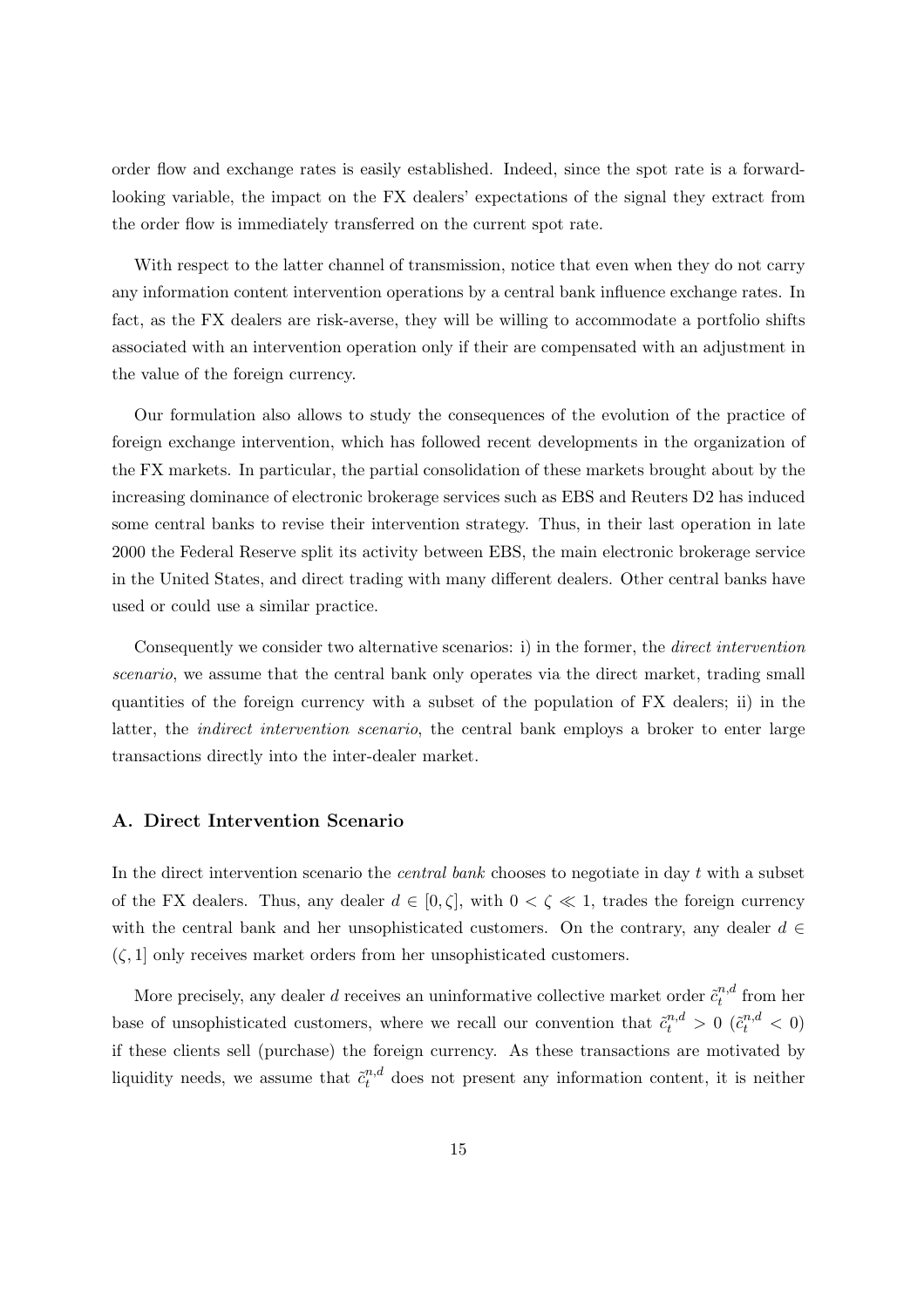price sensitive nor related to expected currency returns. By aggregation we calculate the overall unsophisticated customer order flow,  $\tilde{c}_t^n$ , as

$$
\tilde{c}_t^n \ \equiv \ \int_0^1 \, \tilde{c}_t^{n,d'} \, dd'.
$$

We suppose that  $\tilde{c}_t^n$  follows a white noise process, so that  $\tilde{c}_t^n \sim \text{NID}(0, \sigma_c^2)$ . A positive value for  $\tilde{c}_t^n$  implies that commercial customers and/or non sophisticated financial traders collectively decide to sell the foreign currency in response to a current account surplus or to capital inflows. Clearly, an opposite interpretation applies to a negative value for  $\tilde{c}_t^n$ .

Beside market orders from her unsophisticated clients, any privileged dealer d, with  $d \in$ [0,  $\zeta$ ], receives a market order  $\tilde{c}_{t}^{cb,d}$  $t_t^{cb,d}$  from the central bank, where<sup>10</sup>

$$
\tilde{c}_{t}^{cb,d} \equiv -\beta_D \tilde{\epsilon}_{t+1}^f + \tilde{\epsilon}_{t}^{cb,d}.
$$

Here,  $\beta_D$  is a positive constant, which captures the intensity of the informative component of the central bank market order, whereas  $\tilde{\epsilon}^{cb,d}_{t}$  $t^{co,a}$  represents a second component of the central bank operation not directly related to fundamentals.<sup>11</sup> Indeed, at times central banks purchase/sell foreign currencies as part of market operations. These are operations conducted on behalf of other governmental institutions, which are not aimed at influencing currency values, traders' expectations or market conditions. They are simply the consequence of the liquidity needs of some governmental institutions. In addition, central banks might purchase/sell foreign currency simply to "put a toe in the water", ie. to evaluate market conditions.

We assume that  $\tilde{\epsilon}_t^{cb,d}$  $\epsilon_t^{cb,d}$  follows a white noise process, so that  $\tilde{\epsilon}_t^{cb,d} \sim \text{NID}(0, \sigma_{cb}^2)$ , ie. that the market operations of the central bank are random and not related to fundamentals and exchange rates. Then, aggregating across all the privileged FX dealers, we see that

$$
\tilde{c}_t^{cb} \equiv \int_0^{\zeta} \tilde{c}_t^{cb,d} dd = -\zeta \beta_D \tilde{\epsilon}_{t+1}^f.
$$

 $10$ Typically, all intervention operations conducted by a central bank are immediately sterilized via an open market operation, which neutralizes the impact of a purchase or sale of foreign currency on the monetary base. This implies that we do not have to worry about the possible influence of  $\tilde{c}^{c\bar{b},d}_t$  on the money supply,  $m_t$ .

<sup>&</sup>lt;sup>11</sup>Whereas we assume that  $\beta_D$  is a given constant, it would be possible to endogenize it by introducing some utility function for the central bank. In this formulation we abstract from this complication, as we intend to investigate foreign exchange intervention with respect to its impact and not its objectives.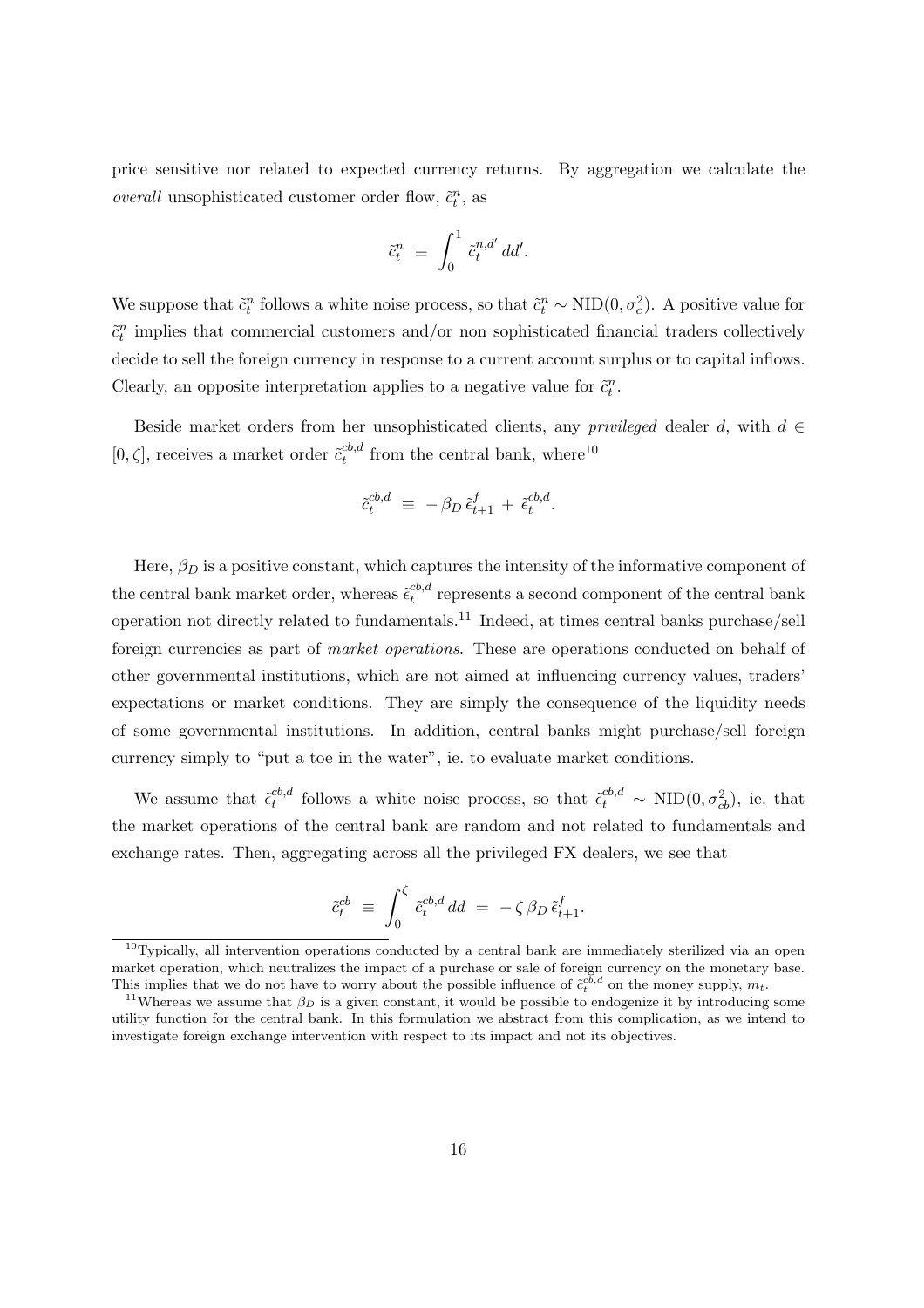Thus, our formulation entails that the central bank will buy,  $\tilde{c}_t^{cb} < 0$ , the foreign currency in anticipation of a positive shock to the fundamental variable,  $\tilde{\epsilon}_{t+1}^f > 0$ , which leads to a devaluation of the domestic currency. Such a shift may well be associated with an impending monetary expansion, ie. a positive  $\tilde{\epsilon}_{t+1}^m$ , which augments the expected excess return on the foreign currency. On the contrary, the central bank will sell,  $\tilde{c}_t^{cb} > 0$ , in anticipation of a negative shock to the fundamental variable,  $\tilde{\epsilon}_{t+1}^f < 0$ , which leads to a rise in the value of the domestic currency. In both cases, the central bank activity turns out to be profitable, as it will buy (sell) the domestic currency before its value increases (falls).

Our assumption is hence coherent with Friedman's prescription that foreign exchange intervention should be equivalent to stabilizing speculation (and hence profitable) and with some empirical results (Sweeney (1997, 2000)), which show that in the medium run the risk-adjusted profits central banks obtain when intervening in FX markets are positive.

Furthermore, as the central bank's market orders represent an important component of the total order flow, our formulation also implies that order flow is a good predictor of future values of the exchange rate fundamentals. This is in line with some evidence put forward by Evans and Lyons (2005) which shows that part of the order flow is a good predictor of future values of macro aggregates, such as money growth rates, output levels and inflation rates, which influence currency values. Then, consistently with several empirical studies of FX market microstructure, notably Evans and Lyons (2002), Payne (2003) and Froot and Ramadorai (2005), this result entails that order flow and exchange rate returns are strongly correlated.

In FX markets customers also place market orders with some FX brokers. These brokers usually unwind these trades into the inter-dealer market. Thus, we assume that a component of the total inter-dealer order flow,  $\tilde{b}_t$ , is not informative. Rather, it corresponds to orders completed on behalf of unsophisticated customers,  $\tilde{b}_t^n$ . Since these orders do not possess any information content, are neither price sensitive nor related to expected currency returns, we suppose that  $\tilde{b}_t^n$  follows a white noise process, so that  $\tilde{b}_t^n \sim \text{NID}(0, \sigma_b^2)$ .

#### B. Indirect Intervention Scenario

In the indirect intervention scenario we maintain the assumption that any FX dealer receives uninformative market orders from a group of unsophisticated customers, we also maintain the assumption that some unsophisticated customer orders reach the inter-dealer market via the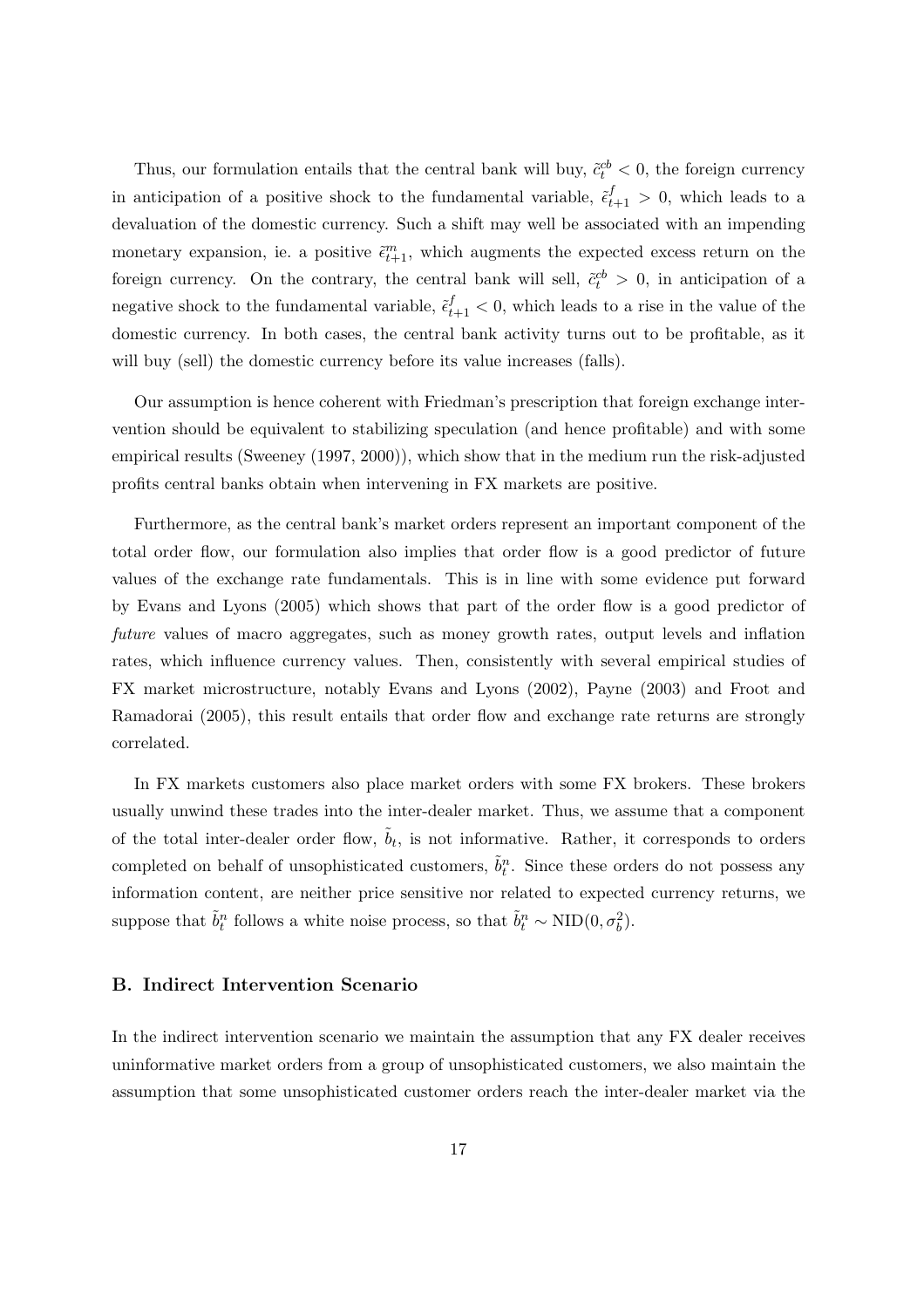FX brokers. However, differently from the direct intervention scenario, we suppose that the central bank now decides to conduct its intervention operation via the brokered section of the FX market. This means that in day t a broker places a market order,  $\tilde{b}_t^{cb}$ , on behalf of the central bank on the centralized trading platform, with

$$
\tilde{b}_t^{cb} \ \equiv \ -\beta_B \, \tilde{\epsilon}_{t+1}^f,
$$

where  $\beta_B$  is a positive constant, which captures the intensity of the informative component of the market order the central bank places on the centralized platform. The overall interdealer order flow,  $\tilde{b}_t$ , now comprises two components pertaining to unsophisticated customer trading,  $\tilde{b}_t^n$ , and to the central bank's informative intervention operations,  $\tilde{b}_t^{cb}$ . To preserve the overall intensity of informative trading from the central bank we impose the restriction that  $\beta_B = \zeta \beta_D = \beta$ . In this way, the total order flow,  $\tilde{\sigma}_t$ , presents exactly the same formulation and statistical properties in the two scenarios. In fact, from consolidation we see that

$$
\tilde{o}_t = \tilde{b}_t + \tilde{c}_t = \underbrace{\tilde{b}_t^n + \tilde{c}_t^n + \tilde{c}_t^{cb}}_{\text{Direct Intervention}} = \underbrace{\tilde{b}_t^n + \tilde{b}_t^{cb} + \tilde{c}_t^n}_{\text{Indirect Intervention}} = \tilde{b}_t^n - \beta \tilde{\epsilon}_{t+1}^f + \tilde{c}_t^n.
$$

## V. Public Information

News on macro aggregates continuously reaches financial markets. Rational investors can readily obtain from various official sources and publicly available data, such newswire services, newsletters, monetary authorities' watchers and so on, information on monetary aggregates, interest rates and other determinants of exchange rates. Hence we assume that our FX dealers observe in day t the current value of the fundamental process  $\tilde{f}_t$ . Thought, it could be argued that data on macro aggregates, notably price levels, are publicly released with some delay. Since this represents a complication and does not add any insight to our analysis we maintain the assumption that  $\tilde{f}_t$  is observable in day t.

Furthermore, since news releases may influence the market evaluation of the future values of exchange rate fundamentals, we assume that our FX dealers observe in day t, before selecting their portfolios of assets, a public signal,  $\tilde{\psi}_t^{pu}$ , on future shocks to the fundamental variable. In particular, we assume that the common signal  $\tilde{\psi}_t^{pu}$  respects the following formulation

$$
\tilde{\psi}^{pu}_t = \tilde{\epsilon}^f_{t+1} + \tilde{\xi}^{pu}_t,
$$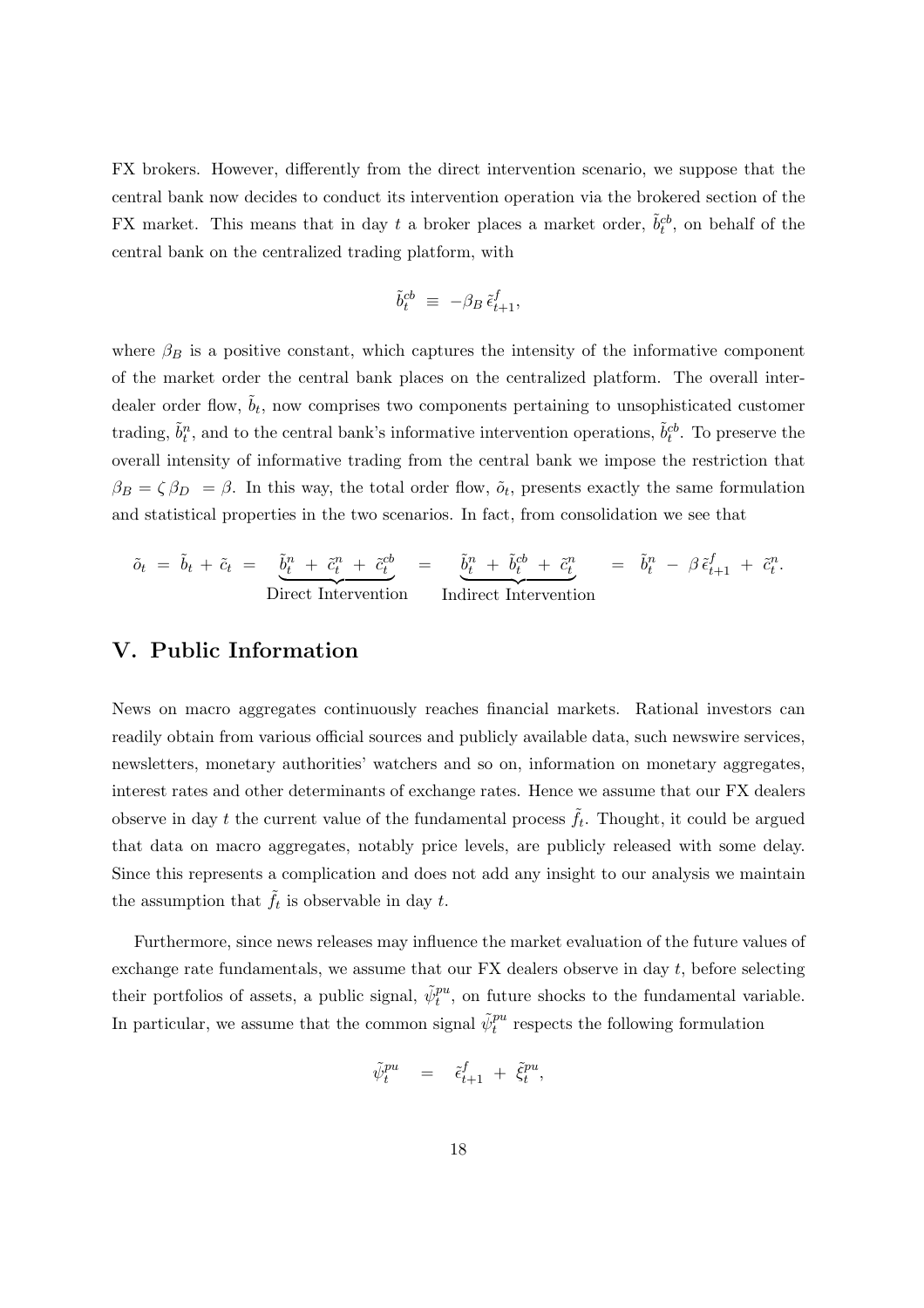where the signal error  $\tilde{\xi}_t^{pu}$  $t_t^{pu}$  follows a white noise process, ie.  $\tilde{\xi}_t^{pu} \sim \text{NID}(0, \sigma_{pu}^2)$ , and is independent of the fundamental shock,  $\tilde{\epsilon}^{f}_{t}$  $t^f_t$ , so that  $\tilde{\xi}^{pu}_t \perp \tilde{\epsilon}^f_{t^*}$  $_{t'}^J$ . In practice, our FX dealers collectively receive some information on impending changes in exchange rate fundamentals, such as shifts in interest rates or in monetary growth rates.

Public or private signals on the exchange rate fundamentals might concern values which materialize in the distant future. In similar cases some or all investors can observe in day t a signal on  $\tilde{\epsilon}_{t+k}^f$  with  $k > 1$ . However, these sorts of signals increase dramatically the complexity of our formulation. In particular, assuming that such signals are heterogenous, as in the formulation we analyze, brings about an extremely difficult infinite regress problem to deal with. On the contrary, preserving the assumption that public and private signals on future realizations of the fundamental variable only concern next day values allows to identify an intuitive link between order flow and innovations in fundamentals.

## VI. Rational Expectations Equilibria

Having set out our formulation, we can now isolate two different rational expectations (RE) equilibria, which identify the equilibrium spot rate which prevails in the FX market in the two scenarios. This allows to analyze the impact of foreign exchange intervention on traders' expectations, on exchange rate dynamics, and on market conditions.

#### A. The Equilibrium Spot Rate

We start from the the direct intervention scenario. In Appendix I we prove the following Proposition.

**Proposition 1 (Direct Scenario)** When the central bank intervenes in the FX market by trading only with individual FX dealers, in a linear RE equilibrium the spot rate satisfies the following relation

$$
\tilde{s}_t = \lambda_b^D \tilde{b}_t + \lambda_c^D \tilde{c}_t^n + \lambda_{\epsilon}^D \tilde{\epsilon}_{t+1}^f + \lambda_f^D \tilde{f}_t + \lambda_{pu}^D \tilde{\psi}_t^{pu} + \lambda_z^D \tilde{z}_{t-1}.
$$
 (10)

Explicit expressions for the coefficients  $\lambda^{D}$ 's are derived in Appendix I.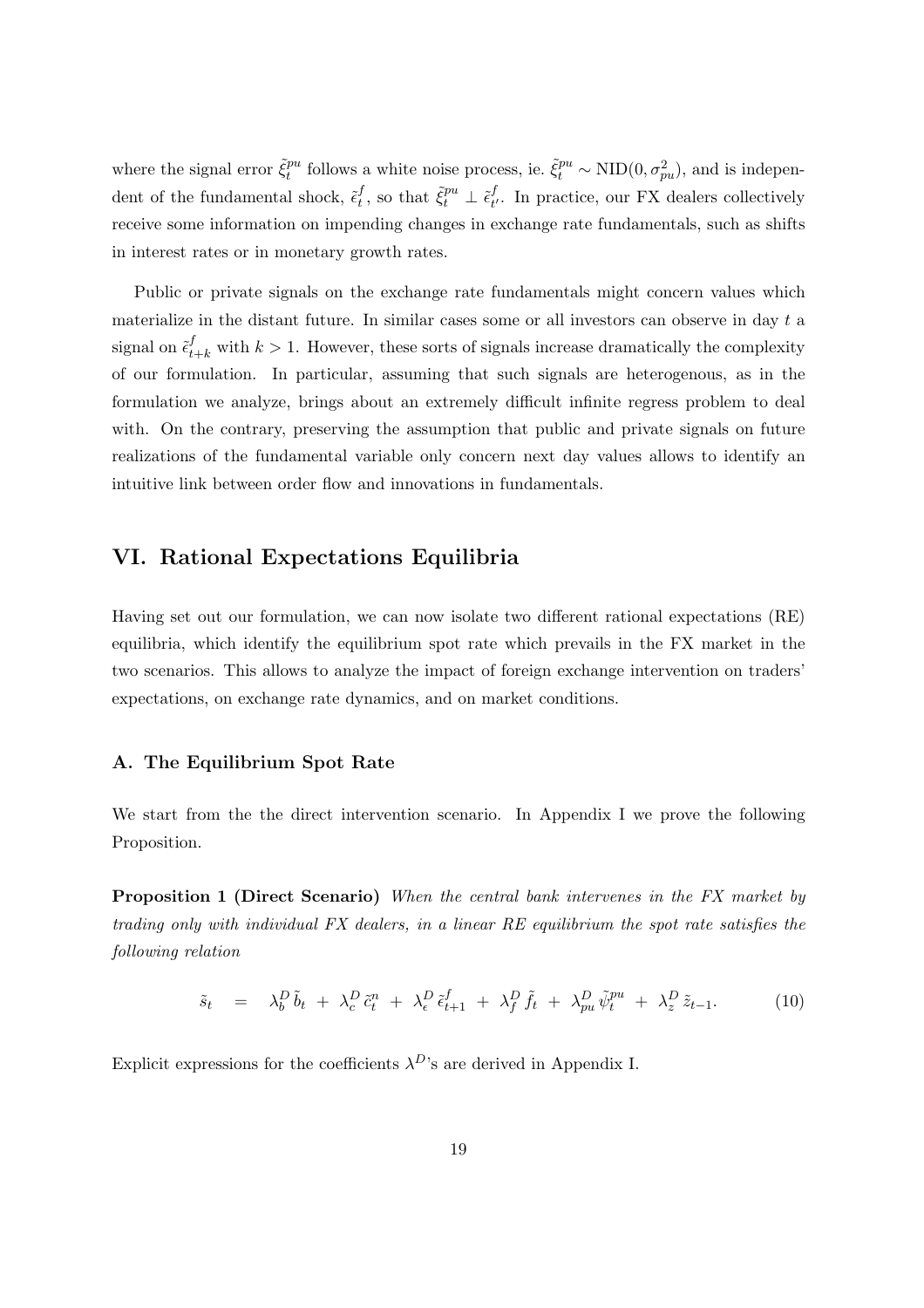Likewise, in Appendix II we prove the following Proposition pertaining to the indirect intervention scenario.

Proposition 2 (Indirect Scenario) When the central bank intervenes in the FX market only via the inter-dealer market, in a linear RE equilibrium the spot rate satisfies the following relation

$$
\tilde{s}_t = \lambda_b^B \tilde{b}_t + \lambda_c^B \tilde{c}_t^n + \lambda_f^B \tilde{f}_t + \lambda_{pu}^B \tilde{\psi}_t^{pu} + \lambda_z^B \tilde{z}_{t-1}.
$$
\n(11)

Once again, explicit expressions for the coefficients  $\lambda^B$ 's are derived in Appendix II.

#### B. The Conditional Variance of the Spot Rate

In Appendixes I and II we see that the values for the coefficients  $\lambda^{D}$ 's and  $\lambda^{B}$ 's in the two RE equilibria depend on the average trading intensity of the population of FX dealers,  $\nu$ . This on turn depends on the conditional variance for the spot rate of any individual dealer. In day t the conditional variance of  $FX$  dealer d for next day spot rate is defined as follows  $\sigma_{t+,d}^2 \equiv \text{Var}\left[\tilde{s}_{t+1} \mid \Omega_t^d\right]$ . In a stationary equilibrium this conditional variance is time invariant, so that we can write  $\text{Var}\left[\tilde{s}_{t+1} \mid \Omega_t^d\right] = \sigma_{+,d}^2$ ,  $\forall t$ .

Using the expressions for the coefficients  $\lambda^{D}$ 's in Appendix I we prove that in the direct intervention scenario

$$
\sigma_{+,d}^2 = (\lambda_b^D)^2 \sigma_b^2 + (\lambda_c^D)^2 \sigma_c^2 + (\lambda_{\epsilon}^D + \lambda_{pu}^D)^2 \sigma_f^2 + (\lambda_{pu}^D)^2 \sigma_{pu}^2
$$

$$
+ \left[ \lambda_f^D - \lambda_z^D \left( \frac{\lambda_{\epsilon}^D}{\lambda_c^D} + \beta \right) \right]^2 \text{Var}\left[\tilde{\epsilon}_{t+1}^f \mid \Omega_t^d\right]. \tag{12}
$$

In this scenario we distinguish between privileged and non-privileged dealers. These dealers possess information of different quality on the fundamental shift,  $\tilde{\epsilon}_{t+1}^f$ , and hence present different values for the conditional variance of the spot rate. In practice, we have two different values for  $\sigma_{+,d}^2$ :  $\sigma_{+,I}^2$  for the population of privileged dealers and  $\sigma_{+,U}^2$  for the population of non-privileged dealers.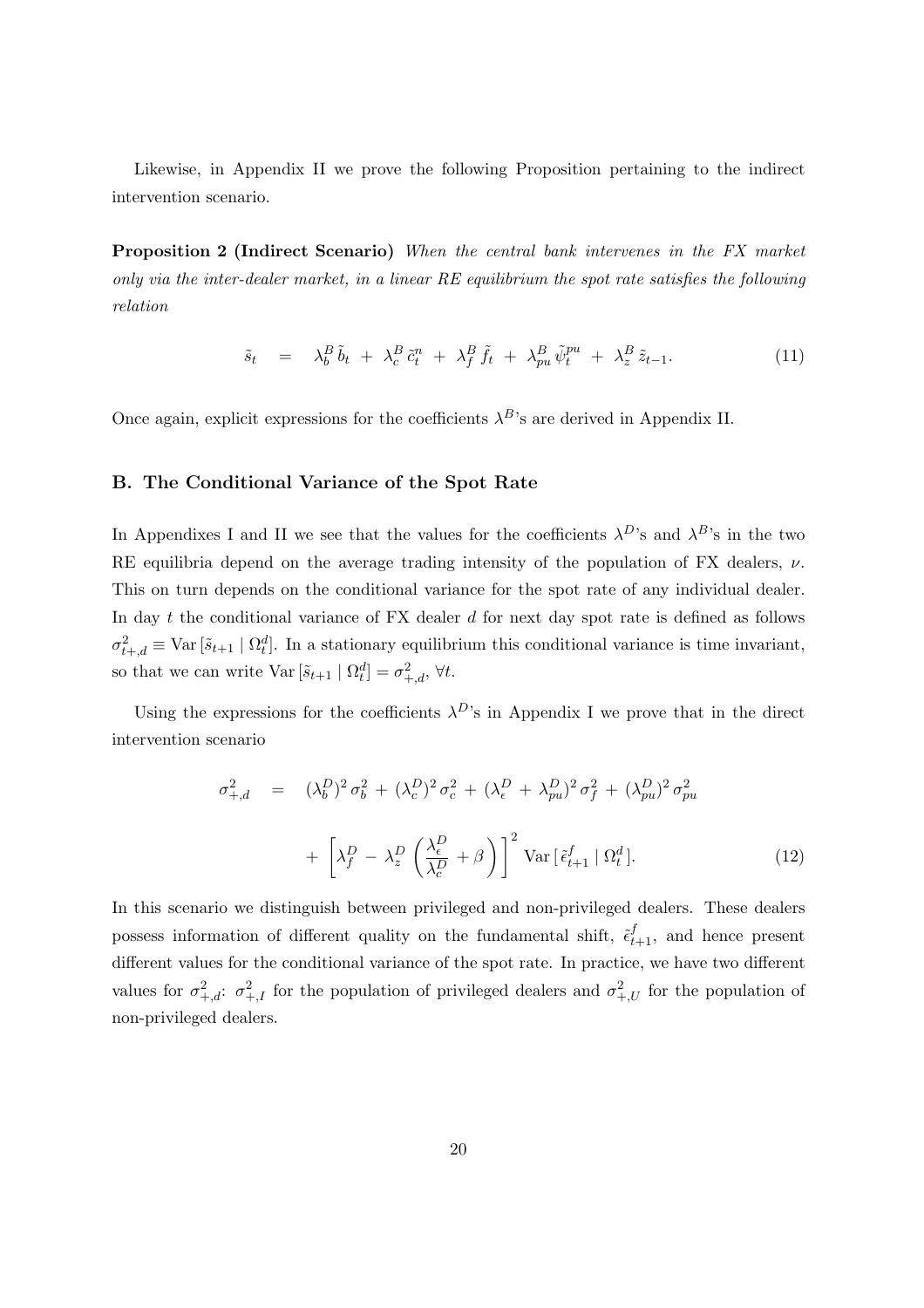Similarly in the indirect intervention scenario, using the expressions for the coefficients  $\lambda^{B}$ 's in Appendix II, we prove that

$$
\sigma_{+,d}^2 = (\lambda_b^B)^2 \sigma_b^2 + (\lambda_c^B)^2 \sigma_c^2 + (\beta \lambda_b^B - \lambda_{pu}^B)^2 \sigma_f^2 + (\lambda_{pu}^B)^2 \sigma_{pu}^2
$$
  
+ 
$$
(\lambda_f^B)^2 \text{Var}[\tilde{\epsilon}_{t+1}^f | \Omega_t^d].
$$
 (13)

Since in this scenario all the FX dealers share information of identical quality, they present the same value for the conditional variance of the spot rate,  $\sigma_{+,B}^2$ .

#### C. The Fixed Point Problem

The dependence of the conditional variances of the spot rate,  $\sigma_{+,B}^2$ ,  $\sigma_{+,I}^2$  and  $\sigma_{+,U}^2$ , on the coefficients  $\lambda^{D}$ 's and  $\lambda^{B}$ 's and the reverse dependence of these coefficients on the average trading intensity  $\nu$ , which in turn depends on the conditional variances  $\sigma_{+,B}^2$ ,  $\sigma_{+,I}^2$  and  $\sigma_{+,U}^2$ , means that proving the existence of linear RE equilibria in the two scenarios entails solving two distinct fixed point problems.

To solve such fixed point problems we define two different mappings. Thus, in the direct intervention scenario one can conjecture that conditional precisions for the spot rate apply to the populations of privileged,  $\pi_{+s}^I$ , and non-privileged,  $\pi_{+s}^U$ , dealers, where  $\pi_{+s}^I \equiv 1/\text{Var}[\tilde{s}_{t+1}]$  $\Omega_t^d$  for  $d \in [0, \zeta]$ , and  $\pi_{+s}^U \equiv 1/\text{Var}[\tilde{s}_{t+1} | \Omega_t^d]$  for  $d \in (\zeta, 1]$ . Given these two values one can derive the corresponding average trading intensity  $\nu$  and, using the formulae in Appendix I, calculate the coefficients  $\lambda^{D}$ 's. These allow to derive, through equation (12), the conditional variances  $\sigma_{+,I}^2$  and  $\sigma_{+,U}^2$  and hence new values for the conditional precisions,  $\pi_{+s}^I$  and  $\pi_{+s}^{U}$ , apply to the populations of privileged and non-privileged dealers. In synthesis, we have the following mapping

$$
\Pi_{+s,D} \ \longrightarrow \ \Pi'_{+s,D} \ = \ G^D(\Pi_{+s,D}),
$$

where  $\Pi_{+s,D} = (\pi_{+s}^I, \pi_{+s}^U)'$ . Similarly, in the indirect intervention scenario one can conjecture that a conditional precision for the spot rate,  $\pi^B_{+s}$ , applies to all dealers, where  $\pi^B_{+s}$  $1/\text{Var}[\tilde{s}_{t+1} | \Omega_t^d]$  for all d, and derive an analogous mapping

$$
\pi_{+s,B} \longrightarrow \pi'_{+s,B} = G^B(\pi_{+s,B}).
$$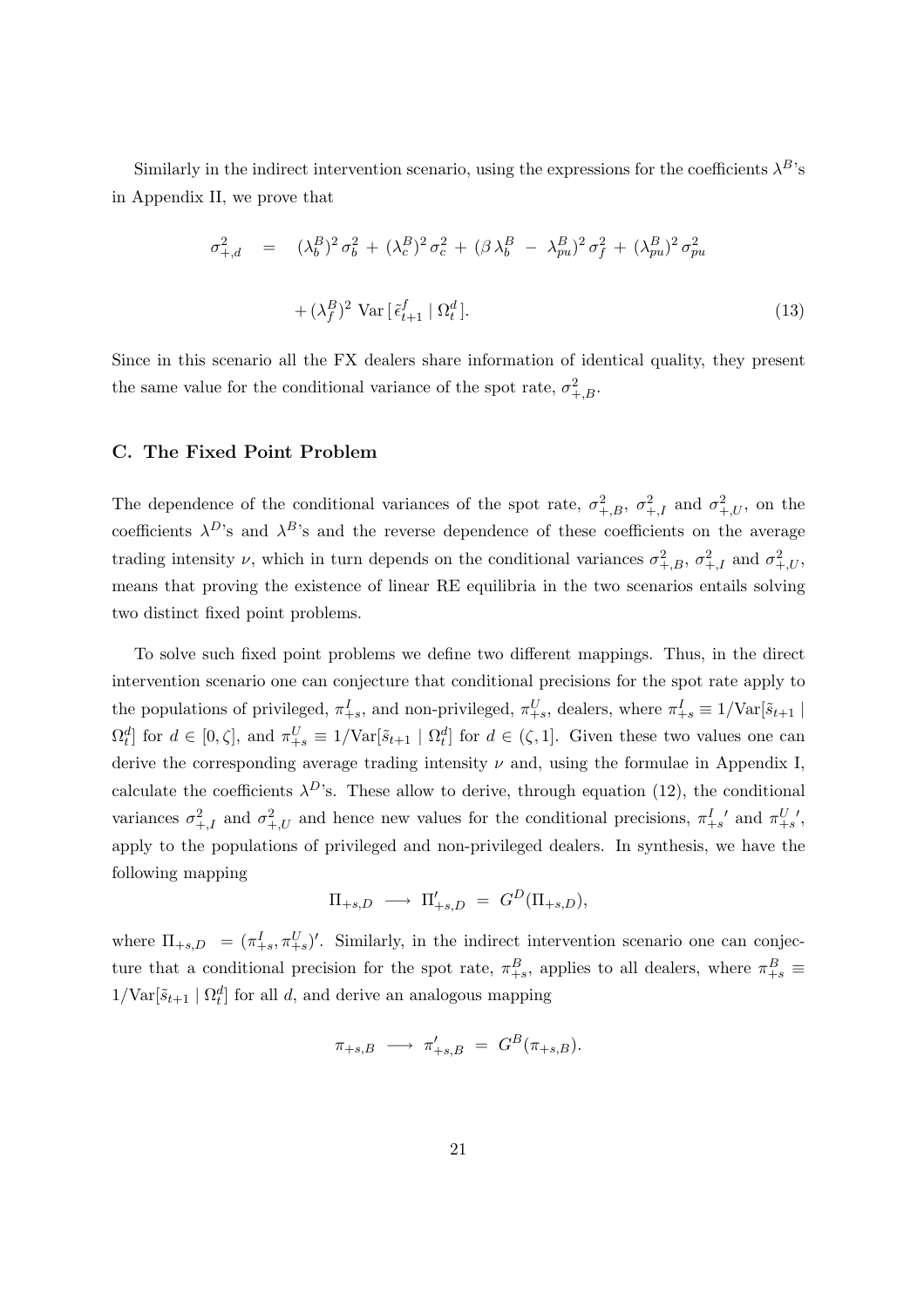Fixed points for the two mappings identify RE equilibria for the two scenarios

$$
\Pi_{+s,D}^{\star} = G^D(\Pi_{+s,D}^{\star}) \quad \text{and} \quad \pi_{+s,B}^{\star} = G^B(\pi_{+s,B}^{\star}).
$$

However, analytical solutions of these fixed point problems are not available, nor can we rely on a theorem of existence, nor exclude the presence of multiple equilibria. Instead, we are forced to recur to a numerical procedure to find the roots of these two systems of equations. This numerical procedure indicates that these two systems of equations may have one, two or no solutions. We investigate this issue in Section VIII, when analyzing the impact of foreign exchange intervention on currency values and market characteristics.

## VII. Discussion of the Equilibria and Related Literature

#### A. The Characteristics of the Equilibria

Inspection of equations (10) and (11) indicates that in both scenarios several factors enter into the equilibrium relation for the spot rate. They comprise the fundamental variable,  $\tilde{f}_t$ , the two components of the order flow,  $\tilde{b}_t$  and  $\tilde{c}_t^n$ , the public signal,  $\tilde{\psi}_t^{pu}$ , and the lag value of the cumulative order flow,  $\tilde{z}_{t-1}$ . In addition, only for the direct intervention scenario, where the privileged dealers observe private signals,  $\tilde{c}_{t}^{cb,d}$  $t^{cb,d}$  for  $d \in [0,\zeta]$ , on the fundamental shock,  $\tilde{\epsilon}^f_{t+1}$ , this variable also enters into the specification of the equilibrium spot rate.

Since the cumulative order flow is non-stationary, even when the fundamental process,  $\tilde{f}_t$ , is stationary the exchange rate presents a unit root. This is a very appealing property of the two equilibria, as data often propose the apparent puzzle that traditional exchange rate fundamentals are stationary while the spot rate is not.

The signs of the coefficients  $\lambda^{D}$ 's and  $\lambda^{B}$ 's in equations (10) and (11) deserve some explanation. The fundamental coefficient,  $\lambda_f^{\chi}$  with  $\chi = B, D$ , is positive. This is not surprising given that an increase in the fundamental value,  $\tilde{f}_t$ , typically corresponds to a rise in the relative money supply and in the interest rate differential,  $\tilde{\mathbf{I}}_t^* - \tilde{\mathbf{I}}_t$ . Then, an increase in  $\tilde{f}_t$  corresponds to an increase in the excess return on the foreign currency, which determines its appreciation.

A positive public signal  $\tilde{\psi}_t^{pu}$  increases the fundamental value perceived by the FX dealers and hence the corresponding coefficient,  $\lambda_{pu}^{\chi}$ , is positive. Indeed, a positive value for the public signal,  $\tilde{\psi}_t^{pu}$ , induces the FX dealers to increase their expectations of current and future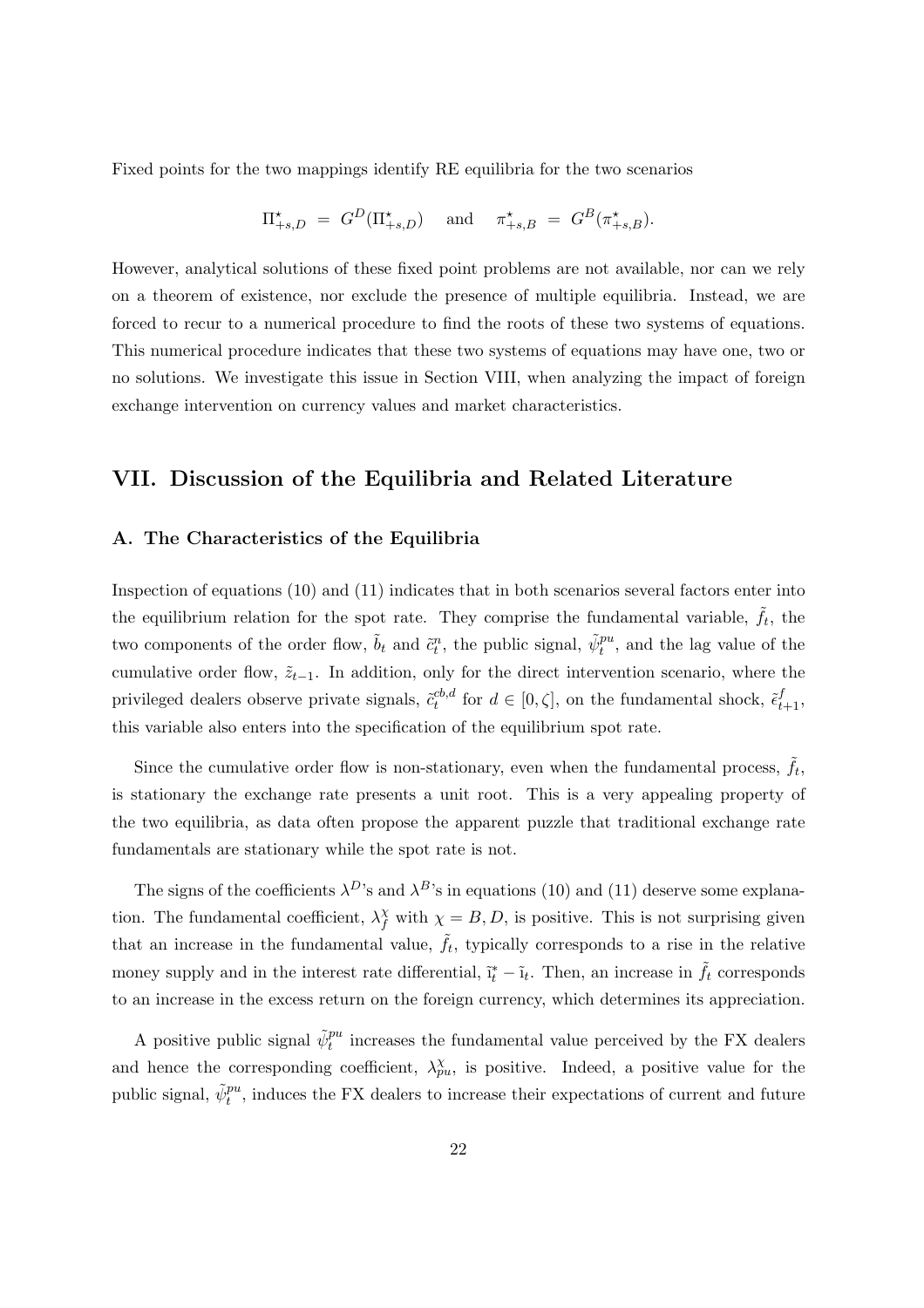realizations of the fundamental process and hence presents an effect on the spot rate which is analogous to that of a positive value for  $\tilde{f}_t$ . Similarly, in the direct intervention scenario, the fundamental innovation,  $\tilde{\epsilon}_{t+1}^f$ , enters into the specification of the equilibrium spot rate with a positive coefficient.

The cumulative order flow coefficient,  $\lambda_z^{\chi}$ , is negative because an increase in the supply of the foreign currency depresses its value via the portfolio-balance effect. In fact, the FX dealers will be willing to hold a larger quantity of the foreign currency only if they are compensated for the increased risk they bear. Thus, a larger  $\tilde{z}_{t-1}$  forces a depreciation of the foreign currency as this corresponds to a larger excess return the rational FX dealers expect from holding foreign bonds.

The order flow coefficients,  $\lambda_h^{\chi}$  $\chi_b^{\chi}$  and  $\lambda_c^{\chi}$ , are negative as a positive trade innovation, via either the inter-dealer order flow,  $\tilde{b}_t$ , or the customer order flow,  $\tilde{c}_t^n$ , adds to the total supply of the foreign currency the FX dealers need to absorb. This provokes the portfolio-balance effect as well. Furthermore, in the indirect intervention scenario, the inter-dealer order flow,  $\tilde{b}_t$ , possesses an information content. When the central bank operates in the inter-dealer market, an excess of sell orders might indicate an impending negative fundamental shock,  $\tilde{\epsilon}_{t+1}^f < 0$ , and hence induces the FX dealers to expect an exchange rate depreciation. Consequently, they will be willing to hold the same amount of the foreign currency only if a reduction in  $\tilde{s}_t$  reestablishes the expected excess return foreign bonds yield. This information effect entails that the impact of the inter-dealer order flow on the spot rate is larger in the indirect intervention scenario, as typically  $|\lambda_b^B| > |\lambda_b^D|$ .<sup>12</sup>

In both scenarios an interesting property of the equilibrium is that the spot rate is a weak predictor of the fundamental process. It is possible, in fact, to simulate the spot rate,  $\tilde{s}_t$ , and the fundamental process,  $\tilde{f}_t$ , and then employ the corresponding simulated series to regress leads of the variation in the fundamental variable,  $\tilde{f}_{t+k} - \tilde{f}_t$ , over the spot rate variation,  $\tilde{s}_{t+1} - \tilde{s}_t$ . Results of this exercise indicate a coefficient of multiple determination,  $R^2$ , in the 10-15% range for leads varying between 1 and 20 days. Such a property is also appealing, as recent empirical evidence (Engel and West (2005) and Froot and Ramadorai (2005)) shows how this is borne out by the data.

<sup>&</sup>lt;sup>12</sup>See Figure 6, panel (a).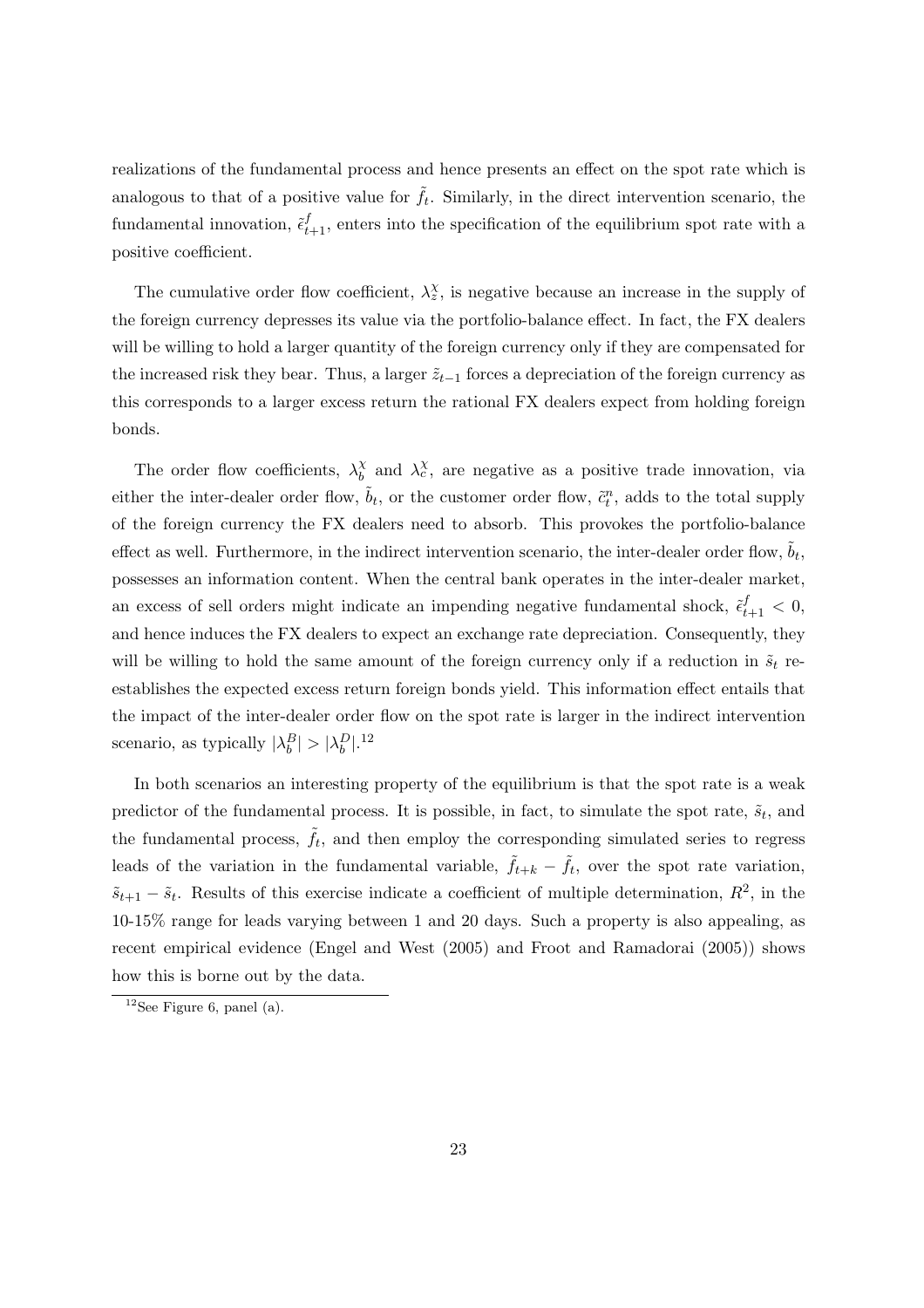#### B. Review of Related Literature

As already mentioned, several authors, such as Bhattacharya and Weller (1997), Montgomery and Popper (2001), and Vitale (1999, 2003), have formulated theoretical models to analyze the signalling role of foreign exchange intervention. While developed from a market microstructure perspective, none of these models is fully dynamic, neither represents faithfully the structure of the spot FX markets. On the contrary, several structural models of exchange rate determination, based on the market microstructure approach, have recently been formulated.

Thus, Hau and Rey (2005) put forward a model in which exchange rate dynamics is linked to equity returns and portfolio flows. In particular, in the face of constant risk-free interest rates, dividend innovations influence the portfolio holdings of international investors and hence affect capital flows and exchange returns. Carlson and Osler (2005) on the other hand develop a model where exchange rate dynamics is linked to shifts in interest rates and current account flows. Thus, in their model the demand for foreign currency of risk averse speculators meets the supply of non-speculative traders. While the former reflects shifts in the interest rate differential, which modify expected currency returns, the latter is price sensitive and reflects current account transactions.

While these two models differ in various aspects, they share an important feature which differentiate them from our formulation. In these models there exists no asymmetric information between FX traders, so that, unlike our formulation, order flow cannot have any information content. In addition, in these formulations the microstructure of FX markets is minimal.

Evans and Lyons (2004) propose instead a very rich micro-founded model, which, combining a market microstructure component based on the analytical framework originally proposed by Lyons (1997) with a general equilibrium set up derived from the recent new open macroeconomics literature, assigns an informative role to order flow. In several respects, Evans and Lyons' formulation is close to ours, as their is a fully dynamic model, which properly takes into account the microstructure of FX markets and allows for some interplay between the micro and macro aspects of exchange rate determination.

However, two important features of their model are worth noticing. Firstly, for tractability Evans and Lyons assume that the FX dealers can at the end of any trading day unwind their foreign exchange exposure with the national central bank. This implies that, unlike our formulation, order flow cannot affect exchange rates via the portfolio-balance channel. Secondly, consumption enters into the specification of the fundamental process which governs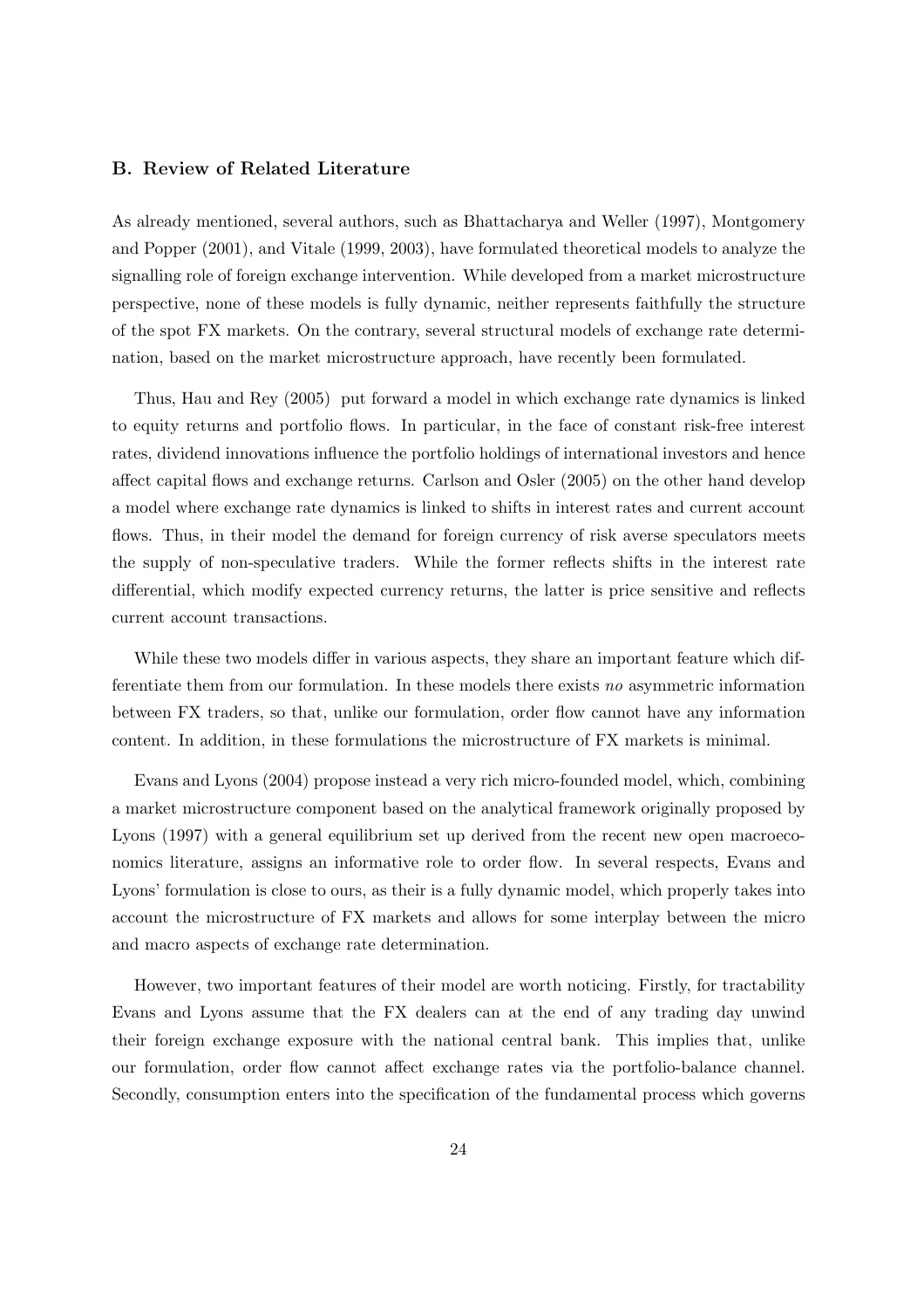exchange rate dynamics. This implies that at high frequency their model cannot be directly estimated. On the contrary, having access to the proper transaction data, our formulation can be directly estimated.

# VIII. Analysis of Foreign Exchange Intervention

We are now in the position of investigating the impact of foreign exchange intervention. Given that distinct routes of intervention are possible, we analyze the differences in the impact of foreign exchange intervention on exchange rates and market conditions. Since we are not able to derive explicitly the coefficients  $\lambda^{D}$ 's and  $\lambda^{B}$ 's, which identify the equilibrium spot rate under the direct and indirect intervention scenarios, we rely on a numerical analysis of the impact of foreign exchange intervention on exchange rates and on market conditions. This requires that we choose appropriate values for the parameters of our formulation.

#### A. Benchmark Parametrization

These parameters are: the semi-elasticity of money demand, α; the intensity of the informative component of the intervention activity of the central bank,  $\beta$ ; the coefficient of serial correlation in the fundamental variable,  $\rho$ ; the variance of the noise trading component of inter-dealer order flow,  $\sigma_b^2$ ; the variance of the noise trading component of customer order flow,  $\sigma_c^2$ ; the variance of the market operations of the central bank,  $\sigma_d^2$ ; the variance of the fundamental shock,  $\sigma_f^2$ ; the variance of the noisy component of the public signal,  $\sigma_{pu}^2$ ; the risk-tolerances of the groups of privileged and non-privileged dealers,  $\tau_I$  and  $\tau_U$ ; and the percentage of privileged dealers in the population of all FX dealers,  $\zeta$ .

Here we do not attempt to calibrate our model. Rather, we intend to choose reasonable values for the aforementioned parameters. Since the Bank of Japan has been the most active among the central banks of the major industrialized countries, we select values for these parameters that we deem appropriate for the Japanese case.

To choose the parameter  $\alpha$  one could estimate the demand functions for money balances given in equations (4) and (5) for Japan and the United States. Breedon and Vitale (2004) have followed this route in their study of the impact of order flow on exchange rates using American and European data. In view of the lack of adequate data on transactions involving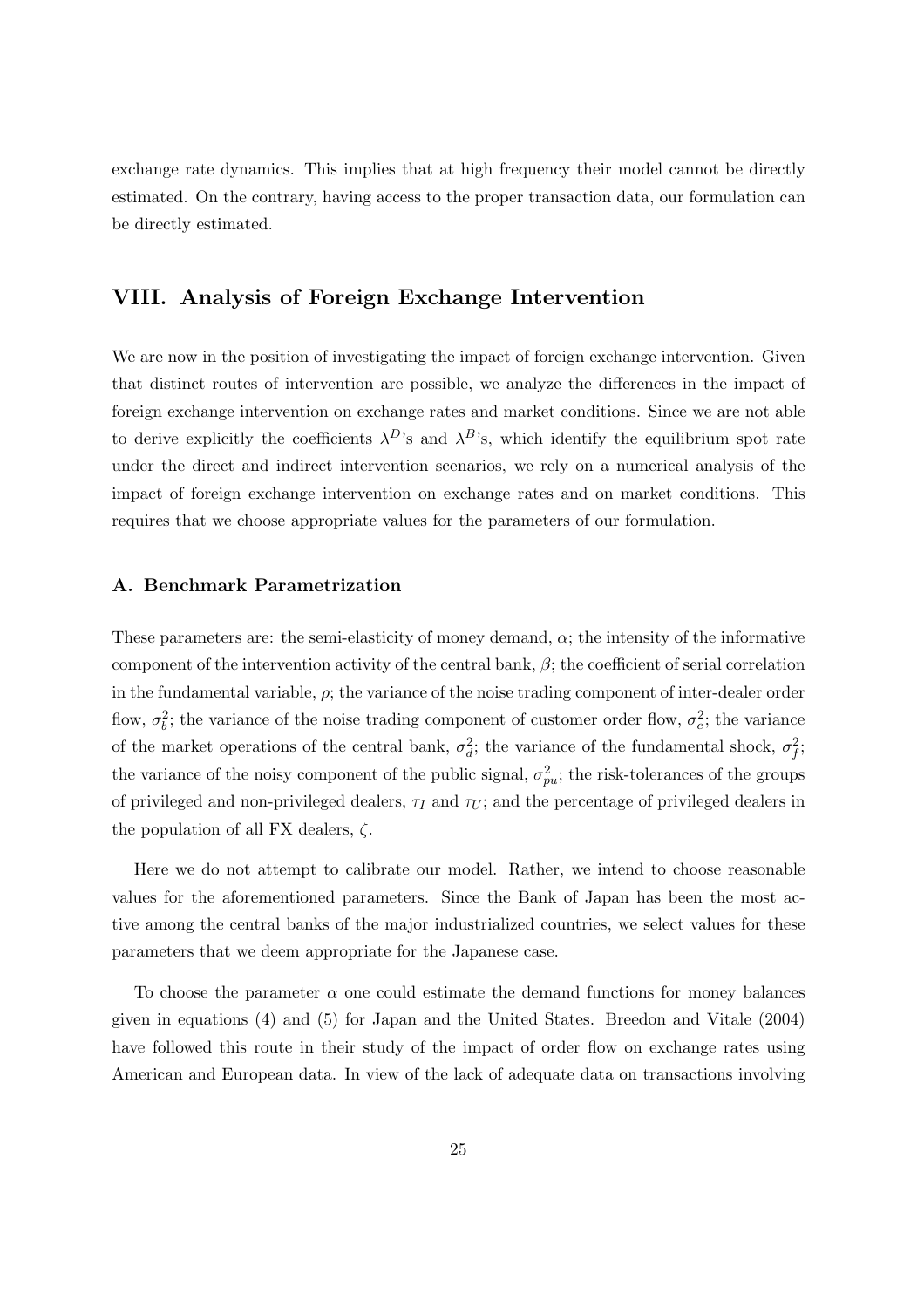the Japanese currency we cannot replicate their approach. However, we can rely on Breedon and Vitale's estimates and choose a value of 1.47 for  $\alpha$ .

Hence, considering that the real exchange rate cannot be observed at high frequencies, we use the difference between short-term interest rates in the United States and in Japan,  $\tilde{i}_t^* - \tilde{i}_t$ , as a proxy for the fundamental process,  $\tilde{f}_t$ . Indeed, we assume that  $\tilde{q}_t \equiv 0$  and conclude that  $f_t \sim \alpha(\tilde{i}_t^* - \tilde{i}_t)$ . From daily observations of overnight interest rates in the United States and Japan between July 1993 and March 2004, we find that the interest rate differential presents a variance equal to 0.17 and a coefficient of serial correlation equal to −0.26. This suggests a value for  $\rho$  equal to -0.26 and for  $\sigma_f^2$  equal to 0.343.<sup>13</sup>

From Breedon and Vitale (2004) we can derive plausible values for the risk-tolerance parameters,  $\tau_I$  and  $\tau_U$ . With reference to the FX dealers operating in the EUR/USD spot market Breedon and Vitale (2004) estimate a value for the average coefficient of risk-tolerance,  $\tau$ , approximately equal to 0.25. Presuming that FX dealers operating in the USD/JPY market present a similar degree of risk-aversion, and given that we do not have reasons to differentiate between privileged and non-privileged dealers, we assume that  $\tau_I = \tau_U = 0.25$ .

To choose  $\sigma_b^2$ , the variance of the noise trading component of inter-dealer order flow,  $\tilde{b}_t^n$ , and  $\sigma_c^2$ , the variance of the noise trading component of customer order flow,  $\tilde{c}_t^n$ , we refer to the last survey of FX markets conducted by the Bank of Japan on behalf of the Bank of International Settlements (BIS (2004)). From this survey we conclude that in the USD/JPY spot market the average daily volume of brokered inter-dealer trading is equal to \$12.78 billions. In addition, from the same source, we conclude that the average daily volume of customer trading is equal to \$21.7 billions, while the average daily volume of bilateral inter-dealer trading is equal to \$10.21 billions.

Since more than 90% percent of brokered inter-dealer transactions are completed on a centralized limit order book, we take the average daily volume of brokered inter-dealer trading reported by the Bank of Japan, \$12.78 billions, as an estimate of  $E[$   $\tilde{b}_t^n$   $\cdot$   $]$ . Similarly, we take the sum of average daily volume of customer trading, \$21.7 billions, and the average daily volume of bilateral inter-dealer trading, \$10.21 billions, as an estimate for  $E[| \tilde{c}_t^n |]$ . Under normality, and given that the expected values for  $\tilde{b}_t^n$  and  $\tilde{c}_t^n$  are zero, we know that

$$
E[\mid \tilde{b}_t^n \mid] \ = \ \sqrt{\frac{2}{\pi}} \ \sigma_b \qquad \text{and} \qquad E[\mid \tilde{c}_t^n \mid] \ = \ \sqrt{\frac{2}{\pi}} \ \sigma_c.
$$

<sup>&</sup>lt;sup>13</sup>In fact, it is not difficult to check that  $\text{Var}(\tilde{\epsilon}_{t+1}^f) = \alpha^2 (1 - \rho^2) \text{Var}(\tilde{\mathbf{i}}_t^* - \tilde{\mathbf{i}}_t).$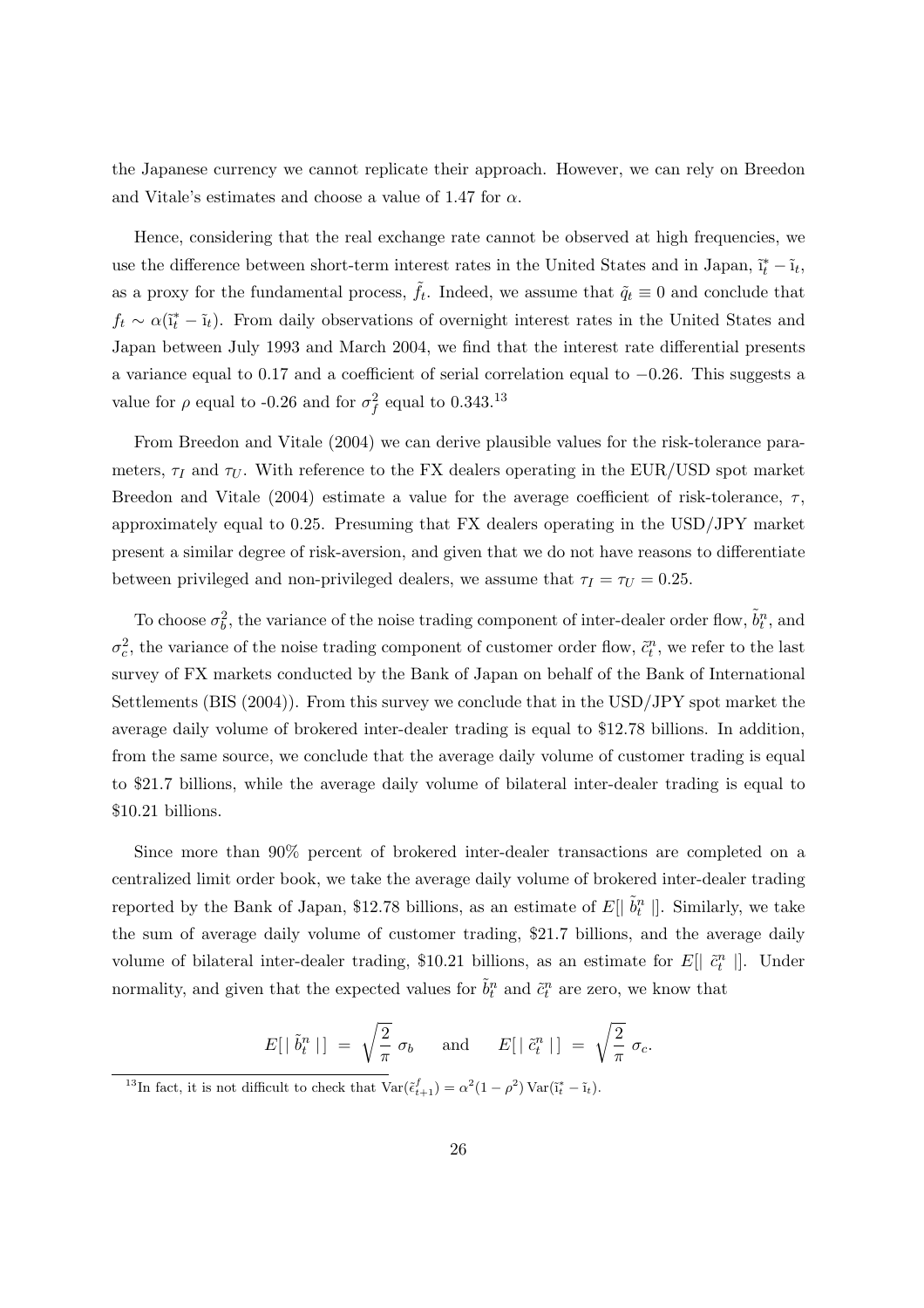From this result we conclude that reasonable estimates for  $\sigma_b^2$  and  $\sigma_c^2$  are respectively \$256 billions and \$587 billions, with a ratio of roughly 0.44.

To derive  $\sigma_{pu}^2$ , the variance of the noisy component of the public signal,  $\tilde{\psi}_t^{pu}$ , we refer once more to Breedon and Vitale (2004). They, in fact, obtain a ratio between the precision of the fundamental innovation,  $\tilde{\epsilon}_{t+1}^f$ , and the public signal,  $\tilde{\psi}_t^{pu}$ , of roughly 10. This suggests that  $\sigma_{pu}^2 = 10\sigma_f^2$ , ie.  $\sigma_{pu}^2 = 3.43$ . Finally, for the percentage of privileged dealers, considering that typically a central bank will contact a small number of FX dealers and that the Bank of Japan lists nearly 100 FX dealers operating in the USD/JPY spot market, we have chosen  $\zeta = 0.05$ .

Two more parameters,  $\beta$ , the intensity of the informative component of the intervention activity of the central bank, and  $\sigma_d^2$ , the variance of the market operations of the central bank, need choosing. Since their ratio determines the noise-to-information ratio of the intervention activity of the central bank, we can freely fix one of the two parameters and then investigate the impact of foreign exchange intervention by considering different values for the other. We have arbitrary chosen to take a value for  $\sigma_d^2$  equal to that selected for  $\sigma_c^2$ , the variance of the noise trading component of customer order flow. Since  $\sigma_d^2$  depends on market operations dictated by the liquidity needs of other governmental institutions, we deemed more appropriate to fix this parameter.

#### B. Efficiency and Stability

As mentioned in Section VI, proving the existence of linear RE equilibria in the two scenarios requires solving two distinct fixed point problems.

In Figure 2 we plot for three different values of  $\beta$ , the intensity of the informative component of the intervention activity of the central bank, the mappings of the conditional standard deviation of the spot rate for: i) the population of the non-privileged FX dealers,  $\sigma_{+,U}$ , in the direct intervention scenario (panels (a), (b) and (c)); and ii) the entire population of  $FX$ dealers,  $\sigma_{+,B}$ , in the indirect intervention scenario (panels (d), (e), and (d)).

In panels (a), (d) and (e) two distinct intersections with the straight line identify two different fixed points for the conditional standard deviation of the spot rate in the two scenarios. This multiplicity brings about an indeterminacy issue, as two distinct sets of the coefficient  $\lambda^{\chi}$ 's identify two different RE equilibria for the same parametric constellation. Notice, however, that any stationary equilibrium, where the coefficients  $\lambda^{\chi}$ 's are time-invariant, is reached only in the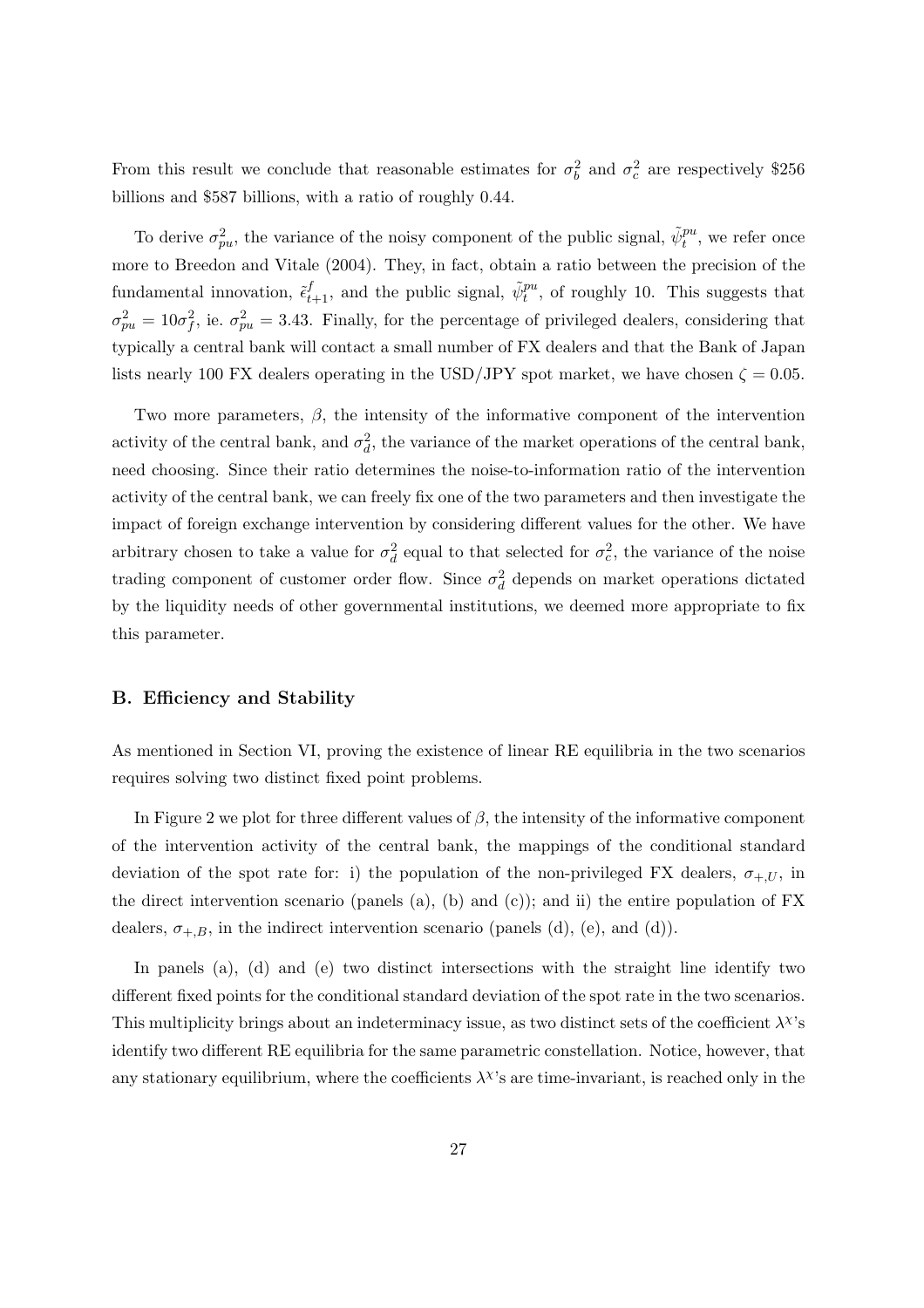long run via a convergence process. Therefore, we can legitimately focus only on dynamically stable stationary equilibria. Then, inspection of panels  $(a)$ ,  $(d)$  and  $(e)$  indicates that only the smaller standard deviations correspond to dynamically stable stationary equilibria.

In panels (b), (c) and (f), on the other hand, no intersection exists between the continuous line, representing the conditional standard deviation of the spot rate, and the straight line, representing the corresponding conjectured conditional standard deviation of the spot rate. This means that for  $\beta$  large enough no RE equilibria exist in the two scenarios. This suggests that, whatever the route chosen for its intervention operations, a very aggressive central bank is destabilizing for the functioning of the market for foreign exchange.

However, the destabilizing effects of a very aggressive central bank are more acute for the direct intervention scenario, as shown by panels (b) and (e). In fact, for  $\beta$  equal to 0.50, in the former scenario no RE equilibrium exists, while in the latter two RE equilibria still exist.

Figure 3 offers an explanation for the different destabilizing risks associated with foreign exchange intervention in the direct and indirect scenarios. In this Figure, in panel (a) we plot the relative conditional precision of the average dealer in the two scenarios against different values of the intensity of foreign exchange intervention,  $\beta$ . This ratio is given by  $\pi^B_{+,\epsilon}/(\zeta\pi^I_{+,\epsilon} +$  $(1-\zeta)\pi^U_{+\epsilon}$ ). The coefficient  $\pi^B_{+\epsilon}$  denotes the average precision of the FX dealers in the indirect intervention scenario, given according to the following definition  $\pi_{+,\epsilon}^B \equiv 1/\text{Var}[\tilde{\epsilon}_{t+1}^f \mid \Omega_t^d]$ . The coefficient  $\pi^I_{+,\epsilon}$  denotes instead the precision for the population of privileged FX dealers in the direct intervention scenario, whereas  $\pi^{U}_{+,\epsilon}$  denotes the corresponding value for the population of non-privileged FX dealers. These two values are obtained according to the following definitions,  $\pi^I_{+,\epsilon} \equiv 1/\text{Var}[\tilde{\epsilon}^f_{t+1} \mid \Omega^d_t]$  for  $d \in [0,\zeta]$  and  $\pi^U_{+,\epsilon} \equiv 1/\text{Var}[\tilde{\epsilon}^f_{t+1} \mid \Omega^d_t]$  for  $d \in (\zeta,1]$ .

Panel (a) clearly shows that the average FX dealer is less uncertain on next day fundamental shock when the central bank operates in the bilateral market. In the direct intervention scenario, in fact, the intervention operation of the central bank in day  $t$  is split in several transactions with individual FX dealers. Any of these transactions corresponds to a different signal. In equilibrium the spot rate aggregates the information contained in these signals, since  $\tilde{s}_t$  is a function of the average signal the privileged FX dealers observe. This average signal reflects more precisely the information content of the intervention activity of the central bank and hence when foreign exchange intervention is carried out in the bilateral market more information on future movements in the fundamental variable is revealed. This means that the intervention operations of the central bank have also a larger impact on the currency value, and that the destabilizing effects of a very aggressive central bank are more severe in this scenario.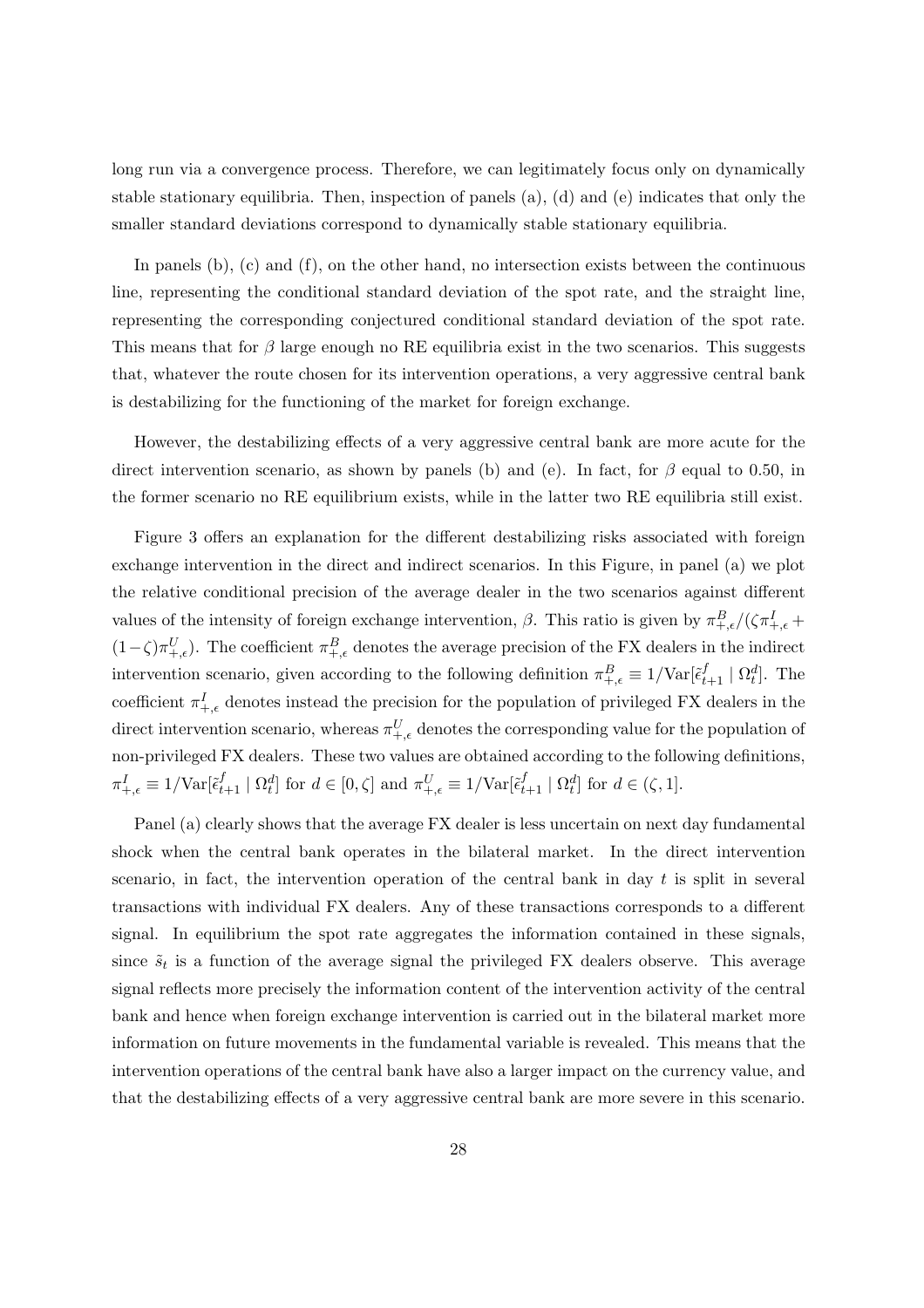



in the direct scenario (panels (a), (b) and (c)) and; ii) the entire population of dealers,  $\sigma_{+,B}$ , in the indirect scenario (panels (d), (e) and (f)). The continuous line represents instead the implied conditional standard deviation for two groups of dealers, i.e.  $\sigma'_{+,U}$  and  $\sigma'_{+,B}$  respectively. These implied conditional standard deviations are obtained from the mappings  $\sigma'_{+,U} = S^U(\sigma_{+,U})$  and  $\sigma'_{+,B} = S^B(\sigma_{+,B})$ . The former is a reduced-form version of the mapping  $\Pi'_{s+,D} = G^D(\Pi_{s+,D})$ , where the conditional standard deviation of the privileged dealers has been substituted out through a routine which Notes: The dashed line represents the conjectured conditional standard deviation for respectively: i) the population of the non-privileged dealers,  $\sigma_{+,U}$ , mposes the condition that  $\sigma_{+,I} = S^I(\sigma_{+,I} | \sigma_{+,U})$ . In the six plots any intersection between the continuous and dashed lines identifies a fixed point for Notes: The dashed line represents the conjectured conditional standard deviation for respectively: i) the population of the non-privileged dealers,  $\sigma_{+,U}$ , in the direct scenario (panels (a), (b) and (c)) and; ii) the entire population of dealers,  $\sigma_{+,B}$ , in the indirect scenario (panels (d), (e) and (f)). The continuous line represents instead the implied conditional standard deviation for two groups of dealers, i.e.  $\sigma'_{+,U}$  and  $\sigma'_{+,B}$  respectively. These implied conditional standard deviations are obtained from the mappings  $\sigma'_{+,U} = S^U(\sigma_{+,U})$  and  $\sigma'_{+,B} = S^B(\sigma_{+,B})$ . The former is a reduced-form version of the mapping  $\Pi'_{s+,D} = G^D(\Pi_{s+,D})$ , where the conditional standard deviation of the privileged dealers has been substituted out through a routine which imposes the condition that  $\sigma_{+,I} = S^I(\sigma_{+,I} | \sigma_{+,U})$ . In the six plots any intersection between the continuous and dashed lines identifies a fixed point for the conditional standard deviation of the spot rate. the conditional standard deviation of the spot rate.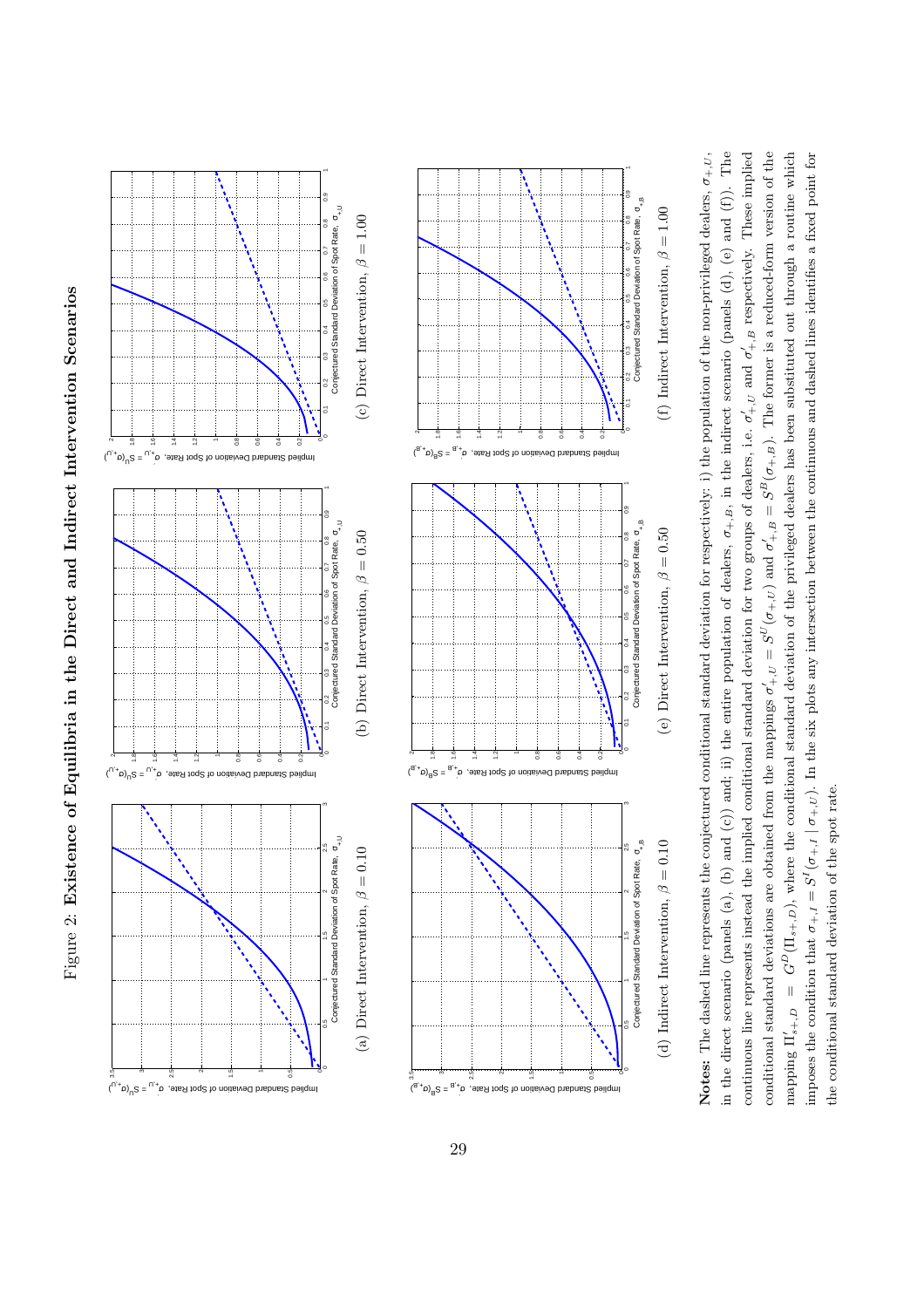

Figure 3. Information Acquisition of FX Dealers

Notes: In panel (a) we represent the ratio between the average conditional precisions of our FX dealers for the fundamental shock,  $\tilde{\epsilon}_{t+1}^f$ , in the two scenarios. This ratio is given by  $\pi_{+,\epsilon}^B/(\zeta \pi_{+,\epsilon}^I + (1-\zeta)\pi_{+,\epsilon}^U)$  where in the indirect intervention scenario  $\pi^B_{+, \epsilon} \equiv 1/\text{Var}[\tilde{\epsilon}^f_{t+1} \mid \Omega^d_t]$ , whereas in the direct intervention scenario  $\pi^I_{+, \epsilon} \equiv$  $1/\text{Var}[\tilde{\epsilon}_{t+1}^f \mid \Omega_t^d]$  for  $d \in [0,\zeta]$  and  $\pi_{+,\epsilon}^U \equiv 1/\text{Var}[\tilde{\epsilon}_{t+1}^f \mid \Omega_t^d]$  for  $d \in (\zeta,1]$ . In panel (b) we present the information gain our FX dealers obtain from operating in the foreign exchange market in the two scenarios. This information gain is measured by the ratio between the average conditional precision of our FX dealers when observing the equilibrium spot rate and when conditioning only on the private and public signals. In the indirect intervention scenario this ratio respects the following formulation  $\pi^B_{+, \epsilon}/(\pi_f + \pi_{pu})$ , whereas in the direct intervention one it is given by the following expression,  $[\zeta \pi^I_{+, \epsilon} + (1 - \zeta) \pi^U_{+, \epsilon}]/(\pi_f + \pi_{pu} + \zeta \pi_{cb, D})$ . In panel (b) the continuous line pertains to the direct intervention scenario, where the central bank operates via the bilateral market, whereas the dashed line refers to the indirect intervention scenario, where instead the central operates via the brokered market.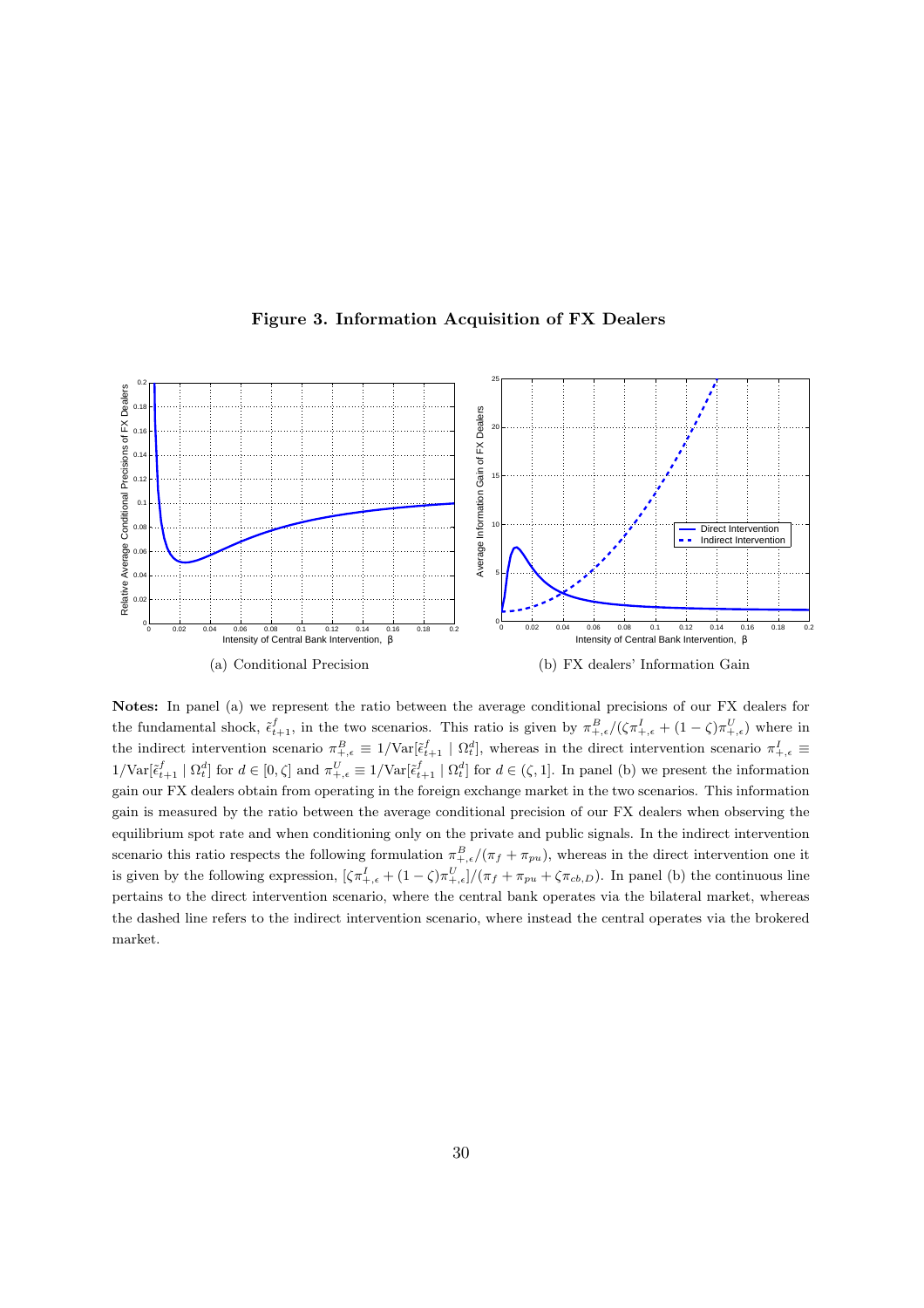Interestingly, panel (a) also shows that the relative conditional precision of the average dealer in the two scenarios is not a monotonic function of  $\beta$ , the trading intensity of the informative component of foreign exchange intervention. Whereas, this ratio is smaller than 1 for all values of  $\beta$  in the plot, it is first decreasing and then increasing in  $\beta$ . Thus, as the intervention activity of the central bank becomes more intensive, the extra information the average FX dealer obtains in the direct scenario with respect to the indirect one first rises and then falls.

Panel (b) in Figure 3 explains such a non-monotonicity. In this panel, we plot the ratio between the average conditional precision of our FX dealers when observing the equilibrium spot rate and when conditioning only on the private and public signals against different values of the intensity of foreign exchange intervention in the two scenarios. We interpret such a ratio as representing the information gain our FX dealers obtain from observing the equilibrium spot rate in the market for foreign exchange.

The patterns observed for this ratio in the two scenarios are quite revealing. In the indirect intervention scenario, this ratio is an increasing function of the intensity of the intervention operations of the central bank. Indeed, the more aggressive its intervention activity, the larger the amount of information on the fundamental shocks our FX dealers can extract from the equilibrium spot rate and hence the larger their information gain. Thus, when  $\beta$  is very large the average dealer obtains a great deal of information on the fundamental shock,  $\tilde{\epsilon}_{t+1}^f$ . On the contrary, in the direct intervention scenario, when the central bank activity is tenuous, the privileged dealers learn more from the public signal buried into the equilibrium spot rate, whilst when the intervention activity of the central bank is more intense, they already obtain a great deal of information from their private signals.

#### C. Volatility, Trading Volume and Liquidity Conditions

In Figure 4 we plot the *unconditional* standard deviation of the spot rare variation in the two scenarios. This plot indicates that foreign exchange intervention may either increase or reduce exchange rate volatility depending on the route chosen by the central bank to implement its intervention operations. In fact, when intervening in the bilateral market, the central bank actually reduces the volatility of the spot rate. The opposite holds if its intervention operations are carried out via the brokered market. In particular, we see that while in the direct intervention scenario foreign exchange intervention may reduce exchange rate instability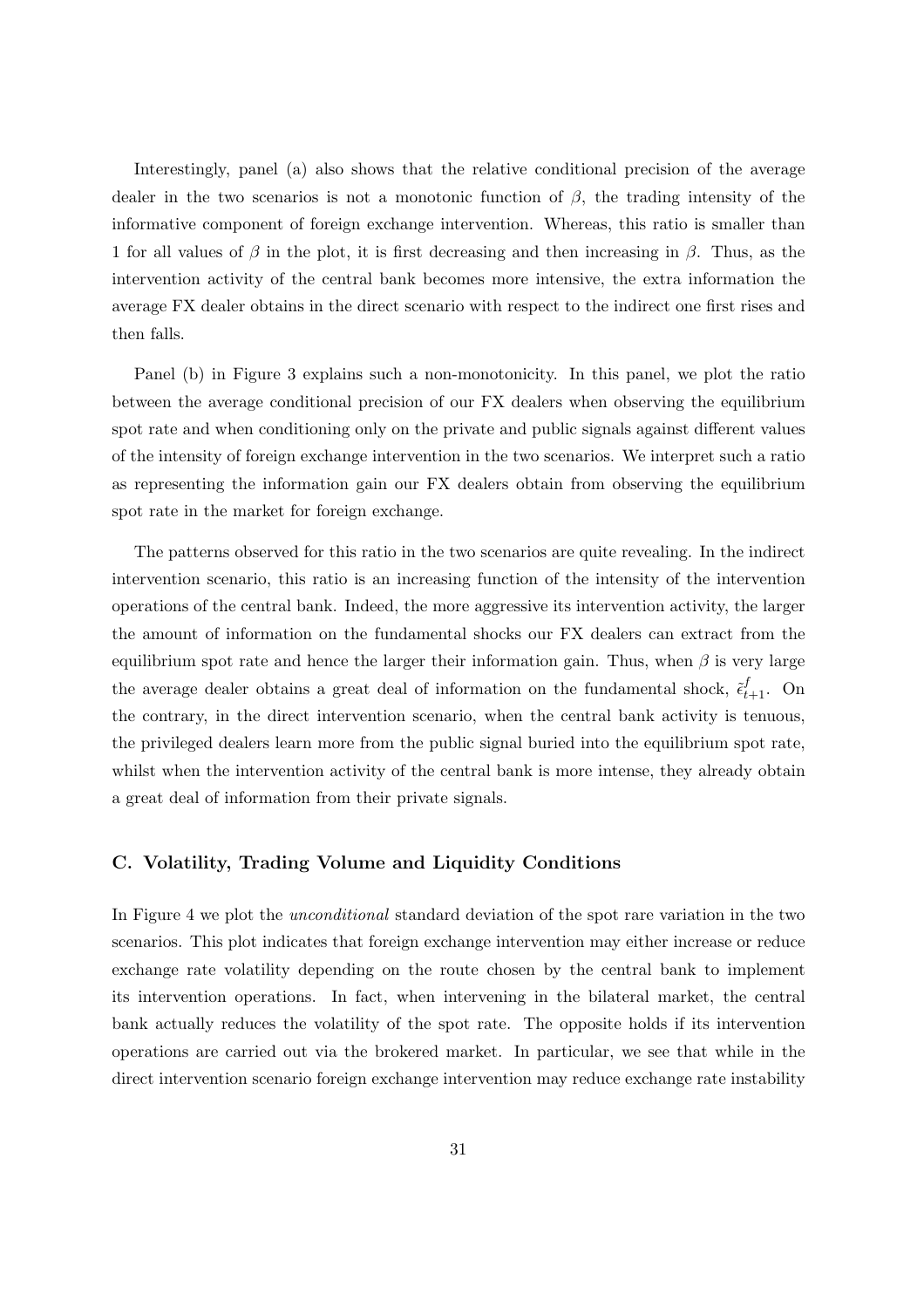

Figure 4. Impact of Foreign Exchange Intervention on Volatility

Notes: In panel (a) we plot the unconditional standard deviation of the spot rate variation,  $\tilde{s}_{t+1}-\tilde{s}_t$ , in the two scenarios. Thus, the continuous line refers to  $\sigma_D(\tilde{s}_{t+1} - \tilde{s}_t]$ , the standard deviation of the spot rate variation in the direct intervention scenario, whereas the dashed line corresponds to  $\sigma_B(\tilde{s}_{t+1} - \tilde{s}_t)$ , ie. the standard deviation of the spot rate variation in the direct intervention scenario. In panel (b) we plot the ratio between these two unconditional standard deviations,  $\sigma_B(\tilde{s}_{t+1} - \tilde{s}_t)/\sigma_D(\tilde{s}_{t+1} - \tilde{s}_t)$ .

by nearly 10 percent, in the indirect intervention scenario, the intervention activity of the central bank may increase the unconditional standard deviation of the spot rare variation by almost 20 percent.

In synthesis, in panel (b) we see that the choice of the route of intervention is very important for the central bank. In particular, if the objectives of the authorities governing foreign exchange intervention are that of revealing fundamental information while maintaining exchange rate stability, then these authorities should conduct their operations in the bilateral market. We see in fact, that the difference in the unconditional volatility of the spot rate between the two scenarios can be close to 25 percent. This is an important conclusion, as an open question in the empirical investigation of foreign exchange intervention is its impact on exchange rate volatility.

From Figure 4 we also conclude that dependence of exchange rate volatility on foreign exchange intervention is not necessarily monotonic. In particular, whereas in the indirect intervention scenario a more aggressive central bank makes the currency more volatile, when the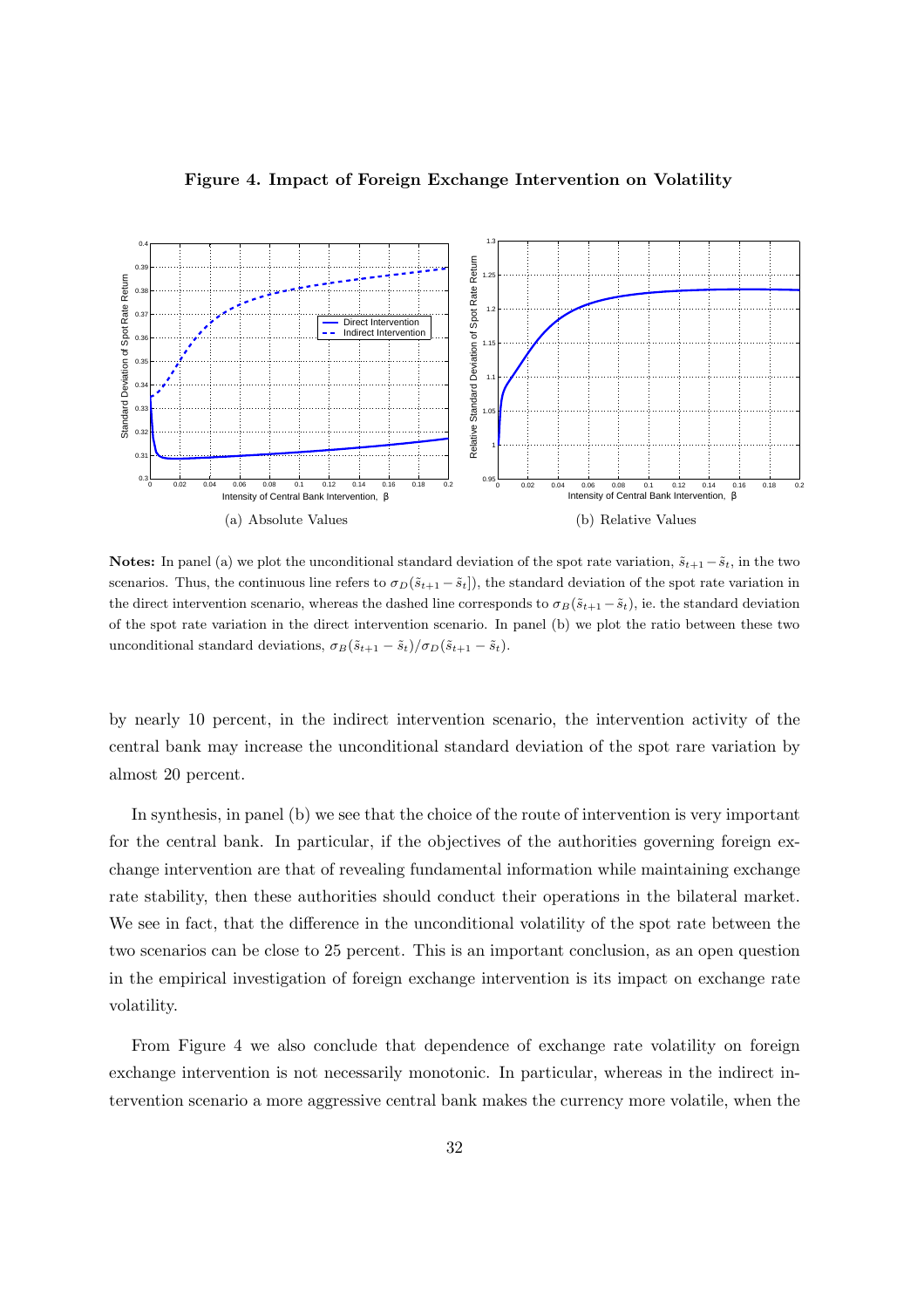

Figure 5. Impact of Foreign Exchange Intervention on Trading Volume

Notes: In panel (a) the continuous line represents the ratio between the expected volume of transactions in the customer market,  $E[\tilde{c}_t]$ , in the direct intervention scenario and its value in the absence of foreign exchange intervention, ie. for  $\beta = 0$ . Thus, the continuous line plots the ratio  $E|\tilde{c}_t^n + \tilde{c}_t^{cb}|/E|\tilde{c}_t^n|$ . The dashed line instead corresponds to the ratio between the expected volume of transactions in the inter-dealer market,  $E|\tilde{b}_t|$ , in the indirect intervention scenario and its value in the absence of foreign exchange intervention, ie. for  $\beta = 0$ . In other words, the dashed line plots the ratio  $E|\tilde{b}_t^n + \tilde{b}_t^{cb}|/E|\tilde{b}_t^n|$ . These two ratios can be taken as measures of the impact of foreign exchange intervention on the trading activity in the two scenarios. In panel (b) instead we plot the ratio between the expected trading volume in the inter-dealer and customer markets,  $E|\tilde{b}_t|/E|\tilde{c}_t|$ , where the two expected trading volumes,  $E|\tilde{b}_t|$  and  $E|\tilde{c}_t|$ , are calculated under the assumptions of respectively the indirect and direct intervention scenarios, ie. are equal to  $E|\tilde{b}_t^n + \tilde{b}_t^{cb}|$  and  $E|\tilde{c}_t^n + \tilde{c}_t^{cb}|$ .

central bank operates in the bilateral market a larger  $\beta$  may either decrease or increase the unconditional standard deviation of the spot rate. Interestingly, in the direct intervention scenario the minimum in this standard deviation is obtained for that value of  $\beta$  in correspondence of which the average FX dealer learns the most from the equilibrium spot rate (see Figure 3, panel (b)).

Finally notice, that whatever the route of intervention or its intensity, the unconditional standard deviation our model assigns to the spot rate variation is not far from actual values. Thus, in Figure 4 this standard deviation varies in the 0.30-0.40 range, whereas our reference data for the USD/JPY rate indicate a value of 0.88.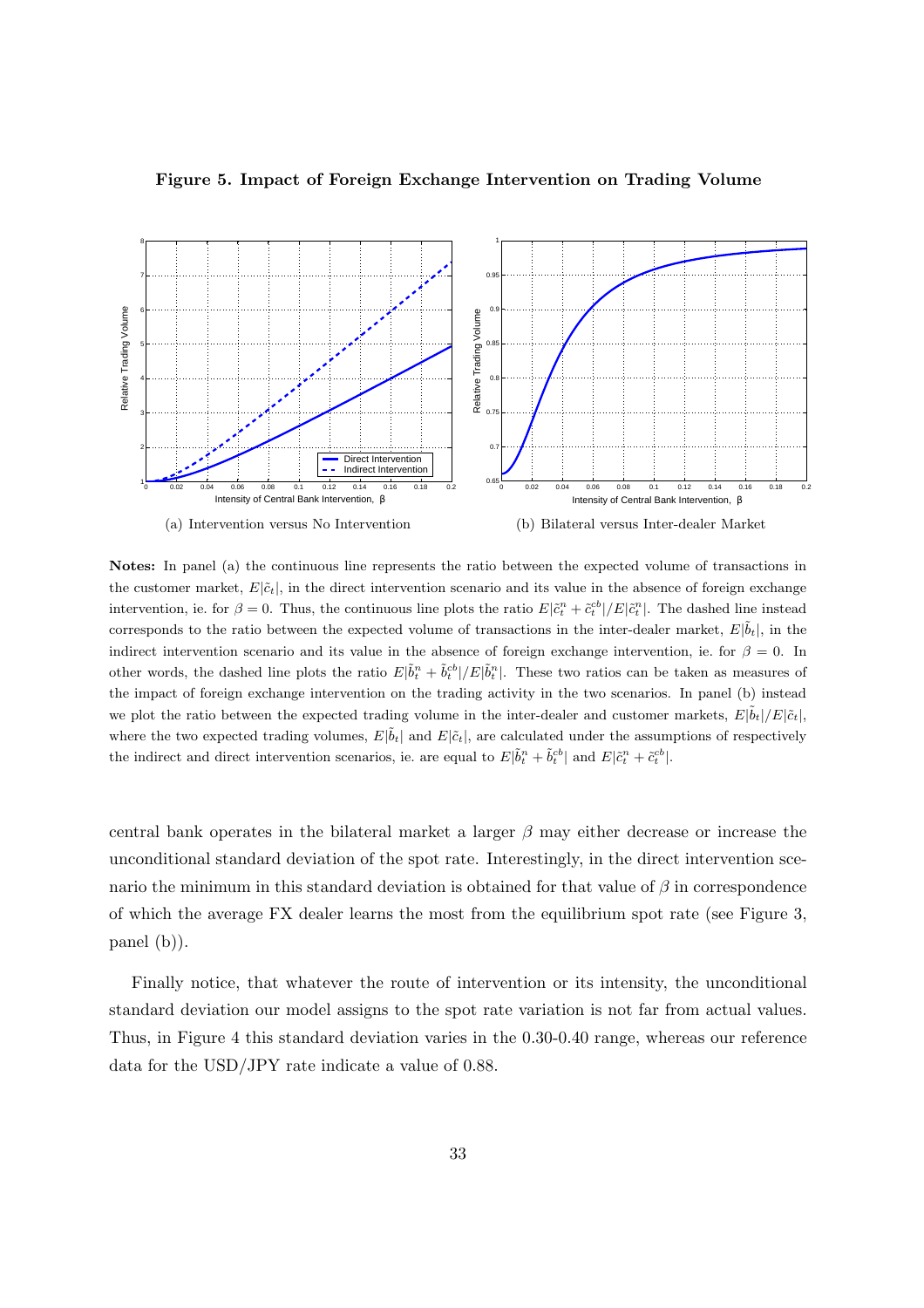

Figure 6. Impact of Foreign Exchange Intervention on Liquidity Conditions

Notes: In panel (a) we plot the ratios between the liquidity coefficients  $\lambda_b^B$  and  $\lambda_b^D$  and their respective values for  $\beta = 0$  as measures of the impact of foreign exchange intervention on the liquidity conditions in the interdealer market in the two scenarios. Thus, the continuous line represents the ratio  $\lambda_b^D/\lambda_b^N$ , where  $\lambda_b^N$  indicates the liquidity coefficient in the inter-dealer market in the absence of any intervention activity, while the dashed line represents the ratio  $\lambda_b^B/\lambda_b^N$ . Similarly, in panel (b) we plot the ratios between the liquidity coefficients  $\lambda_c^B$  and  $\lambda_c^D$  and their respective values for  $\beta = 0$  as measures of the impact of foreign exchange intervention on the liquidity conditions in the direct market in the two scenarios. Here, the continuous line represents the ratio  $\lambda_c^D/\lambda_c^N$ , where  $\lambda_c^N$  indicates the liquidity coefficient of the direct market in the absence of any intervention activity, whereas now the dashed line represents the ratio  $\lambda_c^B/\lambda_c^N$ .

In Figure 5 we plot the expected volume of transactions in the two scenarios. In particular, in panel (a) we represent the increase in the volume of trading, relative to the no intervention case, for the bilateral market in the direct intervention scenario and for the inter-dealer market in the indirect intervention scenario. This plot clearly indicates that given our benchmark parametrization trading volume increases very rapidly with the intensity of foreign exchange intervention,  $\beta$ . This result suggests that realistic values for this parameter are only the very small ones and that the possibility of a destabilizing effect of foreign exchange intervention on the FX market is indeed very remote.

Furthermore, we see that in relative terms foreign exchange intervention increases trading volumes more in the indirect intervention scenario. This is consequence of the larger depth of the bilateral market. Indeed, we have reported estimates of average daily volumes of trading of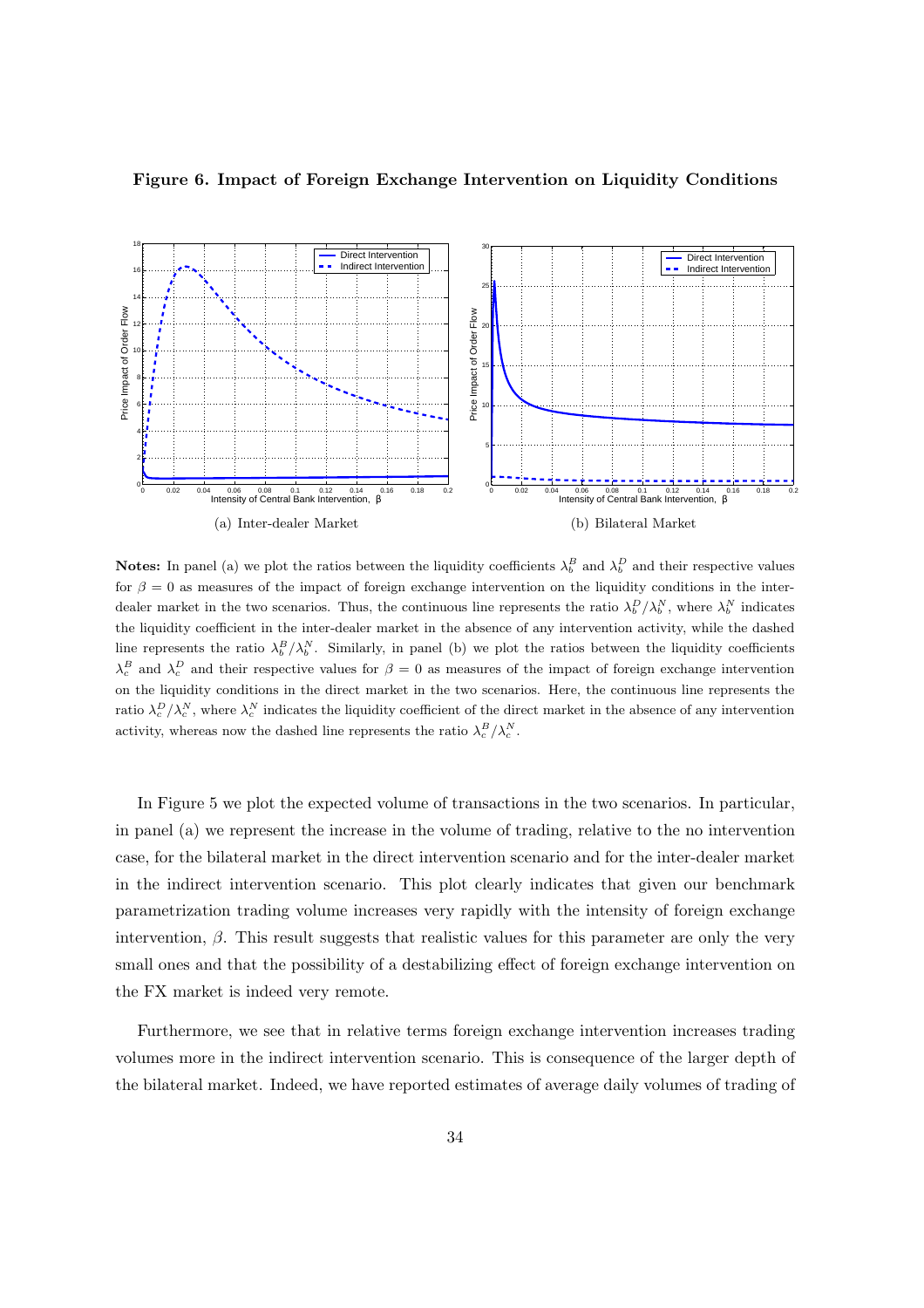roughly \$21 and \$13 billions respectively in the bilateral and inter-dealer USD/JPY markets. This means that the same intensity of foreign exchange intervention will be more significative in the brokered market. On the other hand, panel (b) shows that for increasing values of  $\beta$ , the difference in the volume of trading in the bilateral and brokered markets tends to vanish.

In Figure 6 we represent the impact of foreign exchange intervention on the liquidity conditions of the bilateral and inter-dealer markets according to our formulation in the direct and indirect intervention scenarios. We measure transaction costs in the two markets with the liquidity coefficients  $\lambda_c$  and  $\lambda_b$ , which respectively indicate the price impact of customer and inter-dealer order flow.

In panel (a) we plot the impact of foreign exchange intervention on the transaction costs prevailing in the inter-dealer market in the two scenarios. Likewise, in panel (b) we have the impact on the transaction costs of the bilateral market. We see that when the central bank chooses to intervene in the brokered market, the impact of foreign exchange intervention on the liquidity conditions of the FX markets is mostly felt in the inter-dealer one. Indeed, the effect of foreign exchange intervention on the liquidity coefficient  $\lambda_c^D$  is negligible when the intervention operations of the central bank are conducted in the inter-dealer market. Likewise, in the direct intervention scenario, foreign exchange intervention presents virtually no impact on the liquidity conditions of the brokered market.

In both scenarios, the impact of foreign exchange intervention on the liquidity conditions of the FX markets is very large, as transaction costs increase by an order of magnitude. Plot (b) shows that this is particularly true for the bilateral market in the direct intervention scenario, as the coefficient  $\lambda_c^D$  can be nearly 25 times larger than its no intervention value. Thus, in spite of its larger volume of trading of the bilateral market, foreign exchange intervention presents a larger impact on the liquidity conditions of this market, in that, as shown in Figure 3, in the direct intervention scenario the intervention operations of the central bank convey more information on the impending fundamental shocks.

Notice that the size of the impact of foreign exchange intervention on the liquidity conditions of the FX markets represented in Figure 6 is consistent with some evidence provided by Payne and Vitale (2003). In fact, using transaction data for the spot USD/CHF market between 1986 and 1995, they estimate in 50 basis point the price impact on the spot USD/CHF rate of an intervention operation of \$100 millions on the part of the Swiss central bank. This figure is roughly 10 times larger than the price impact estimated for customer trades in the same market.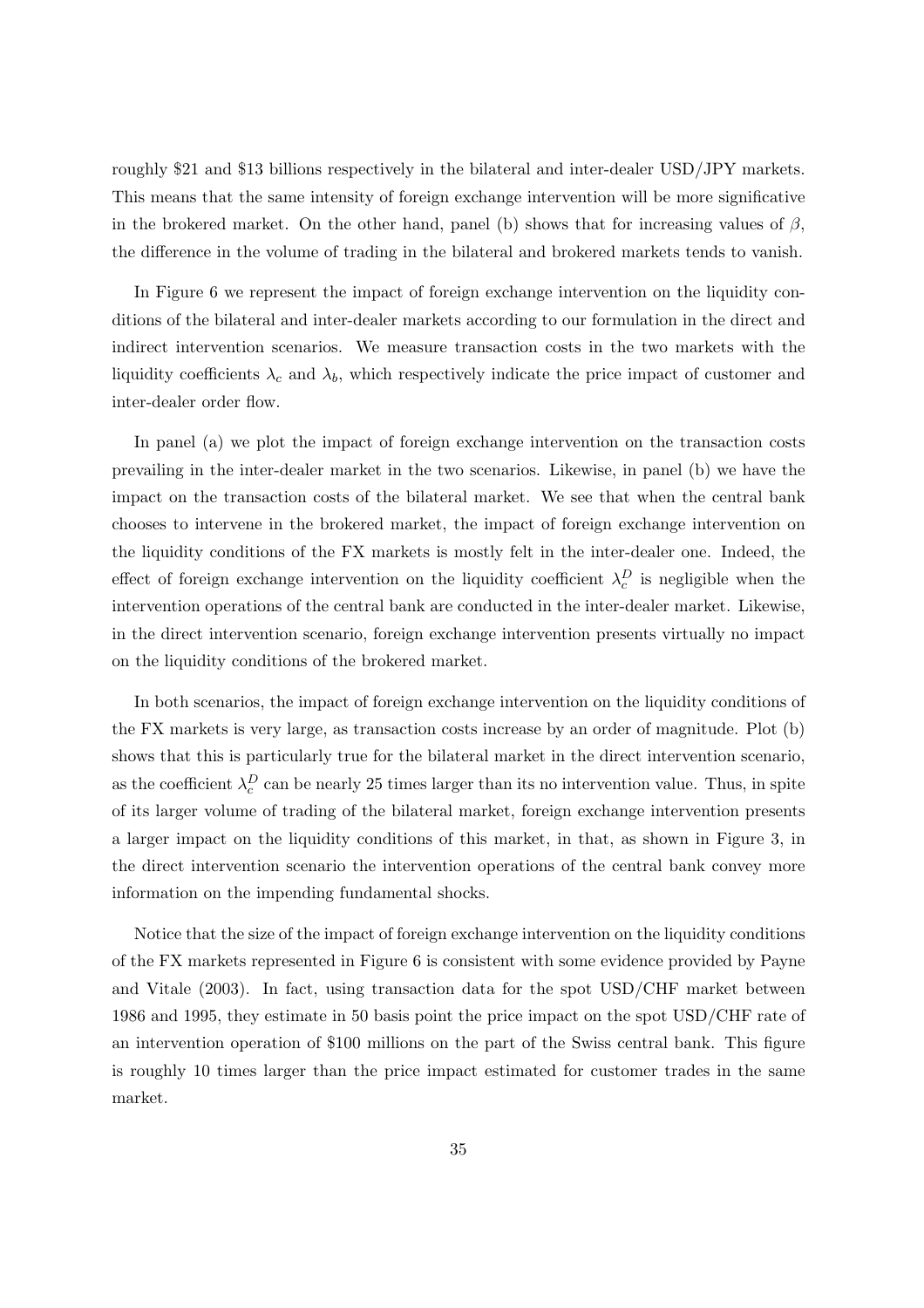# IX. Concluding Remarks

In a relatively recent survey Neely (2000) found that most central bankers agreed with the thesis that foreign exchange intervention possesses an impact on FX markets. However, these central bankers could not agree on which results foreign exchange intervention achieve. Thus, in this paper we have offered a formal analysis of the impact of foreign exchange intervention on FX markets, formulating a detailed market microstructure model where the intervention operations of the central bank plays an important signalling role.

From our analysis we conclude that when the intervention operations of the central bank present an informative content on future shifts in exchange rate fundamentals their impact on currency values and market conditions is significative. In particular, we see that sterilized intervention conditions exchange rate returns and volatility as it reduces market uncertainty on future exchange rate fundamentals. This also implies that trading volume and transaction costs in FX markets augment.

Our analysis offers some normative recommendations. Thus, we show that in extreme circumstances foreign exchange intervention may be destabilizing for the functioning of FX markets, in that extremely large intervention operations may precipitate a market crash. However, according to our analysis, a market crash requires a magnitude of intervention which is much larger than that typically selected by central banks.

Our analysis also shows how the choice of the route of intervention is not without consequences. Indeed, intervention operations channelled via the direct market convey more information than those routed via the inter-dealer one. Thus, whereas the former reduce exchange rate volatility, the latter present the opposite effect. Furthermore, given that foreign exchange intervention is more informative if conducted via the direct market, the impact of foreign exchange intervention on transaction costs is larger when the central bank trades with individual dealers.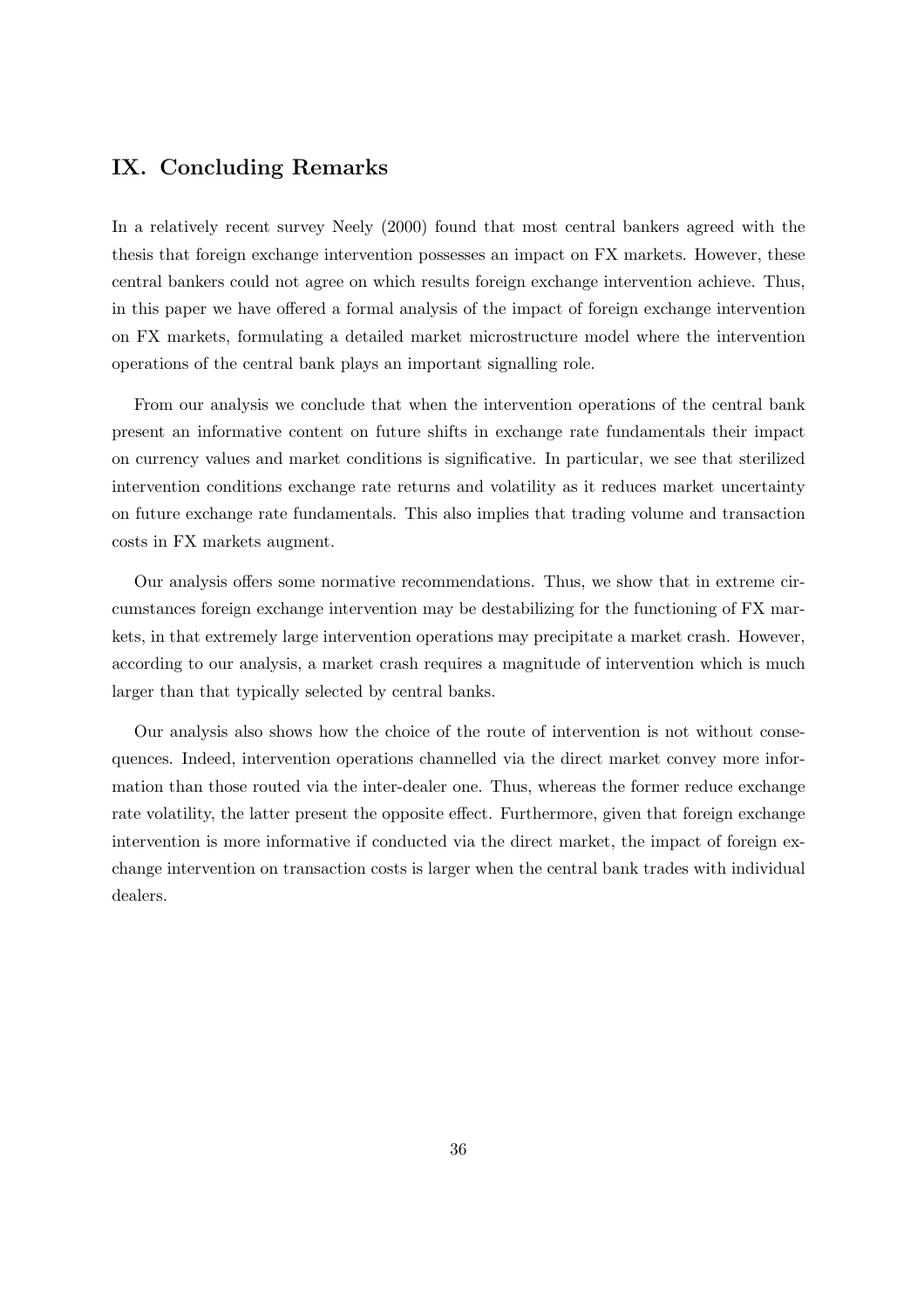# Appendix I

In this Appendix we prove that in the direct intervention scenario in a RE equilibrium the spot rate satisfies the condition set in Proposition 1.

#### A. FX Dealers' Information

To identify the RE equilibrium under the conditions of the direct intervention scenario we need to study in more details the price formation process and the aggregation of information operated by the market participants. In this respect we need to define the information our rational investors, the FX dealers, possess when choosing their portfolios of assets.

Beside the information she can extract from the public signal,  $\tilde{\psi}_t^{pu}$ , any dealer d observes: i) the inter-dealer order flow,  $\tilde{b}_t$ ; ii) her customer order flow,  $\tilde{c}_t^d$ ; and iii) the current spot rate,  $\tilde{s}_t$ , given that she submits a limit order to the centralized trading platform. In fact, when dealer d places a limit order for the foreign currency, she de facto passes to the auctioneer a demand/supply schedule for the foreign currency,  $x_t^d(\tilde{s}_t)$ , which depends on the current spot rate,  $\tilde{s}_t$ . Then, in selecting her portfolio of assets she can condition on the observation of  $\tilde{s}_t$ . Moreover, in the direct intervention scenario, a privileged dealer *d* also observes the central bank's market order,  $\tilde{c}_t^{cb,d}$ .

In synthesis, the information set,  $\Omega_t^{d'}$ , of any non-privileged dealer  $d'$ , with  $d' \in (\zeta, 1]$ , satisfies the following recursion,

$$
\Omega^{d'}_t\ \equiv\ \{\tilde{b}_t,\tilde{c}^{d'}_t,\tilde{f}_t,\tilde{s}_t,\tilde{\psi}^{pu}_t,\Omega^{d'}_{t-1}\}.
$$

Analogously the information set,  $\Omega_t^d$ , of a privileged dealer  $d \in [0, \zeta]$ , satisfies a similar recursion,

$$
\Omega_t^d \ \equiv \ \{ \tilde{b}_t, \tilde{c}_t^d, \tilde{c}_t^{cb,d} \tilde{f}_t, \tilde{s}_t, \tilde{\psi}_t^{pu}, \Omega_{t-1}^d \}.
$$

According to the scenario we investigate, a non-privileged dealer  $d'$  extracts a particular set of heterogeneous signals on next day innovation in the fundamental variable,  $\tilde{\epsilon}_{t+1}^f$ , from the variables  $\tilde{b}_t$ ,  $\tilde{c}_t^{d'}, \tilde{f}_t$ ,  $\tilde{s}_t$ ,  $\tilde{\psi}_t^{pu}$ , while a privileged dealer d extracts an ampler set of heterogeneous signals on next day innovation in the fundamental variable,  $\tilde{c}_{t+1}^f$ , from the variables  $\tilde{b}_t, \tilde{c}_t^d, \tilde{c}_t^{cb,d}, \tilde{f}_t, \tilde{s}_t, \tilde{\psi}_t^{pu}$ .

Thus, a privileged dealer d, with  $d \in [0, \zeta]$ , receives from the central bank an order  $\tilde{c}^{cb,d}_t$ , which contains a private signal on  $\tilde{\epsilon}^f_{t+1}$ ,

$$
-\beta_D \tilde{\epsilon}_{t+1}^f + \tilde{\epsilon}_t^{cb,d}.
$$

We can write more conveniently this signal as follows,

$$
\tilde{\psi}_t^{cb,d} \ \equiv \ -\frac{1}{\beta_D} \, \tilde{c}_t^{cb,d} \ = \ \tilde{\epsilon}_{t+1}^f \ + \ \tilde{\xi}_t^{cb,d},
$$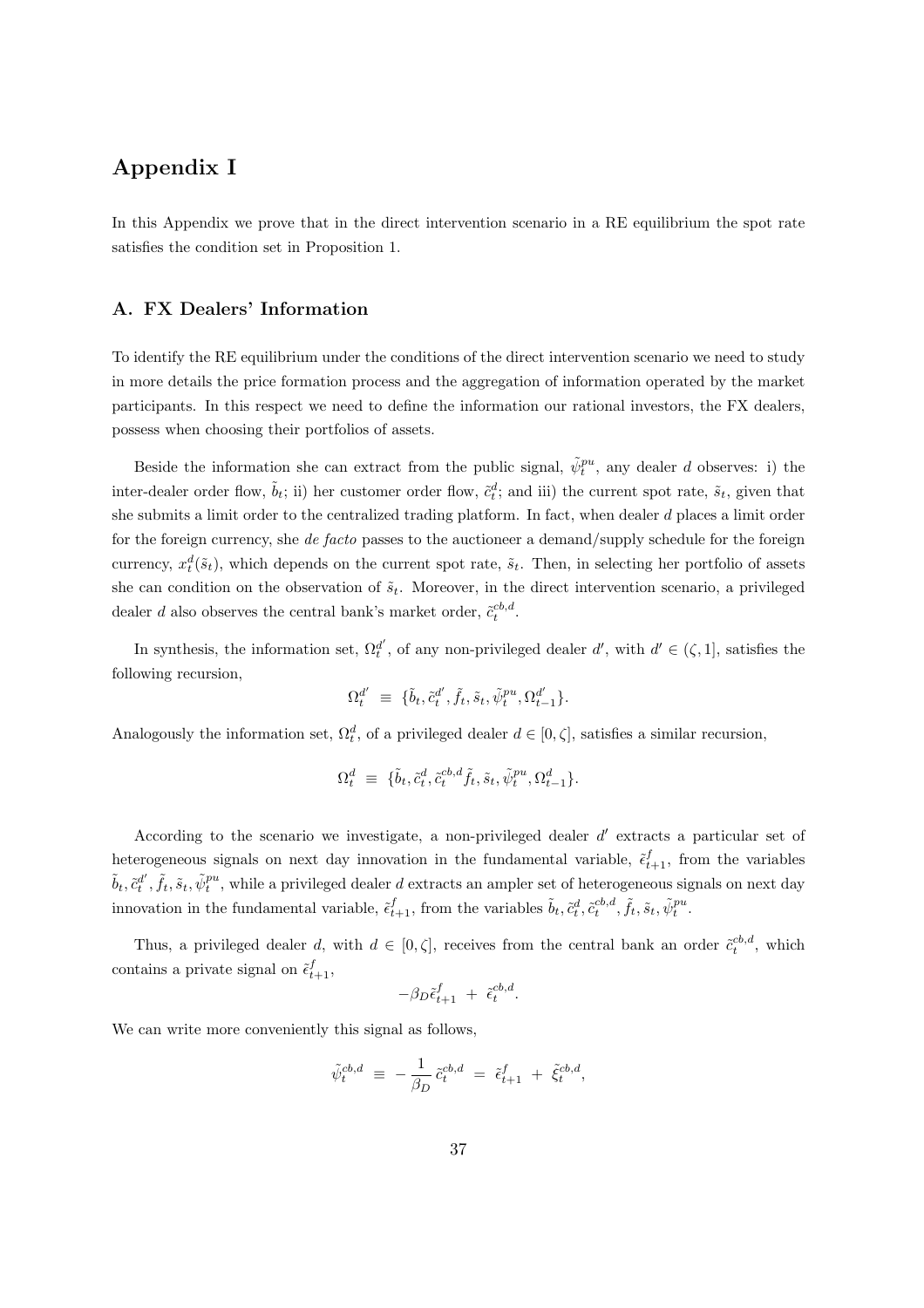where  $\tilde{\xi}_t^{cb,d} = -\tilde{\epsilon}_t^{cb,d}/\beta_D$ . Given the properties of  $\tilde{\epsilon}_t^{cb,d}$ , this means that  $\tilde{\xi}_t^{cb,d} \sim N(0, \sigma_{cb,D}^2)$ , where  $\sigma_{cb,D}^2 = \sigma_{cb}^2/\beta_D^2$ , with  $\tilde{\xi}_t^{cb,d} \perp \tilde{\xi}_s^{cb,d}$  for  $s \neq t$ . Notice that only a small proportions of dealers receive private signals from the central bank.

In a RE equilibrium the exchange rate will aggregate information. Then, let us conjecture that observing the spot rate,  $\tilde{s}_t$ , is equivalent to observing a signal  $\tilde{\psi}_t^s$ , where

$$
\tilde{\psi}^s_t \quad = \quad \tilde{\epsilon}^f_{t+1} \; + \; \tilde{\xi}^s_t
$$

and the error term  $\tilde{\xi}_t^s$  is normally distributed with mean zero and variance  $\sigma_v^2$ . Clearly, the error terms are uncorrelated over time (ie.  $\tilde{\xi}_t^s \perp \tilde{\xi}_{t'}^s$ ) and with the fundamental shock (ie.  $\tilde{\epsilon}_t^s \perp \tilde{\epsilon}_{t'}^f$ ). Notice that this assumption is consistent with the equilibrium condition set in Proposition 1, as if the spot rate satisfies equation (10), then observing the spot rate is equivalent to observing the signal  $\lambda_{\epsilon}^D \tilde{\epsilon}_{t+1}^f + \lambda_c^D \tilde{c}_t^n$ , which entails that  $\tilde{\xi}_t^s = (\lambda_c^D/\lambda_{\epsilon}^D)\tilde{c}_t^n$ .

In synthesis, all non-privileged dealers extract information from the vector of common signals,  $\tilde{\Psi}_t^U$ , where  $\tilde{\Psi}_t^U \equiv (\tilde{\psi}_t^{pu}, \tilde{\psi}_t^s)'$ ; while a privileged dealer, d, extracts information from the vector of signals,  $\tilde{\Psi}_t^d$ , where  $\tilde{\Psi}_t^d \equiv (\tilde{\Psi}_t^{U}, \tilde{\psi}_t^{cb,d})'$ . Given our assumptions, the unconditional distribution for  $\tilde{\Psi}_t^U$  is as follows

$$
\tilde{\Psi}_t^U \sim \mathbf{N}(\mathbf{0}, \Sigma_D^U), \quad \text{with} \quad \Sigma_D^U \equiv \begin{pmatrix} \sigma_f^2 + \sigma_{pu}^2 & \sigma_f^2 \\ \sigma_f^2 & \sigma_f^2 + \sigma_{s,D}^2 \end{pmatrix}.
$$

Likewise, the unconditional distribution for  $\tilde{\Psi}_t^d$  is as follows,

$$
\tilde{\Psi}_t^d \sim \mathbf{N}(\mathbf{0}, \Sigma_D^I), \quad \text{with} \quad \Sigma_D^I \equiv \begin{pmatrix} \sigma_f^2 + \sigma_{pu}^2 & \sigma_f^2 & \sigma_f^2 \\ \sigma_f^2 & \sigma_f^2 + \sigma_{s,D}^2 & \sigma_f^2 \\ \sigma_f^2 & \sigma_f^2 & \sigma_f^2 + \sigma_{cb,D}^2 \end{pmatrix}.
$$

#### B. FX Dealers' Expectations

Since our dealers can only receive signals on next day value of the fundamental process,  $\tilde{f}_{t+1}$  and on today total order flow,  $\tilde{o}_t$ , we have that for  $k > 1$   $E_t^k[\tilde{f}_{t+k}] = 0$  and for  $k \ge 1$   $E_t^k[\tilde{o}_{t+k}] = 0$ . Then, the equilibrium spot rate in equation (9) boils down to

$$
\tilde{s}_t = \frac{1}{1 + \alpha (1 - \rho)} \left( \tilde{f}_t + \frac{\alpha}{1 + \alpha} \bar{E}_t^1 \left[ \tilde{\epsilon}_{t+1}^f \right] \right) - \frac{\alpha}{\nu} \left( z_t - \frac{\alpha}{1 + \alpha} \left( \tilde{c}_t - \bar{E}_t^1 \left[ \tilde{c}_t \right] \right) \right).
$$
 (14)

Therefore, let us turn to FX dealers' expectations of next day value of the fundamental shift,  $\tilde{\epsilon}^f_{t+1}$ , and on today customer order flow,  $\tilde{c}_t$ . Firstly, we calculate the individual forecasts; secondly, we aggregate them.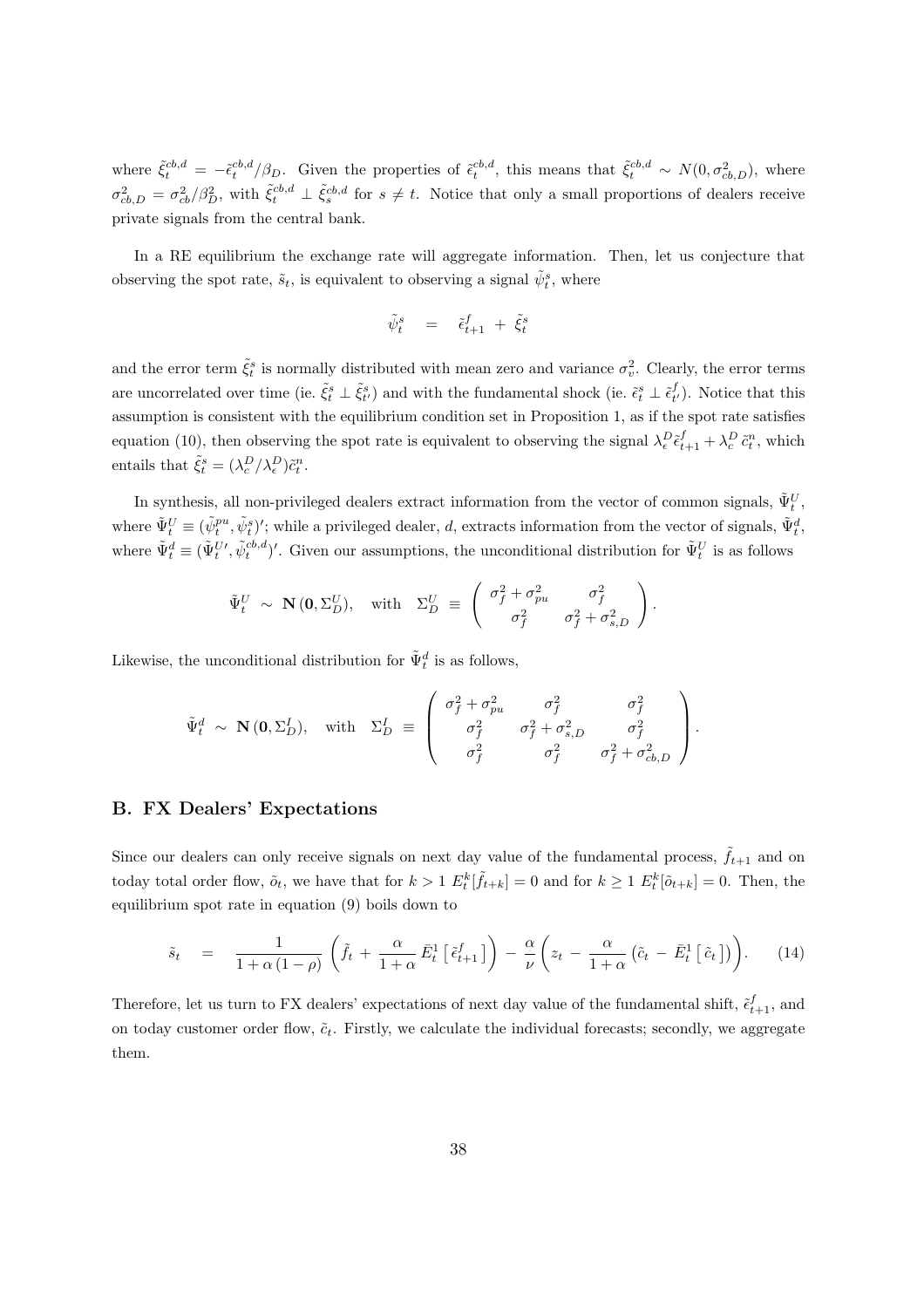#### B.1. FX Dealers' Expectations of Fundamental Shifts

From the information set of our FX dealers we can determine their expectations in day  $t$  of the impending shift in the exchange rate fundamental,  $\tilde{\epsilon}_{t+1}^f$ . Thus, employing the projection theorem for Normal distributions we see that any non-privileged dealer presents the following conditional distribution for  $\tilde{\epsilon}^f_{t+1},$ 

$$
\left(\begin{smallmatrix} \tilde{\epsilon}_{t+1}^f & \tilde{\Psi}_t^U \end{smallmatrix}\right) \quad \sim \quad N\left(E\left[\begin{smallmatrix} \tilde{\epsilon}_{t+1}^f & \tilde{\Psi}_t^U \end{smallmatrix}\right], \text{Var}\left[\begin{smallmatrix} \tilde{\epsilon}_{t+1}^f & \tilde{\Psi}_t^U \end{smallmatrix}\right]\right),
$$

with

$$
E\left[\tilde{\epsilon}_{t+1}^f \mid \tilde{\Psi}_t^U\right] = \theta_{pu,D}^U \tilde{\psi}_t^{pu} + \theta_{s,D}^U \tilde{\psi}_t^s,
$$
  

$$
\text{Var}\left[\tilde{\epsilon}_{t+1}^f \mid \tilde{\Psi}_t^U\right] = \left[\pi_{pu} + \pi_{s,D}\right]^{-1},
$$

where  $\pi_{pu}$  and  $\pi_{s,D}$  are the precisions of the public signal and the spot rate signal,

$$
\pi_{pu} = \frac{1}{\sigma_{pu}^2} \quad \text{and} \quad \pi_{s,D} = \frac{1}{\sigma_{s,D}^2},
$$

while the coefficients  $\theta_D^U$ 's are given by

$$
\begin{array}{rcl}\n\theta_{pu,D}^U & = & \frac{\pi_{pu}}{\pi_f + \pi_{pu} + \pi_{s,D}}, \\
\theta_{s,D}^U & = & \frac{\pi_{s,D}}{\pi_f + \pi_{pu} + \pi_{s,D}},\n\end{array}
$$

where  $\pi_f = 1/\sigma_f^2$ . In a similar fashion one finds that for a privileged dealer d, with  $d \in [0, \zeta]$ , the conditional distribution of  $\tilde{\epsilon}_{t+1}^f$  is the following

$$
\left(\tilde{\epsilon}_{t+1}^f \mid \tilde{\Psi}_t^d\right) \sim N\left(E\left[\tilde{\epsilon}_{t+1}^f \mid \tilde{\Psi}_t^d\right], \text{Var}\left[\tilde{\epsilon}_{t+1}^f \mid \tilde{\Psi}_t^d\right]\right),\,
$$

with

$$
E\left[\tilde{\epsilon}_{t+1}^f \mid \tilde{\Psi}_t^d\right] = \theta_{pu,D}^I \tilde{\psi}_t^{pu} + \theta_{s,D}^I \tilde{\psi}_t^s + \theta_{cb,D}^I \tilde{\psi}_t^{cb,d}
$$
  

$$
\text{Var}\left[\tilde{\epsilon}_{t+1}^f \mid \tilde{\Psi}_t^d\right] = \left[\pi_{pu} + \pi_{s,D} + \pi_{cb,D}\right]^{-1},
$$

where  $\pi_{cb}^D$  is the precision of the private signal dealer d extracts from the central bank market order,  $\tilde{c}^{cb,d}_t,$ 

$$
\pi_{cb,D} = \frac{1}{\sigma_{cb,D}^2},
$$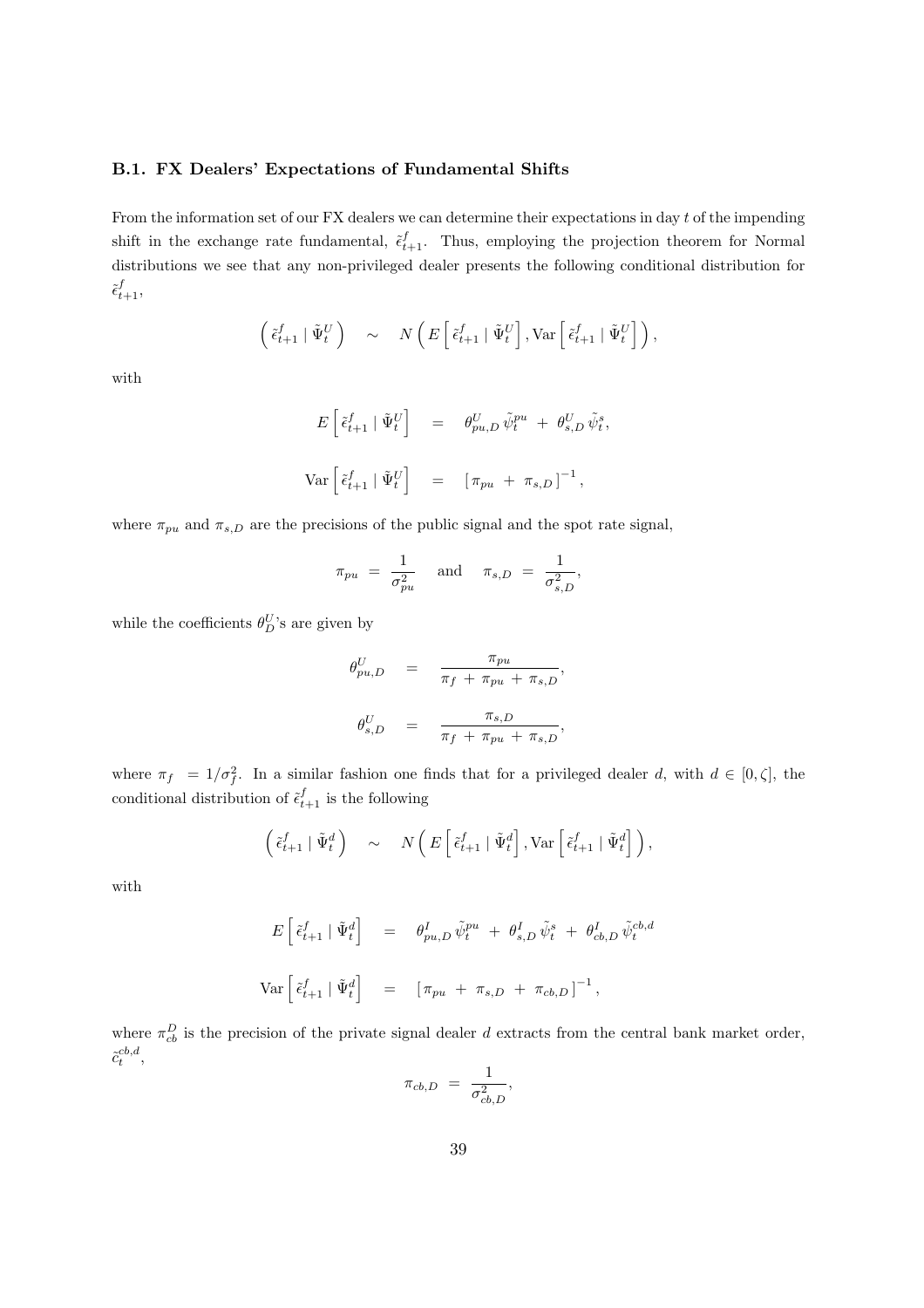while the coefficients  $\theta_D^I$ 's are given by

$$
\theta_{pu,D}^I = \frac{\pi_{pu}}{\pi_f + \pi_{cb,D} + \pi_{pu} + \pi_{s,D}},
$$
  

$$
\theta_{s,D}^I = \frac{\pi_{s,D}}{\pi_f + \pi_{cb,D} + \pi_{pu} + \pi_{s,D}},
$$
  

$$
\theta_{cb,D}^I = \frac{\pi_{cb,D}}{\pi_f + \pi_{cb,D} + \pi_{pu} + \pi_{s,D}}.
$$

#### B.2. FX Dealers' Expectations of Total Order Flow

The total order flow,  $\tilde{o}_t$ , is equal to the sum of customer order flow,  $\tilde{c}_t$  and inter-dealer order flow,  $\tilde{b}_t$ . The latter is observable, so that for any generic dealer the expectation of this variable corresponds to its realization. Therefore, let us concentrate on the former component of  $\tilde{o}_t$ . In the direct intervention scenario,

$$
\tilde{c}_t = \tilde{c}_t^{cb} + \tilde{c}_t^{n} = -\beta \, \epsilon_{t+1}^{f} + \tilde{c}_t^{n}.
$$

As already suggested, we conjecture that the spot rate our dealers observe when placing their limit orders contains some signal on the noise trading component of customer order flow,  $\tilde{c}_t^n$ , ie. on those market orders collectively placed by the population of unsophisticated clients to our FX dealers. In particular, we conjecture that there exists a constant  $\mu_D$  such that

$$
\tilde{c}_t^n \ = \ \mu_D \, \tilde{\xi}_t^s.
$$

Thus, employing the projection theorem for Normal distributions, we see that any non-privileged dealer presents the following conditional distribution for  $\tilde{c}_t^n$ ,

$$
\left(\begin{matrix} \tilde{c}_t^n \mid \tilde{\Psi}_t^U \end{matrix}\right) \quad \sim \quad N\left(E\left[\begin{matrix} \tilde{c}_t^n \mid \tilde{\Psi}_t^U \end{matrix}\right], \text{Var}\left[\begin{matrix} \tilde{c}_t^n \mid \tilde{\Psi}_t^U \end{matrix}\right]\right),
$$

with

$$
E\left[\tilde{c}_t^n \mid \tilde{\Psi}_t^U\right] = \kappa_{pu,D}^U \tilde{\psi}_t^{pu} + \kappa_{s,D}^U \tilde{\psi}_t^s,
$$
  

$$
Var\left[\tilde{c}_t^n \mid \tilde{\Psi}_t^U\right] = \mu_D^2 \left[\pi_{pu} + \pi_{s,D}\right]^{-1},
$$

where the coefficients  $\kappa_D^U$ 's are given by

$$
\begin{array}{rcl}\n\kappa_{pu,D}^U & = & -\mu_D \frac{\pi_{pu}}{\pi_f + \pi_{pu} + \pi_{s,D}}, \\
\kappa_{s,D}^U & = & \mu_D \frac{\pi_{s,D}}{\pi_f + \pi_{pu} + \pi_{s,D}}.\n\end{array}
$$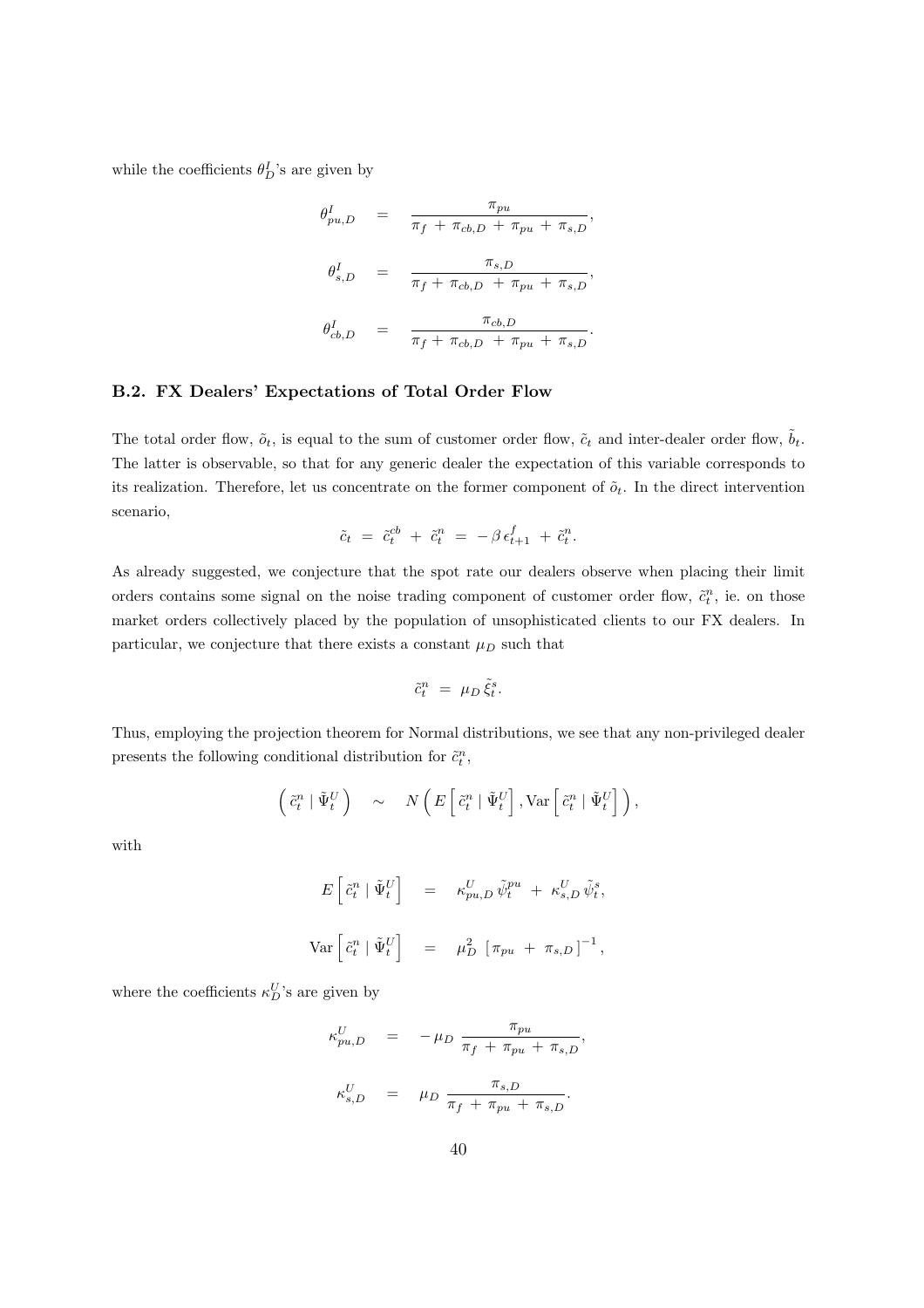Similarly, for a privileged dealer d, with  $d \in [0, \zeta]$ , the conditional distribution of  $\tilde{\epsilon}_{t+1}^f$  is

$$
\left(\tilde{c}_t^n \mid \tilde{\Psi}_t^d\right) \sim N\left(E\left[\tilde{c}_t^n \mid \tilde{\Psi}_t^d\right], \text{Var}\left[\tilde{c}_t^n \mid \tilde{\Psi}_t^d\right]\right),\,
$$

with

$$
E\left[\tilde{c}_t^n \mid \tilde{\Psi}_t^d\right] = \kappa_{pu,D}^I \tilde{\psi}_t^{pu} + \kappa_{s,D}^I \tilde{\psi}_t^s + \kappa_{cb,D}^I \tilde{\psi}_t^{cb,d},
$$
  

$$
Var\left[\tilde{c}_t^n \mid \tilde{\Psi}_t^d\right] = \mu_D^2 \left[\pi_{pu} + \pi_{s,D} + \pi_{cb,D}\right]^{-1},
$$

where the coefficients  $\kappa_D^I$ 's are given by

$$
\begin{array}{rcl}\n\kappa_{pu,D}^I & = & -\mu_D \frac{\pi_{pu}}{\pi_f + \pi_{cb,D} + \pi_{pu} + \pi_{s,D}}, \\
\kappa_{s,D}^I & = & \mu_D \frac{\pi_{s,D}}{\pi_f + \pi_{cb,D} + \pi_{pu} + \pi_{s,D}}, \\
\kappa_{cb,D}^I & = & -\mu_D \frac{\pi_{cb,D}}{\pi_f + \pi_{cb,D} + \pi_{pu} + \pi_{s,D}}.\n\end{array}
$$

# C. FX Dealers' Average Expectations

Now, we need to aggregate our dealers' forecasts for  $\tilde{\epsilon}_{t+1}^f$  and  $\tilde{c}_t^n$ . Considering that  $\bar{E}^1[\cdot]$  is a weighted average, we have that

$$
\begin{array}{rcl}\n\bar{E}_{t,D}^{1} \left[ \tilde{\chi}_{t} \right] & = & \frac{1}{\nu} \left( \int_{0}^{\zeta} \nu_{d'} E_{t}^{d'} \left[ \tilde{\chi}_{t} \right] dd' + \int_{\zeta}^{1} \nu_{d''} E_{t}^{d''} \left[ \tilde{\chi}_{t} \right] dd'' \right) \\
& = & \frac{1}{\nu} \left( \zeta \nu_{I} \, \bar{E}_{t}^{I} \left[ \tilde{\chi}_{t} \right] + (1 - \zeta) \nu_{U} E_{t}^{U} \left[ \tilde{\chi}_{t} \right] \right) \\
& = & \left( \phi_{I} \, \bar{E}_{t}^{I} \left[ \tilde{\chi}_{t} \right] + (1 - \phi_{I}) E_{t}^{U} \left[ \tilde{\chi}_{t} \right] \right),\n\end{array}
$$

where

$$
\bar{E}_t^I\left[\tilde{\chi}_t\right] = \frac{1}{\int_0^{\zeta} \nu_{d'} d d'} \left(\int_0^{\zeta} \nu_{d'} E_t^{d'}\left[\tilde{\chi}_t\right] d d'\right) \quad \text{and} \quad \phi_I = \frac{\zeta \nu_I}{\zeta \nu_I + (1-\zeta) \nu_U},
$$

with

$$
\nu_I = \frac{1}{\zeta} \left( \int_0^{\zeta} \nu_{d'} \, dd' \right) \quad \text{and} \quad \nu_U = \frac{1}{1-\zeta} \left( \int_{\zeta}^1 \nu_{d''} \, dd'' \right).
$$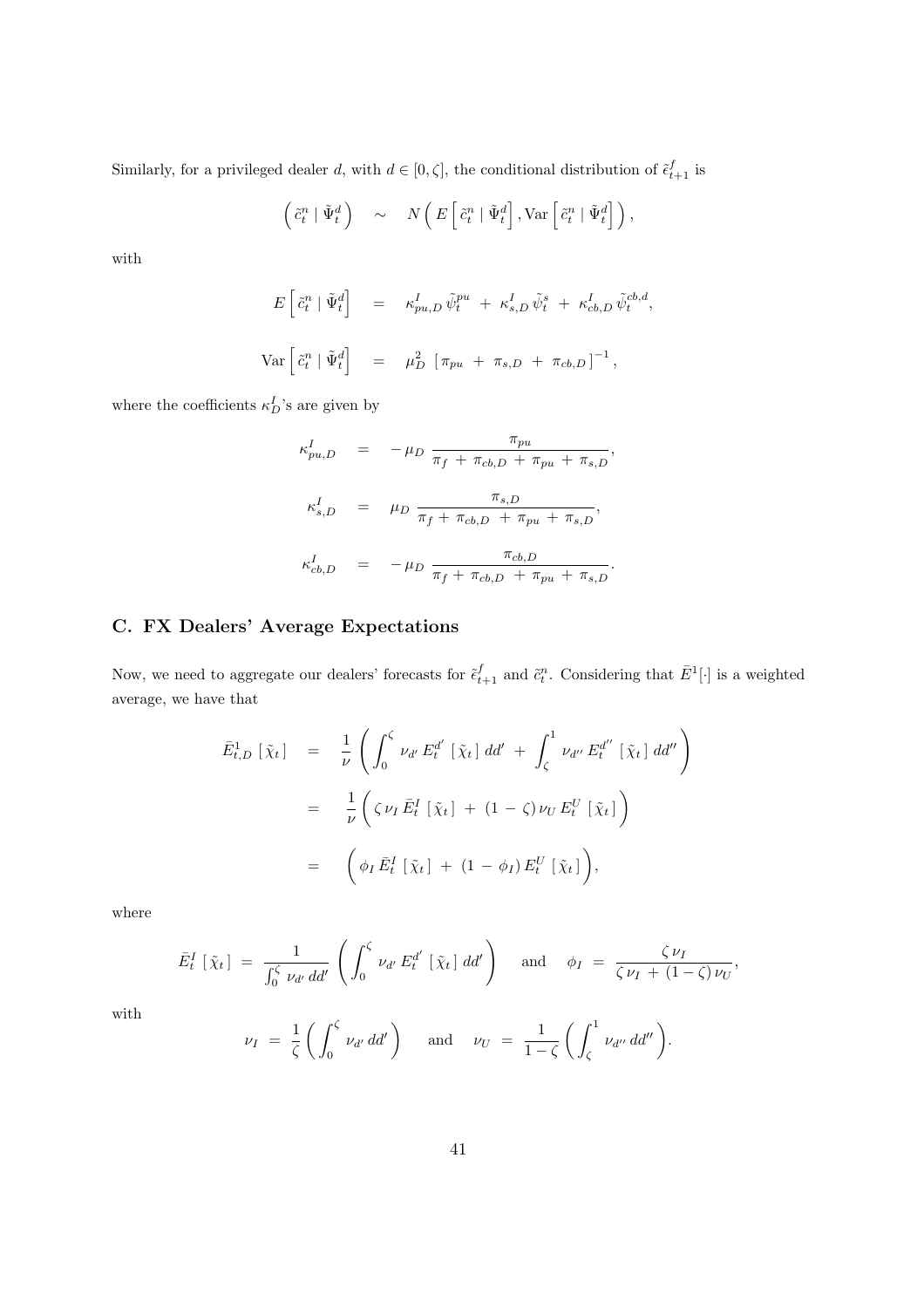Now,  $\bar{E}_{t}^{I}[\tilde{\epsilon}_{t+1}^{f}]$  is given by

$$
\begin{split}\n\bar{E}_{t}^{I} \left[ \tilde{\epsilon}_{t+1}^{f} \right] &= \frac{1}{\int_{0}^{\zeta} \nu_{d'} d d'} \left( \int_{0}^{\zeta} \nu_{d'} E_{t}^{d'} \left[ \tilde{\epsilon}_{t+1}^{f} \right] d d' \right) \\
&= \frac{1}{\int_{0}^{\zeta} \nu_{d'} d d'} \left( \int_{0}^{\zeta} \nu_{d'} \left( \theta_{pu,D}^{I} \tilde{\psi}_{t}^{pu} + \theta_{s,D}^{I} \tilde{\psi}_{t}^{s} + \theta_{cb,D}^{I} \tilde{\psi}_{t}^{cb,d'} \right) d d' \right) \\
&= \theta_{pu,D}^{I} \tilde{\psi}_{t}^{pu} + \theta_{s,D}^{I} \tilde{\psi}_{t}^{s} + \theta_{cb,D}^{I} \tilde{\epsilon}_{t+1}^{f}.\n\end{split}
$$

Likewise, for  $\bar{E}_t^I[\tilde{c}_t^n]$  we have that

$$
\begin{array}{rcl}\n\bar{E}^I_t \left[ \tilde{c}^n_t \right] & = & \kappa^I_{pu,D} \, \tilde{\psi}^{pu}_t \; + \; \kappa^I_{s,D} \, \tilde{\psi}^s_t \; + \; \kappa^I_{cb,D} \, \tilde{\epsilon}^f_{t+1} \\
\\
& = & \kappa^I_{pu,D} \, \tilde{\psi}^{pu}_t \; + \; \kappa^I_{s,D} \, \tilde{\xi}^s_t \; + \; (\kappa^I_{s,D} \; + \; \kappa^I_{cb,D}) \, \tilde{\epsilon}^f_{t+1}.\n\end{array}
$$

Given the conditional expectations of the non-privileged dealers in the direct intervention scenario,

$$
E_t^U \left[ \tilde{\epsilon}_{t+1}^f \right] = \theta_{pu,D}^U \tilde{\psi}_t^{pu} + \theta_{s,D}^U \tilde{\xi}_t^s + \theta_{s,D}^U \tilde{\epsilon}_{t+1}^f,
$$
  

$$
E_t^U \left[ \tilde{c}_t^n \right] = \kappa_{pu,D}^U \tilde{\psi}_t^{pu} + \kappa_{s,D}^U \tilde{\xi}_t^s + \kappa_{s,D}^U \tilde{\epsilon}_{t+1}^f,
$$

we conclude that when the central bank trades with individual FX dealers

$$
\bar{E}^{1}_{t,D} \left[ \tilde{\epsilon}^{f}_{t+1} \right] = \eta_{\theta}^{pu, D} \tilde{\psi}^{pu}_{t} + \eta_{\theta}^{s, D} \tilde{\xi}^{s}_{t} + \eta_{\theta}^{\epsilon, D} \tilde{\epsilon}^{f}_{t+1}, \qquad (15)
$$

$$
\bar{E}_{t,D}^1 \begin{bmatrix} \tilde{c}_t^n \end{bmatrix} = \eta_{\kappa}^{pu, D} \tilde{\psi}_t^{pu} + \eta_{\kappa}^{s, D} \tilde{\xi}_t^s + \eta_{\kappa}^{\epsilon, D} \tilde{\epsilon}_{t+1}^f, \tag{16}
$$

where

$$
\eta_{\theta}^{pu,D} = \phi_I \theta_{pu,D}^I + (1 - \phi_I) \theta_{pu,D}^U, \n\eta_{\theta}^{s,D} = \phi_I \theta_{s,D}^I + (1 - \phi_I) \theta_{s,D}^U, \n\eta_{\theta}^{s,D} = \phi_I \left( \theta_{cb,D}^I + \theta_{s,D}^I \right) + (1 - \phi_I) \theta_{s,D}^U, \n\eta_{\kappa}^{s,D} = \phi_I \left( \kappa_{cb,D}^I + \kappa_{s,D}^I \right) + (1 - \phi_I) \kappa_{s,D}^U,
$$
\n
$$
\eta_{\theta}^{s,D} = \phi_I \left( \theta_{cb,D}^I + \theta_{s,D}^I \right) + (1 - \phi_I) \theta_{s,D}^U, \n\eta_{\kappa}^{s,D} = \phi_I \left( \kappa_{cb,D}^I + \kappa_{s,D}^I \right) + (1 - \phi_I) \kappa_{s,D}^U.
$$

In this way, we find that

$$
\tilde{c}_t - \bar{E}^1_{t,D} [\tilde{c}_t] = \left( \beta \eta_{\theta}^{pu, D} - \eta_{\kappa}^{pu, D} \right) \tilde{\psi}_t^{pu} - \left( \beta (1 - \eta_{\theta}^{\epsilon, D}) + \eta_{\kappa}^{\epsilon, D} \right) \tilde{\epsilon}_{t+1}^f + \left( \beta \frac{\eta_{\theta}^{s, D}}{\mu_D} + 1 - \frac{\eta_{\kappa}^{s, D}}{\mu_D} \right) \tilde{c}_t^n. \tag{17}
$$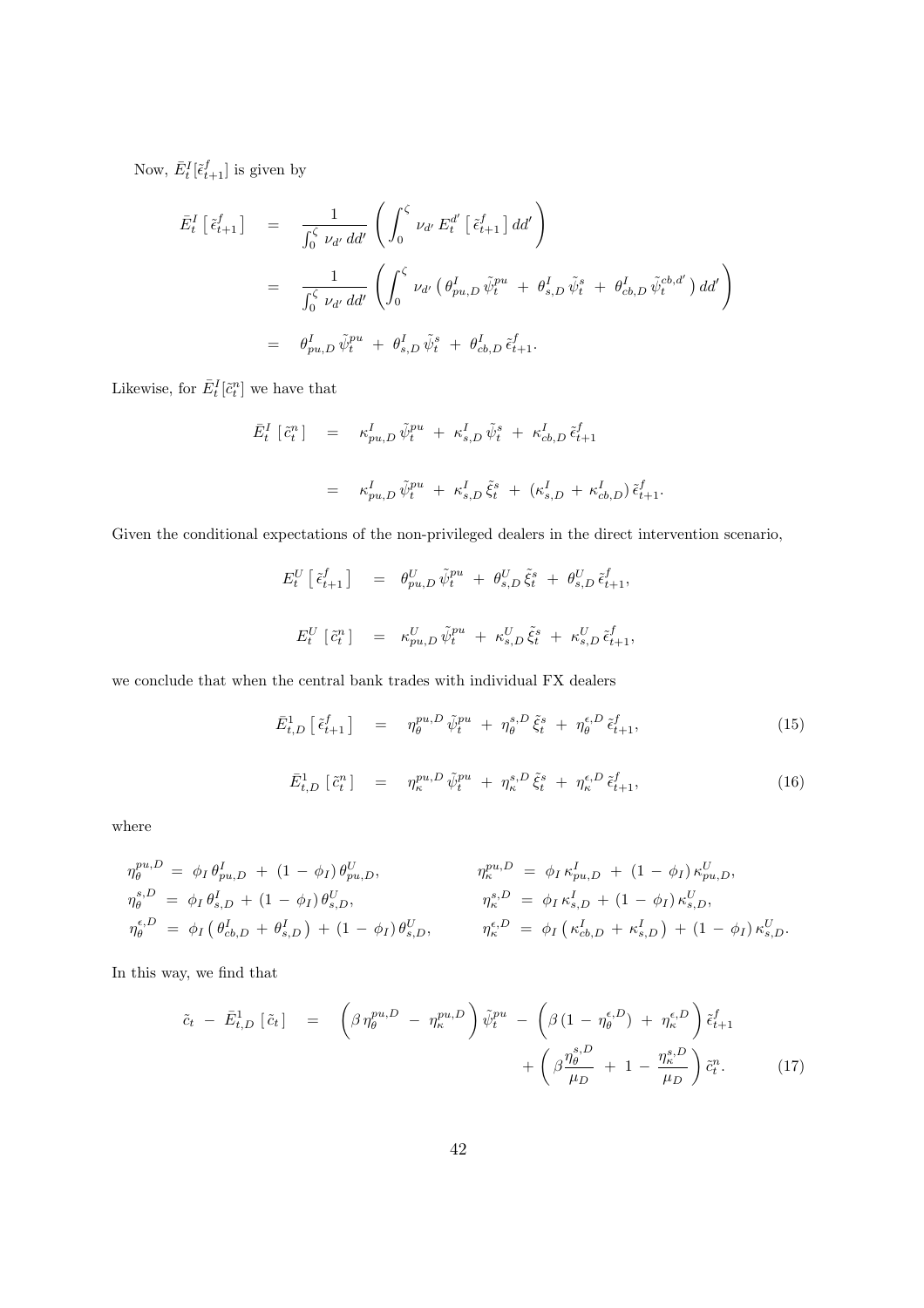#### D. The Equilibrium Spot Rate

Inserting the FX dealers' average forecast for  $\tilde{\epsilon}_{t+1}^f$  and  $\tilde{c}_t$ , reported in equations (15) and (17) into the expression for the exchange rate in equation (14) we find that the spot rate respects equation (10),

$$
\tilde{s}_t = \lambda_b^D \tilde{b}_t + \lambda_c^D \tilde{c}_t^n + \lambda_{\epsilon}^D \tilde{\epsilon}_{t+1}^f + \lambda_f^D \tilde{f}_t + \lambda_{pu}^D \tilde{\psi}_t^{pu} + \lambda_z^D \tilde{z}_{t-1},
$$

where the coefficients  $\lambda^D$ 's are given by the following expressions

$$
\lambda_b^D = -\frac{\alpha}{\nu}, \qquad \lambda_c^D = \frac{\alpha}{1+\alpha} \frac{1}{\mu_D} \left[ \left( \frac{1}{1+\alpha(1-\rho)} + \frac{\alpha}{\nu} \beta \right) \eta_{\theta}^{s,D} - \frac{\alpha}{\nu} \eta_{\kappa}^{s,D} - \frac{\mu_D}{\nu} \right],
$$
  

$$
\lambda_f^D = \frac{1}{1+\alpha(1-\rho)}, \qquad \lambda_{\epsilon}^D = \frac{\alpha}{1+\alpha} \left[ \left( \frac{1}{1+\alpha(1-\rho)} + \frac{\alpha}{\nu} \beta \right) \eta_{\theta}^{\epsilon,D} - \frac{\alpha}{\nu} \eta_{\kappa}^{\epsilon,D} + \frac{1}{\nu} \beta \right],
$$
  

$$
\lambda_z^D = -\frac{\alpha}{\nu}, \qquad \lambda_{pu}^D = \frac{\alpha}{1+\alpha} \left[ \left( \frac{1}{1+\alpha(1-\rho)} + \frac{\alpha}{\nu} \beta \right) \eta_{\theta}^{pu,D} - \frac{\alpha}{\nu} \eta_{\kappa}^{pu,D} \right].
$$

#### E. Conjectured and Actual Equilibria

The FX dealers can condition on the value of the current spot rate,  $\tilde{s}_t$ , when selecting their demand schedules for the foreign currency. As mentioned, this implies that they can condition on the information revealed by the spot rate. Indeed, in equilibrium all rational investors derive a signal on  $\tilde{\epsilon}_{t+1}^f$  from the spot rate in equation (10). In a RE equilibrium all rational FX dealers will realize that observing  $\tilde{s}_t$  is equivalent to observing the signal

$$
\tilde{\epsilon}_{t+1}^f \; + \; \frac{\lambda_c^D}{\lambda_D^{\epsilon}} \, \tilde{c}_t^n.
$$

On the other hand, to derive equation (10) we have assumed that  $\tilde{c}_t^n = \mu_D \tilde{\xi}_t^s$ . We conclude that  $\tilde{\xi}_t^s = (\lambda_c^D/\lambda_\epsilon^D)\tilde{c}_t^n$ . We will have a proper equilibrium only if

$$
1 ~=~ \frac{\lambda_c^D}{\lambda_{\epsilon}^D} \, \mu_D.
$$

This allows to pin down the coefficient  $\mu_D$ , which turns out to be equal to

$$
\mu_D = -\beta - \frac{1}{1 + \alpha (1 - \rho)} \frac{\phi_I \, \theta_{cb,D}^I}{1 + \alpha \, \phi_I \, \theta_{cb,D}^I} \, \nu.
$$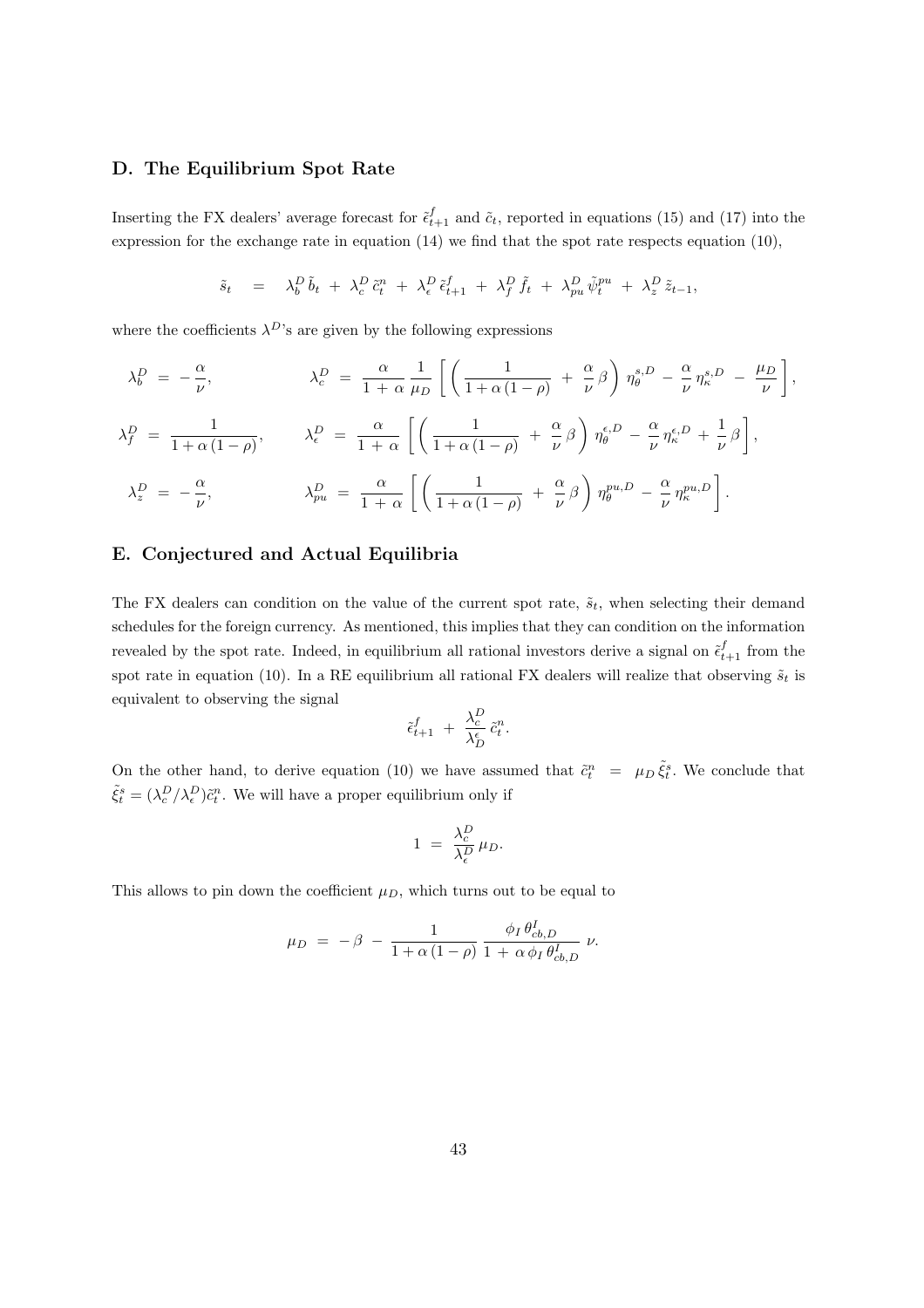Then, we can re-write the coefficients  $\lambda_c^D$ ,  $\lambda_{\epsilon}^D$  and  $\lambda_{pu}^D$  as follows

$$
\begin{array}{rcl} \lambda_c^D & = & \displaystyle \frac{\alpha}{1+\alpha}\frac{1}{\mu_D}\left[\left(\frac{1}{1+\alpha(1-\rho)}\frac{1+2\,\alpha\,\phi_I\,\theta_{cb,D}^I}{1+\alpha\,\phi_I\,\theta_{cb,D}^I}\,+\,2\,\frac{\alpha}{\nu}\,\beta\right)\eta_{\theta}^{s,D}-\frac{\mu_D}{\nu}\right],\\[0.4cm] \lambda_{\epsilon}^D & = & \displaystyle \frac{\alpha}{1+\alpha}\left[\left(\frac{1}{1+\alpha(1-\rho)}\frac{1+2\,\alpha\,\phi_I\,\theta_{cb,D}^I}{1+\alpha\,\phi_I\,\theta_{cb,D}^I}\,+\,2\,\frac{\alpha}{\nu}\,\beta\right)\eta_{\theta}^{s,D}-\frac{\mu_D}{\nu}\right],\\[0.4cm] \lambda_{pu}^D & = & \displaystyle \frac{\alpha}{1+\alpha}\frac{1}{1+\alpha(1-\rho)}\frac{1}{1+\alpha\,\phi_I\,\theta_{cb,D}^I}\,\eta_{\theta}^{pu,D}. \end{array}
$$

One can easily check that  $\lambda_c^D < 0$ ,  $\lambda_{\epsilon}^D > 0$  and  $\lambda_{pu}^D > 0$ .

# Appendix II

In this Appendix we prove that in the indirect intervention scenario in a RE equilibrium the spot rate satisfies the condition set in Proposition 2. This proof is relatively simpler as all FX dealers possess symmetric information. Specifically, now the spot rate does not represents an extra signal on the fundamental shift  $\tilde{\epsilon}_{t+1}^f$  our FX dealers observe when placing their limit orders. Rather, in equilibrium the FX dealers can recoup the customer order flow  $\tilde{c}_t$ . This means that equation (14) boils down to

$$
\tilde{s}_t = \frac{1}{1 + \alpha (1 - \rho)} \left( \tilde{f}_t + \frac{\alpha}{1 + \alpha} \bar{E}_t^1 \left[ \tilde{\epsilon}_{t+1}^f \right] \right) - \frac{\alpha}{\nu} z_t.
$$
\n(18)

#### A. FX Dealers's Information

To derive the FX dealers' forecast for  $\tilde{\epsilon}_{t+1}^f$  consider that in the indirect intervention case, any dealer observes the public signal  $\tilde{\psi}_t^{pu}$  and the same common signal from the inter-dealer order flow,  $\tilde{b}_t$ ,

$$
\tilde{b}_t \ \equiv \ -\beta \, \tilde{\epsilon}^f_{t+1} \, + \, \tilde{b}^n_t,
$$

which we can more easily write as

$$
\tilde{\psi}_t^b \;\equiv\; -\frac{1}{\beta}\, \tilde{b}_t \;=\; \tilde{\epsilon}_{t+1}^f \,+\; \tilde{\xi}_t^b,
$$

where  $\tilde{\xi}_t^b = -\tilde{b}_t^n/\beta$ . Given the properties of  $\tilde{b}_t^n$ , this means that  $\tilde{\xi}_t^b \sim N(0, \sigma_{b,B}^2)$ , where  $\sigma_{b,B}^2 = \sigma_b^2/\beta^2$ , with  $\tilde{\xi}^b_t \perp \tilde{\xi}^b_s$  for  $s \neq t$ . In brief, all dealers extract information from the common vector of signals,  $\tilde{\Psi}^B_t$ , where  $\tilde{\Psi}_t^B \equiv (\tilde{\psi}_t^{pu}, \tilde{\psi}_t^b)'$ . Given our assumptions, the unconditional distribution of  $\tilde{\Psi}_t^B$  is

$$
\tilde{\Psi}_t^B \sim \mathbf{N}(\mathbf{0}, \Sigma_B), \quad \text{with} \quad \Sigma_B \equiv \begin{pmatrix} \sigma_f^2 + \sigma_{pu}^2 & \sigma_f^2 \\ \sigma_f^2 & \sigma_f^2 + \sigma_{b,B}^2 \end{pmatrix},
$$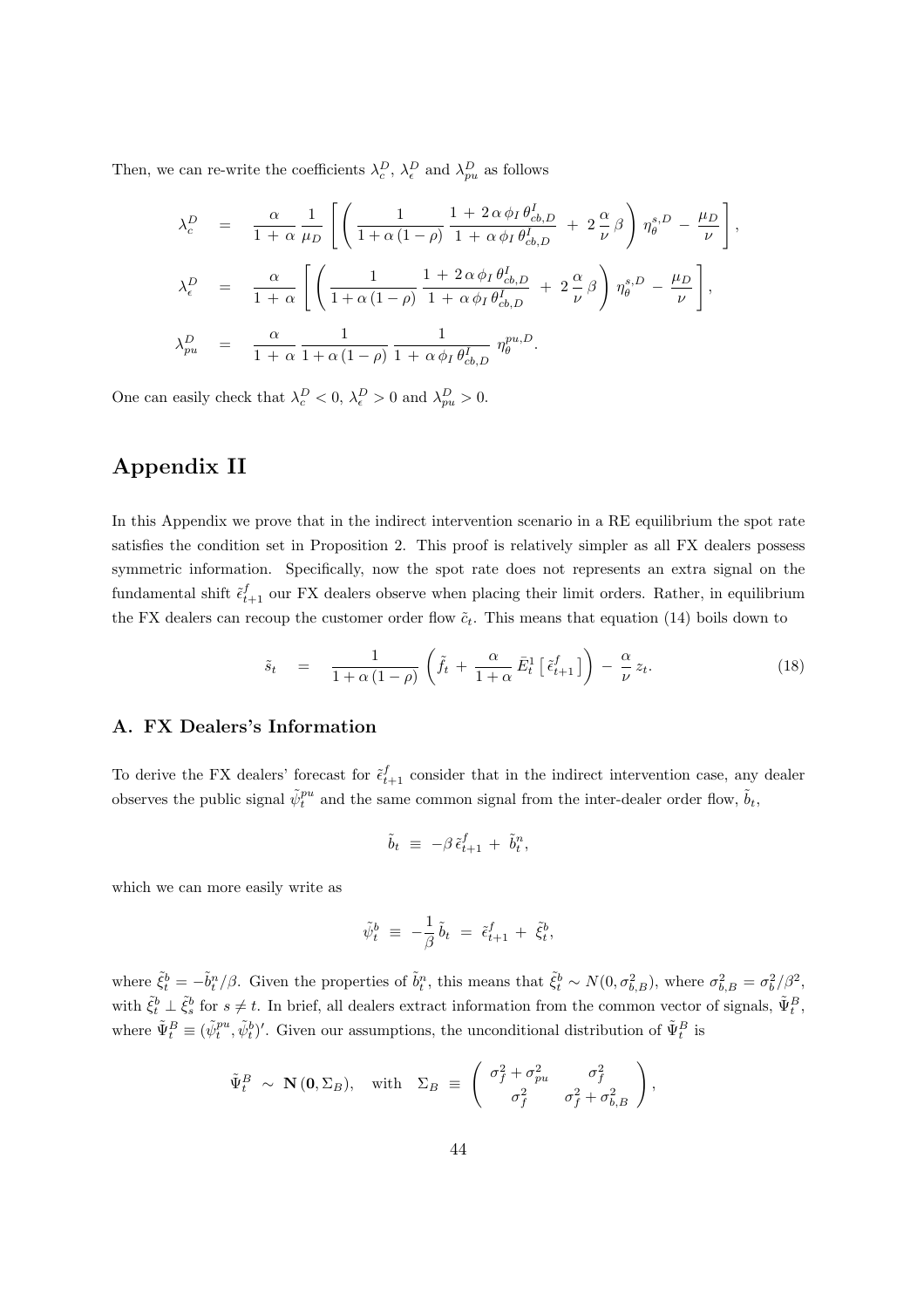## B. FX Dealers' Expectations

All dealers formulate the same forecasts of the fundamental innovation,  $\tilde{\epsilon}_{t+1}^f$ . This implies that in this scenario the individual expectations of our FX dealers and the market wide ones will coincide. Then, considering a generic dealer her conditional distribution for  $\tilde{\epsilon}_{t+1}^f$  is

$$
\left(\begin{matrix} \tilde{\epsilon}_{t+1}^f \mid \tilde{\Psi}_t^B \end{matrix}\right) \quad \sim \quad N\left(E\left[\begin{matrix} \tilde{\epsilon}_{t+1}^f \mid \tilde{\Psi}_t^B \end{matrix}\right], \text{Var}\left[\begin{matrix} \tilde{\epsilon}_{t+1}^f \mid \tilde{\Psi}_t^B \end{matrix}\right]\right),
$$

with

$$
E\left[\tilde{\epsilon}_{t+1}^{f} \mid \tilde{\Psi}_{t}^{B}\right] = \theta_{pu,B} \tilde{\psi}_{t}^{pu} + \theta_{b,B} \tilde{\psi}_{t}^{b},
$$
\n
$$
\text{Var}\left[\tilde{\epsilon}_{t+1}^{f} \mid \tilde{\Psi}_{t}^{B}\right] = \left[\pi_{pu} + \pi_{b,B}\right]^{-1},
$$
\n(19)

where  $\pi_{b,B}$  is the precision of the signal all FX dealers extracts from the inter-dealer order flow,  $\tilde{b}_t$ ,

$$
\pi_{b,B}\ =\ \frac{1}{\sigma_{b,B}^2},
$$

while the coefficients  $\theta_B$ 's are given by

$$
\theta_{pu,B} = \frac{\pi_{pu}}{\pi_f + \pi_{b,B} + \pi_{pu}},
$$
  

$$
\theta_{b,B} = \frac{\pi_{b,B}}{\pi_f + \pi_{b,B} + \pi_{pu}}.
$$

#### C. The Equilibrium Spot Rate

Finally, inserting the FX dealers' average forecasts reported in equations (19) into the expression for the exchange rate in equation (18) we find that

$$
\tilde{s}_t = \lambda_b^B \tilde{b}_t + \lambda_c^B \tilde{c}_t + \lambda_f^B \tilde{f}_t + \lambda_{pu}^B \tilde{\psi}_t^{pu} + \lambda_z^D \tilde{z}_{t-1},
$$

where

$$
\lambda_b^B = -\frac{1}{\beta} \frac{\alpha}{1+\alpha} \frac{1}{1+\alpha(1-\rho)} \theta_{b,B} - \frac{\alpha}{\nu}, \qquad \lambda_c^B = -\frac{\alpha}{\nu},
$$
  

$$
\lambda_f^B = \frac{1}{1+\alpha(1-\rho)}, \qquad \lambda_{pu}^B = \frac{\alpha}{1+\alpha} \frac{1}{1+\alpha(1-\rho)} \theta_{pu,B},
$$
  

$$
\lambda_z^B = -\frac{\alpha}{\nu}.
$$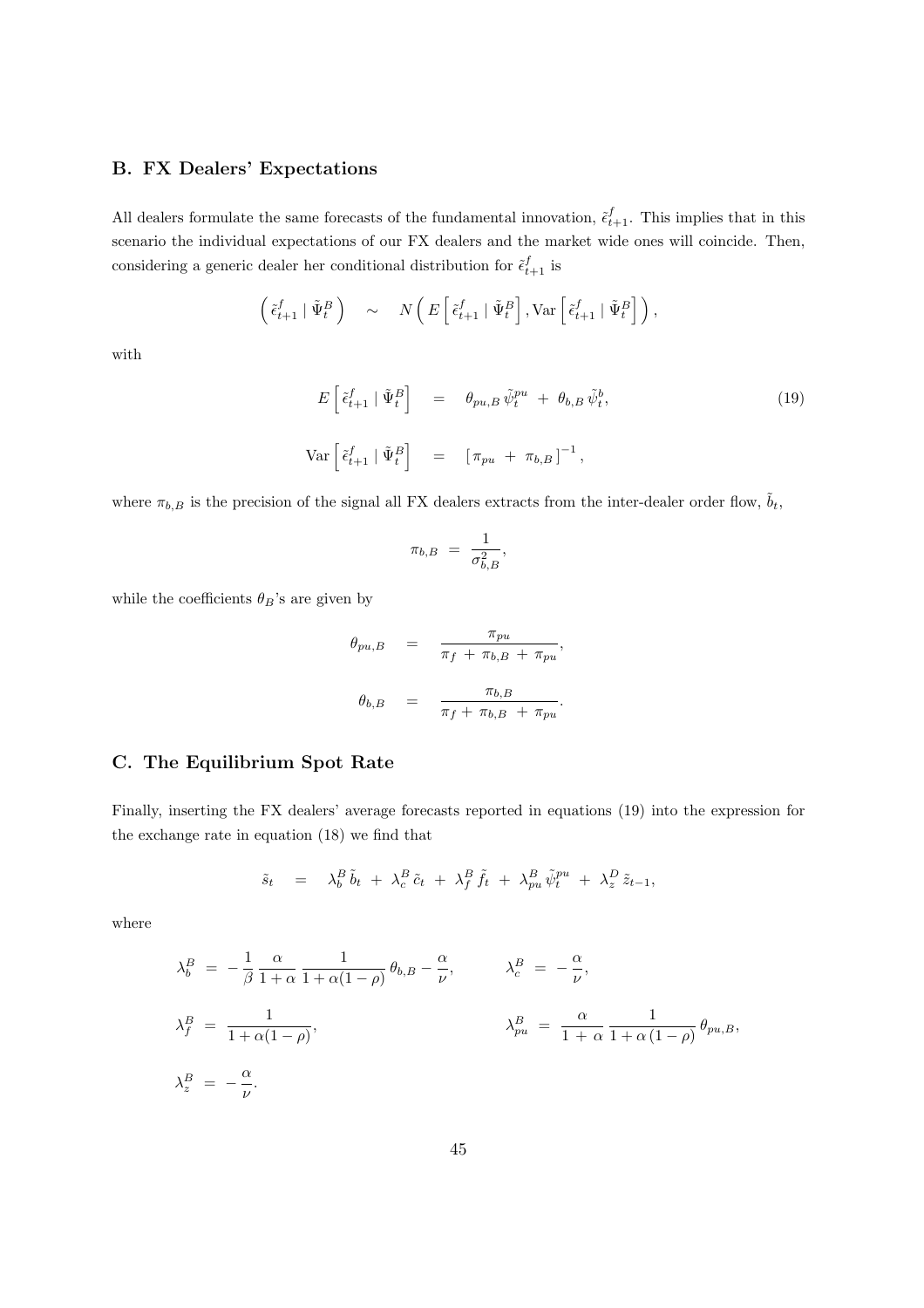# References

- Andersen, T., T. Bollerslev, F. Diebold, and C. Vega, 2003, Micro Effects of Macro Announcements: Real-Time Price Discovery in Foreign Exchange, American Economic Review, 93, 38–62.
- Bacchetta, P., and E. van Wincoop, 2006, Can Information Heterogeneity Explain the Exchange Rate Determination Puzzle?, American Economic Review, forthcoming.
- Bhattacharya, U., and P. Weller, 1997, The Advantage to Hiding One's Hand: Speculation and Central Bank Intervention in the Foreign Exchange Market, Journal of Monetary Economics, 39, 251–277.
- Biønnes, G. H., and D. Rime, 2005, Dealer Behavior and Trading Systems in Foreign Exchange Markets, Journal of Financial Economics, 75, 571–605.
- BIS, 2004, Triennal Central Bank Survey: Foreign Exchange and Derivatives Market Activity in 2004. Bank of International Settlement, Basel.
- Breedon, F., and P. Vitale, 2004, An Empirical Study of Information and Liquidity Effects of Order Flow on Exchange Rates, CEPR Working Paper 4586.
- Carlson, A. J., and C. L. Osler, 2005, Short-Run Exchange Rate Dynamics: Evidence, Theory, and Evidence, mimeo.
- Chaboud, A., and B. LeBaron, 2001, Foreign Exchange Trading Volume and Federal Reserve Intervention, Journal of Future Markets, 21, 851–860.
- Dominguez, K. M., 1992, Exchange Rate Efficiency and the Behavior of International Asset Markets. Garland, New York, NY.
- Dominguez, K. M., and J. A. Frankel, 1993a, Does Foreign Exchange Intervention Work? Institute for International Economics, Washington, DC.
- $-$ , 1993b, "Foreign Exchange Intervention: An Empirical Assessment". In J.A. Frankel: On Exchange Rates, Mit Press, Cambridge, MA.
- Edison, H. J., 1993, The Effectiveness of Central-Bank Intervention: A Survey of the Literature After 1982, Special paper 18, Princeton University.
- Engel, C., and K. D. West, 2005, Exchange Rates and Fundamentals, Journal of Political Economy, 113, 485–517.
- Evans, M. D., and R. K. Lyons, 2002, Order Flow and Exchange Rate Dynamics, Journal of Political Economy, 110, 170–80.
- , 2004, A New Micro Model of Exchange Rate Dynamics, NBER Working Paper 10379.
- , 2005, Exchange Rate Fundamentals and Order Flow, University of California at Berkeley mimeo.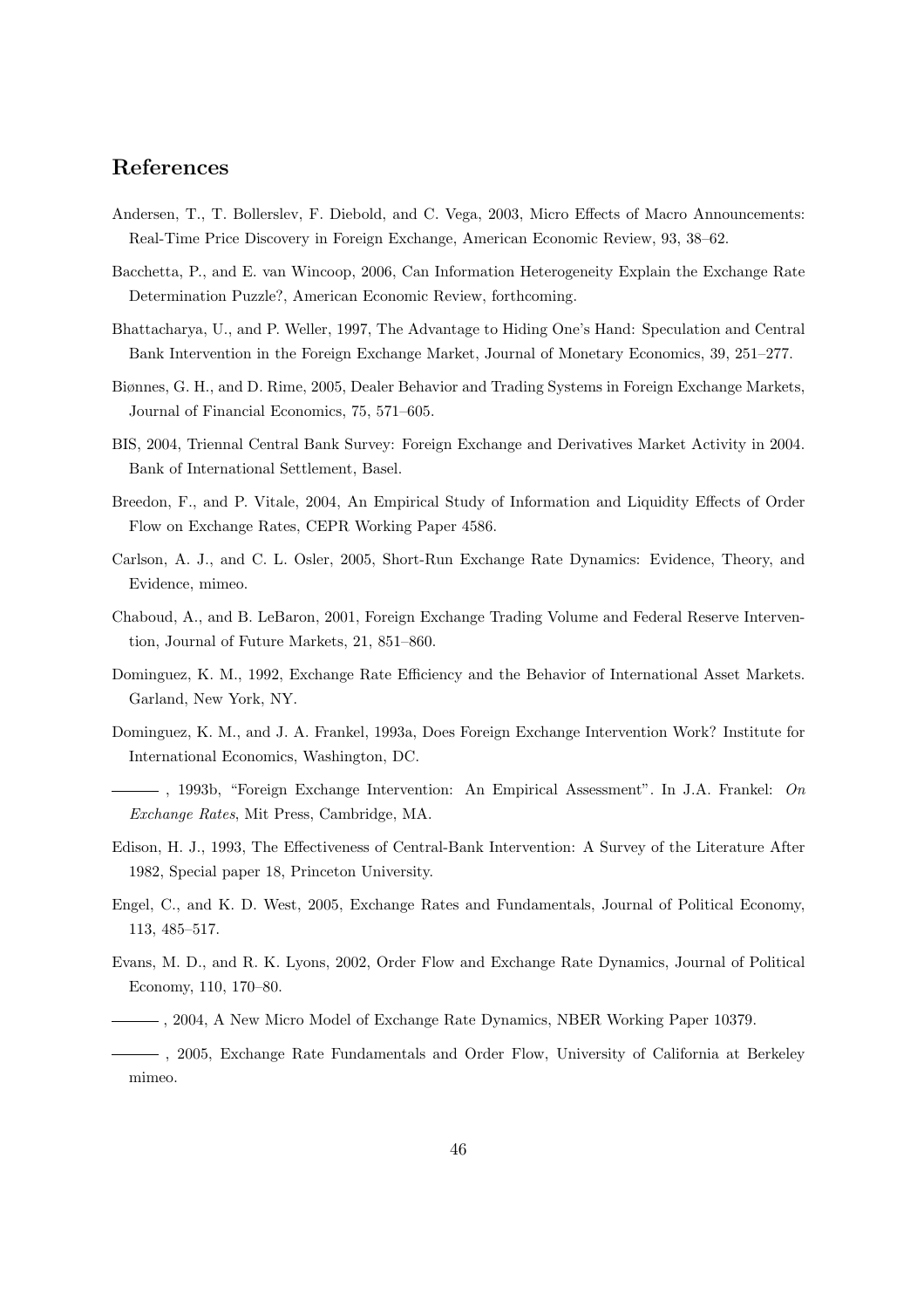- Froot, K., and T. Ramadorai, 2005, Currency Returns, Intrinsic Value, and Institutional Investor Flows, Journal of Finance, 60, 1535–1566.
- Goodhart, C. A. E., 1992, News Effects in a High-Frequency Model of the Sterling-Dollar Exchange Rate, Journal of Applied Econometrics, 7.
- Hardouvelis, G. A., 1985, Exchange Rates, Interest Rates, and Money-Stock Announcements: A Theoretical Exposition, Journal of International Money and Finance, 4, 443–454.
- Hau, H., and H. Rey, 2005, Exchange Rates, Equity Prices and Capital Flows, Review of Financial Studies, forthcoming.
- Ito, T., and V. V. Roley, 1987, News from the U.S. and Japan: Which Moves the Yen/Dollar Exchange Rate?, Journal of Monetary Economics, 19, 255–277.
- Kaminsky, G. L., and K. K. Lewis, 1996, Does Foreign Exchange Intervention Signal Future Monetary Policy?, Journal of Monetary Economics, 37, 285–312.
- Klein, M., and E. Rosengren, 1991, Foreign Exchange Intervention as a Signal of Monetary Policy, New England Economic Review, pp. 39–50.
- Lewis, K. K., 1995, Are Foreign Exchange Intervention and Monetary Policy Related and Does It Really Matter?, Journal of Business, 68, 185–214.
- Lyons, R. K., 1995, Tests of Microstructural Hypotheses in the Foreign Exchange Market, Journal of Financial Economics, 39, 321–351.
- , 1997, A Simultaneous Trade Model of the Foreign Exchange Hot Potato, Journal of International Economics, pp. 275–298.
- , 2001, The Microstructure Approach to Exchange Rates. Mit Press, Cambridge, MA.
- Montgomery, J. D., and H. A. Popper, 2001, Information Sharing and Central bank Intervention in the Foreign Exchange Market, Journal of International Economics, 55, 295–316.
- Mussa, M., 1981, The Role of Official Intervention. Group of Thirty, New York, NY.
- Neely, C. J., 2000, The Practice of Central Bank Intervention: Looking under the Hood, Central Banking, XI, 24–37.
- Payne, R., 2003, Informed Trade in Spot Foreign Exchange Markets: An Empirical Investigation, Journal of International Economics, 61, 307–329.
- Payne, R., and P. Vitale, 2003, A Transaction Level Study of the Effects of Central Bank Intervention on Exchange Rates, Journal of International Economics, 61, 331–352.
- Rime, D., 2003, "New Electronic Trading Systems in Foreign Exchange Markets". In: New Economy Handbook, Elsevier Science, USA.